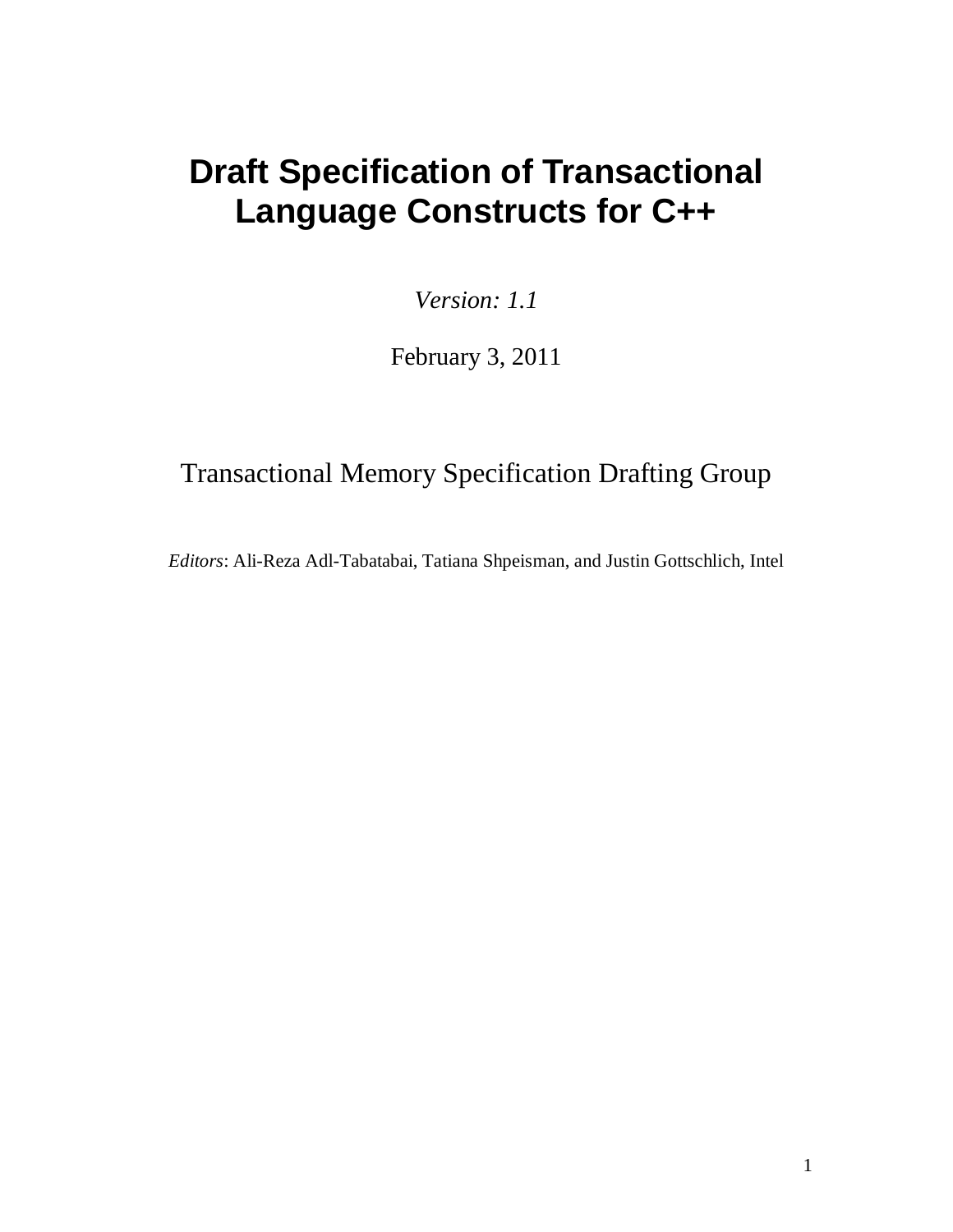## **Important Legal Terms**

We welcome feedback on the contents of this documentation and on the specification in particular. To preserve our ability to incorporate such input into future versions of the specification and to standardize future versions, we provide this specification under license terms that require any party who provides substantive feedback to grant the authors a license. The feedback license terms apply only if you choose to provide feedback.

**License to feedback**: You may, at your sole discretion and option, communicate written suggestions or other ideas about potential changes to the specification, either directly to any author or in a forum accessible to the authors, such as a blog or mailing list. Any such communications will be deemed feedback. By the act of providing feedback you indicate your agreement that you grant to each of the authors, under your copyright and patent rights in such feedback, a worldwide, non-exclusive, royalty-free, perpetual, and sublicensable (with the authority to authorize the granting of sublicenses) license to (a) modify and create derivative works of such feedback, (b) copy, distribute, perform and display such feedback and derivative works thereof, and (c) use, make (including design and develop), have made (including have designed and have developed), import, and directly and indirectly sell and offer to sell products incorporating the feedback in whole or in part, provided that the license rights granted in this subsection (c) shall apply solely to the feedback as originally furnished by you and solely to the extent that such feedback is incorporated (in whole or part) into the specification. You agree that any feedback you provide is not confidential information.

**License grant from authors, other terms**: The specification is Copyright 2009-2012 by IBM Corporation, Intel Corporation and Oracle America, Inc. (as joint authors). The authors grant you a license, under their copyright rights in the specification, to reproduce, distribute and create derivative works of the specification, to the limited extent necessary for you to evaluate the specification and to provide feedback to the authors. These legal terms must be included with all copies. The specification is provided "AS IS". Except for the limited license granted in this paragraph, no other license, express or implied, by estoppel or otherwise, to any intellectual property rights is granted by this document.

As used in these terms, "you" refers to an individual's employer when that individual is acting within the scope of their employment. In such a case the individual represents to the authors that they are authorized to bind their employer to these terms.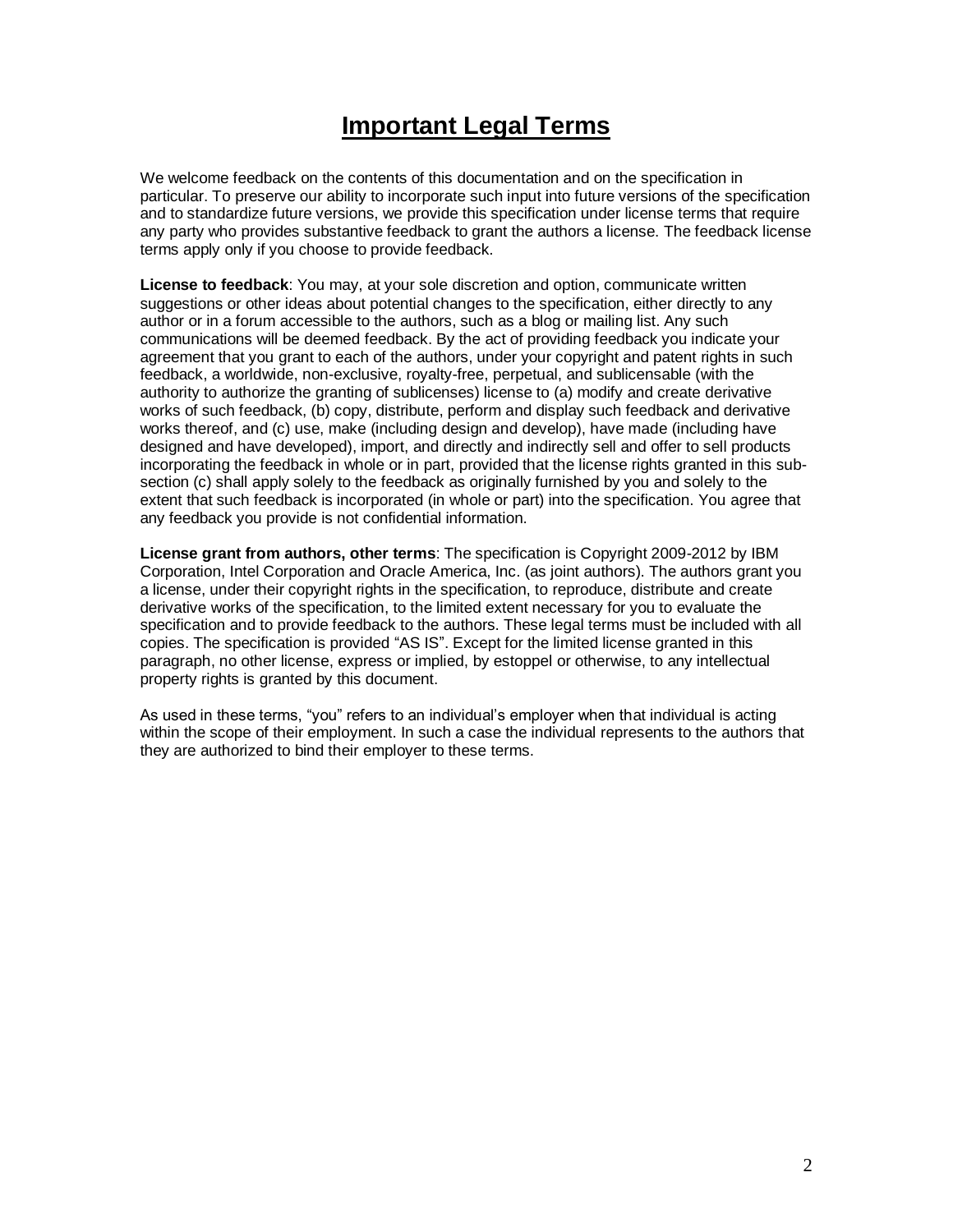# **Contributors**

This specification is the result of the contributions of the following people:

Ali-Reza Adl-Tabatabai, Intel Kit Barton, IBM Hans Boehm, HP Calin Cascaval, IBM Steve Clamage, Oracle Robert Geva, Intel Justin Gottschlich, Intel Richard Henderson, Red Hat Victor Luchangco, Oracle Virendra Marathe, Oracle Maged Michael, IBM Mark Moir, Sun Ravi Narayanaswamy, Intel Clark Nelson, Intel Yang Ni, Intel Daniel Nussbaum, Oracle Torvald Riegel, Red Hat Tatiana Shpeisman, Intel Raul Silvera, IBM Xinmin Tian, Intel Douglas Walls, Oracle Adam Welc, Intel Michael Wong, IBM Peng Wu, IBM

# **Feedback**

We welcome feedback on this specification. The feedback should be directed to the TM & Languages discussion group – http://groups.google.com/group/tm-languages.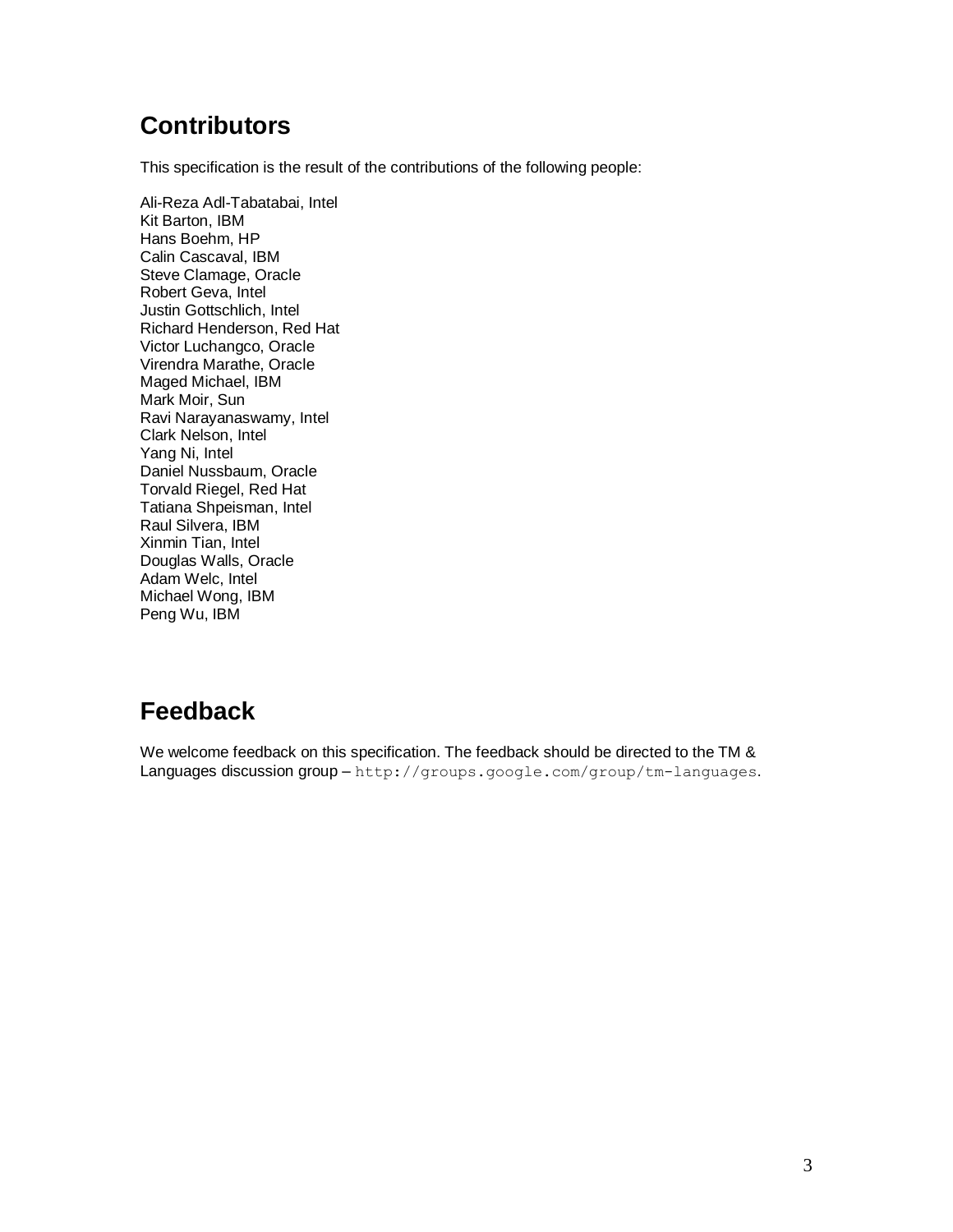# **Contents**

| $\mathbf 1$ |                                 |                                                               |  |  |  |
|-------------|---------------------------------|---------------------------------------------------------------|--|--|--|
| 2.          |                                 |                                                               |  |  |  |
|             | 2.1                             |                                                               |  |  |  |
| 3.          |                                 |                                                               |  |  |  |
|             | 3.1<br>3.2<br>3.3               |                                                               |  |  |  |
| 4.          |                                 |                                                               |  |  |  |
|             | 4.1<br>4.2<br>4.3<br>4.4<br>4.5 | The transaction safe and the transaction unsafe attributes 11 |  |  |  |
| 5.          |                                 |                                                               |  |  |  |
| 6.          |                                 |                                                               |  |  |  |
| 7.          |                                 |                                                               |  |  |  |
| 8.          |                                 |                                                               |  |  |  |
|             | 8.1<br>8.2<br>8.3<br>8.4        |                                                               |  |  |  |
| 9.          |                                 |                                                               |  |  |  |
|             | 9.1<br>9.2                      |                                                               |  |  |  |
| 10.         |                                 |                                                               |  |  |  |
| 11.         |                                 |                                                               |  |  |  |
|             |                                 |                                                               |  |  |  |
|             |                                 |                                                               |  |  |  |
|             |                                 |                                                               |  |  |  |
|             |                                 |                                                               |  |  |  |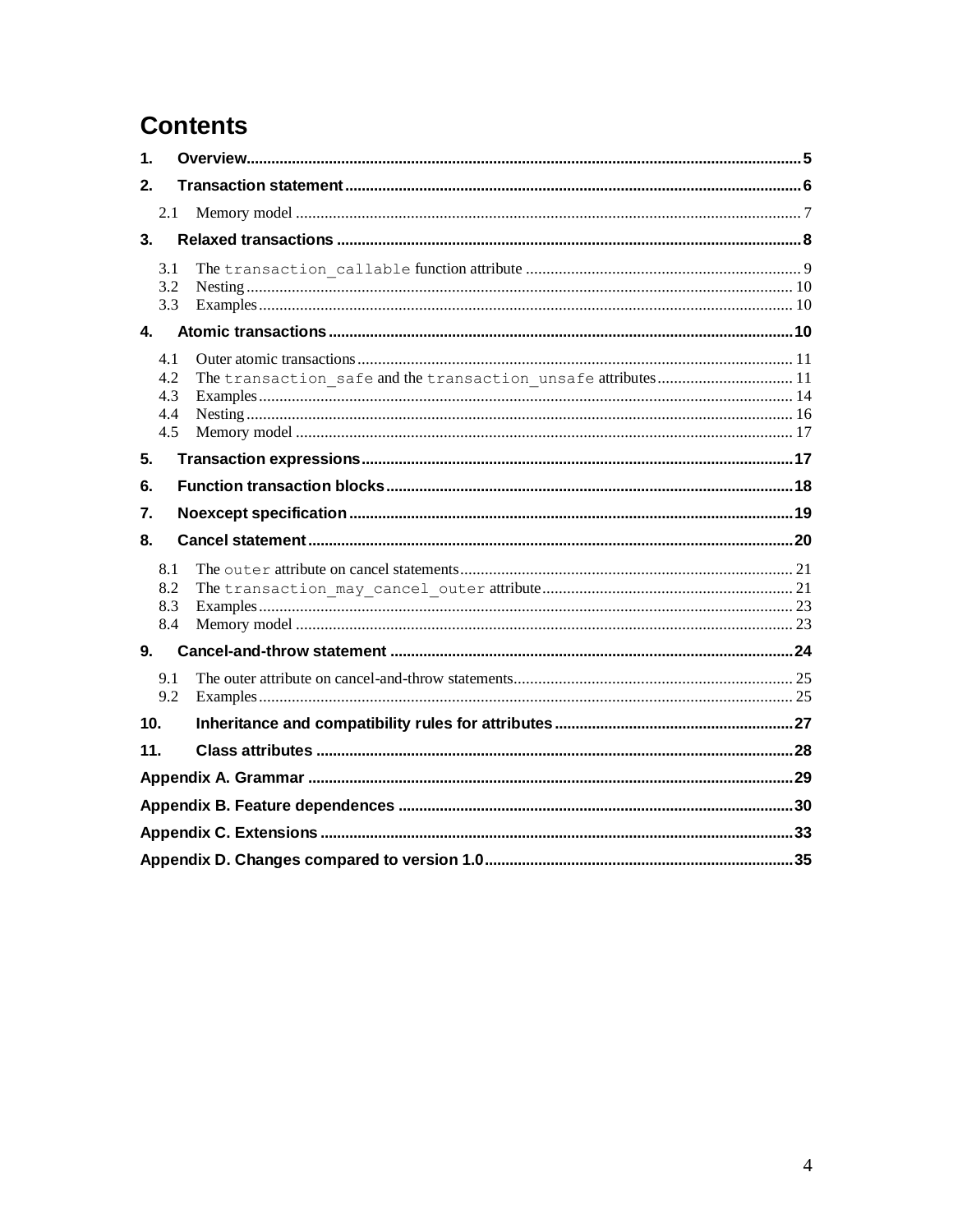# <span id="page-4-0"></span>1 **1. Overview**

2 This specification introduces transactional language constructs for C++, which are intended to<br>3 make concurrent programming easier by allowing programmers to express compound stateme 3 make concurrent programming easier by allowing programmers to express compound statements<br>4 that do not interact with other threads, without specifying the synchronization that is required to 4 that do not interact with other threads, without specifying the synchronization that is required to<br>5 achieve this. We briefly describe the features introduced in this specification below. achieve this. We briefly describe the features introduced in this specification below.

6 7 This specification builds on the C++11 specification. As such, the constructs described in this 3<br>8 specification have well-defined behavior only for programs with no data races. This specification 8 specification have well-defined behavior only for programs with no data races. This specification<br>9 specifies how the transactional constructs contribute to determining whether a program has a 9 specifies how the transactional constructs contribute to determining whether a program has a  $10$  data race (Section 2.1). data race (Section [2.1\)](#page-6-0).

 $\frac{11}{12}$ 

The transaction relaxed keyword (Section [3\)](#page-7-0) can be used to indicate that a compound 13 statement should execute as a relaxed transaction; that is, the compound statement does not 14 observe changes made by other transactions during its execution, and other transactions do n 14 observe changes made by other transactions during its execution, and other transactions do not<br>15 observe its partial results before it completes. Relaxed transactions may contain arbitrary non-15 observe its partial results before it completes. Relaxed transactions may contain arbitrary non-<br>16 transactional code and thus provide interoperability with existing forms of synchronization. 16 transactional code and thus provide interoperability with existing forms of synchronization.<br>17 Relaxed transactions, however, may appear to interleave with non-transactional actions of 17 Relaxed transactions, however, may appear to interleave with non-transactional actions of other 18 threads.

 $\frac{19}{20}$ 20 To enforce a more strict degree of transaction isolation, we introduce atomic transactions<br>21 The presented by the transaction atomic keyword (Section 4). An atomic transactions 21 represented by the transaction atomic keyword (Section [4\)](#page-9-2). An atomic transaction<br>22 executes a single indivisible statement: that is, it does not observe changes made by other executes a single indivisible statement; that is, it does not observe changes made by other<br>23 threads during its execution and other threads do not observe its partial results before it 23 threads during its execution, and other threads do not observe its partial results before it<br>24 completes. Furthermore, the atomic transaction statement takes effect in its entirety if it t 24 completes. Furthermore, the atomic transaction statement takes effect in its entirety if it takes 25 effect at all. effect at all.  $\frac{26}{27}$ 

27 Two additional syntactic features allow the programmer to specify expressions (Section [5\)](#page-16-1) and 28 tunctions (Section 6) that should execute as relaxed or atomic transactions. functions (Section [6\)](#page-17-0) that should execute as relaxed or atomic transactions.

 $\frac{29}{30}$ 30 To make the atomic transaction behavior possible, the compiler enforces a restriction that an 31 atomic transaction must contain only "safe" statements (Section 4.2), and functions called with 31 atomic transaction must contain only "safe" statements (Section [4.2\)](#page-10-1), and functions called within<br>32 atomic transactions must contain only safe statements: such functions – and pointers to such  $32$  atomic transactions must contain only safe statements; such functions – and pointers to such  $33$  functions – must generally be declared with the transaction safe attribute. Under certain  $33$  functions – must generally be declared with the  $\text{transaction\_safe}$  attribute. Under certain  $34$  circumstances, however, functions can be inferred to be safe, even if not annotated as such 34 circumstances, however, functions can be inferred to be safe, even if not annotated as such<br>35 (Section 3.2). This is particularly useful for allowing the use of template functions in atomic (Section 3.2). This is particularly useful for allowing the use of template functions in atomic  $36$  transactions. Functions may be annotated with the  $transaction\_unsafe$  attribute to prevent them from being inferred as  $transaction$  safe. This is useful to prevent a function from being  $37$  them from being inferred as  $transaction\_safe$ . This is useful to prevent a function from being used in an atomic transaction if it is expected that the function may not always be safe in the 38 used in an atomic transaction if it is expected that the function may not always be safe in the 39 future. The attributes on a virtual function must be compatible with the attributes of any base<br>40 class virtual function that it overrides (Section 10) To minimize the burden of specifying funct 40 class virtual function that it overrides (Section 10). To minimize the burden of specifying function 41 attributes on member functions, class definitions can be annotated with default attributes for all attributes for all  $42$  member functions, and these defaults can be overridden (Section 11). member functions, and these defaults can be overridden (Section [11\)](#page-27-0).

43

44 An atomic transaction statement can be cancelled using the  $t$  transaction cancel<br>45 statement (Section 8), so that it has no effect. Cancellation avoids the need to write clear 45 statement (Section [8\)](#page-19-0), so that it has no effect. Cancellation avoids the need to write cleanup code to undo the partial effects of an atomic transaction statement. for example, on an error or 46 to undo the partial effects of an atomic transaction statement, for example, on an error or<br>47 unexpected condition. A programmer can throw an exception from the cancelled transacti 47 unexpected condition. A programmer can throw an exception from the cancelled transaction 48 statement by combining the cancel statement with a throw statement to form a cancel-and-throw 49 statement (Section [9\)](#page-23-0).

 $\frac{50}{51}$ 

51 Atomic transactions can be nested, but a programmer can prohibit a transaction statement from<br>52 being nested by marking it as an outermost atomic transaction using the outer attribute (Sectio 52 being nested by marking it as an outermost atomic transaction using the outer attribute (Section 53  $\qquad$  4.1). A cancel or a cancel-and-throw statement can be annotated with the outer attribute to [4.1\)](#page-10-0). A cancel or a cancel-and-throw statement can be annotated with the outer attribute to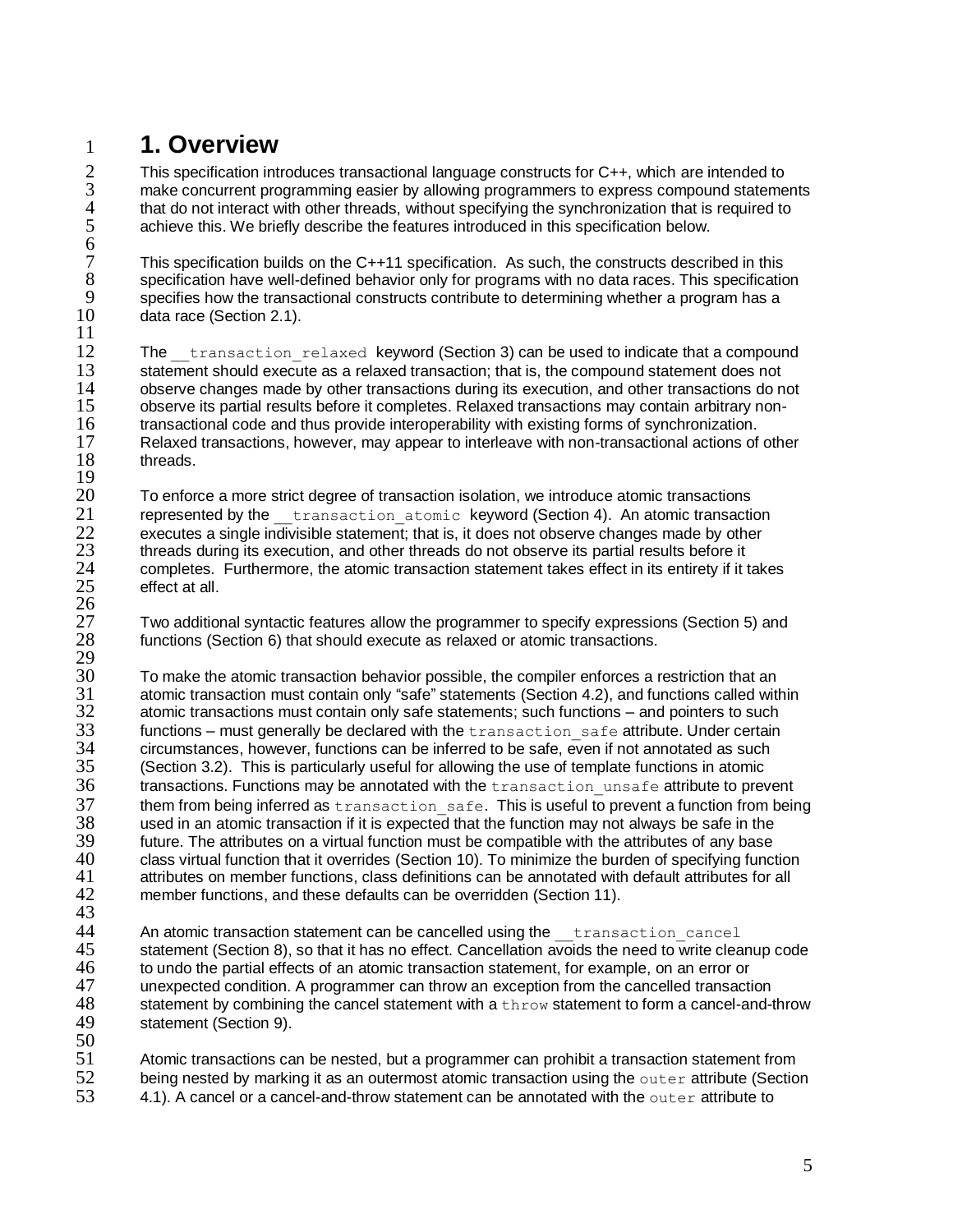1 indicate that the outermost atomic transaction should be cancelled (Sections [8.1](#page-20-0) and [9.1\)](#page-24-0). Such<br>2 cancel and cancel-and-throw statements can execute only within the dynamic extent of a  $2$  cancel and cancel-and-throw statements can execute only within the dynamic extent of a<br>3 **b and transaction statement with the** outer attribute. The transaction may cancel outer 3 transaction statement with the outer attribute. The transaction\_may\_cancel\_outer<br>4 detribute for functions and function pointers facilitates compile-time enforcement of this rule. attribute for functions and function pointers facilitates compile-time enforcement of this rule.

5 6 If an exception escapes from an atomic transaction statement without it being explicitly cancelled, 7 the atomic transaction takes effect. Programmers can guard against subtle bugs caused by<br>8 exceptions escaping a transaction statement unexpectedly by using noexcept specifications 8 exceptions escaping a transaction statement unexpectedly by using noexcept specifications<br>9 (Section 7) to specify if exceptions are (or are not) expected to be thrown from within an ator 9 (Section [7\)](#page-18-0) to specify if exceptions are (or are not) expected to be thrown from within an atomic<br>10 transaction. A runtime error occurs, which leads to program termination, if an exception escapes 10 transaction. A runtime error occurs, which leads to program termination, if an exception escapes<br>11 the scope of an atomic transaction that has a noexcept specification specifying no exceptions 11 the scope of an atomic transaction that has a noexcept specification specifying no exceptions<br>12 may escape its scope. may escape its scope.

 $\frac{13}{14}$ 

14 Appendix A includes a grammar for the new features. Appendix B discusses dependencies<br>15 between features, to assist implementers who might be considering implementing subsets of 15 between features, to assist implementers who might be considering implementing subsets of the 16<br>16 features described in this document or enabling features in different orders. Appendix C 16 features described in this document or enabling features in different orders. Appendix C 17 discusses several possible extensions to the features presented in this specification. Appendix D<br>18 describes changes compared to the previous version of the specification. describes changes compared to the previous version of the specification.

# <span id="page-5-0"></span>19 **2. Transaction statement**

20 The transaction relaxed or the transaction atomic keyword followed by a<br>21 compound statement defines a *transaction statement* that is, a statement that executes as a 21 compound statement defines a *transaction statement*, that is, a statement that executes as a transaction: transaction:  $\frac{23}{24}$ 

24 \_\_transaction\_relaxed *compound-statement*

25 \_\_transaction\_atomic *compound-statement*

 $\frac{26}{27}$ 27 In a data-race-free program (Section [2.1\)](#page-6-0), all transactions appear to execute sequentially in some<br>28 total order. This means that transactions execute in isolation from other transactions; that is, the 28 total order. This means that transactions execute in isolation from other transactions; that is, the individual operations of a transaction appear not to interleave with individual operations of 29 individual operations of a transaction appear not to interleave with individual operations of 30 another transaction. another transaction.  $\frac{31}{32}$ 

32 [Note: *Although transactions behave as if they execute in some serial order, an implementation*  33 *(i.e., compiler, runtime, and hardware) is free to execute transactions concurrently while providing*  34 *the illusion of serial ordering.*]

 $\frac{35}{36}$ A transaction statement defined by the transaction relaxed keyword specifies a *relaxed* **37** *transaction* (Section [3\)](#page-7-0). A transaction statement defined by the <u>transaction</u> atomic<br>38 Reyword specifies an *atomic transaction* (Section 4). Relaxed transactions have no restriction 38 keyword specifies an *atomic transaction* (Section [4\)](#page-9-2). Relaxed transactions have no restrictions on 39 the kind of operations they may contain, but provide only basic isolation guarantee of all<br>40 transactions – they appear to execute sequentially with respect to other transactions (bo 40 transactions – they appear to execute sequentially with respect to other transactions (both<br>41 delayed and atomic). Relayed transactions may appear to interleave with non-transactional 41 relaxed and atomic). Relaxed transactions may appear to interleave with non-transactional 42 operations of another thread. Atomic transactions provide a stronger isolation quarantee: the 42 operations of another thread. Atomic transactions provide a stronger isolation guarantee; that is,<br>43 they do not appear to interleave with any operations of other threads. Atomic transactions, 43 they do not appear to interleave with any operations of other threads. Atomic transactions,<br>44 however, may contain only "safe" code (Section 4.2). however, may contain only "safe" code (Section [4.2\)](#page-10-1).

45<br>46

A goto or switch statement must not be used to transfer control into a transaction statement. A 47 goto, break, return, or continue statement may be used to transfer control out of a 48 transaction statement. When this happens, each variable declared in the transaction statement<br>49 will be destroved in the context that directly contains its declaration. will be destroyed in the context that directly contains its declaration.

 $\frac{50}{51}$ 51 The body of a transaction statement may throw an exception that is not handled inside its body<br>52 and thus propagates out of the transaction statement (Section 7). and thus propagates out of the transaction statement (Section [7\)](#page-18-0).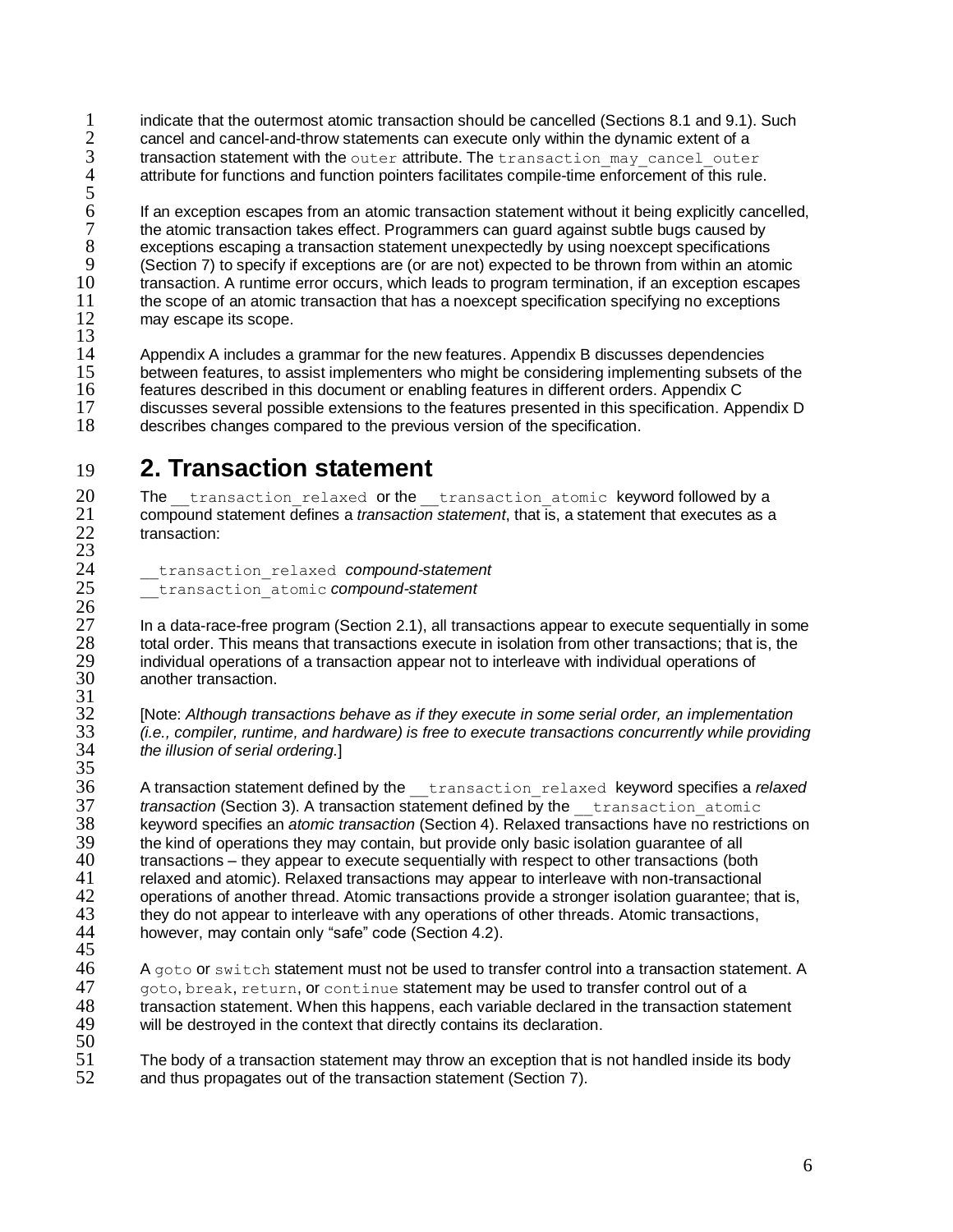### <span id="page-6-0"></span>1 *2.1 Memory model*

2 Transactions impose ordering constraints on the execution of the program. In this regard, they act<br>
as synchronization operations similar to the synchronization mechanisms defined in the C++11<br>
standard (i.e., locks and as synchronization operations similar to the synchronization mechanisms defined in the C++11 standard (i.e., locks and C++11 atomic variables). The C++11 standard defines the rules that determine what values can be seen by the reads in a multi-threaded program. Transactions affect these rules by introducing additional ordering constraints between operations of different threads.

[Brief overview of C++11 memory model:

 $\frac{9}{10}$ 10 An execution of a program consists of the execution of all of its threads. The operations of each thread are<br>11 ordered by the *"sequenced before"* relationship that is consistent with each thread's single-threaded 11 ordered by the *"sequenced before"* relationship that is consistent with each thread's single-threaded<br>12 semantics. The C++11 library defines a number of operations that are specifically identified as 12 semantics. The C++11 library defines a number of operations that are specifically identified as<br>13 synchronization operations. Synchronization operations include operations on locks and certain 13 *synchronization operations*. Synchronization operations include operations on locks and certain atomic<br>14 operations (that is, operations on C++11 atomic variables). In addition, there are operations (that is, operations on  $C+11$  atomic variables). In addition, there are 15 memory\_order\_relaxed atomic operations that are not synchronization operations. Certain 16 synchronization operations *synchronize with* other synchronization operations performed by anoth 16 synchronization operations *synchronize with* other synchronization operations performed by another thread.<br>17 (For example, a lock release synchronizes with the next lock acquire on the same lock.) 17 (For example, a lock release synchronizes with the next lock acquire on the same lock.)  $\frac{18}{19}$ 

19 The "sequenced before" and "synchronizes with" relationships contribute to the *"happens before"*  20 relationship. The "happens-before" relationship is defined by the following rules:<br>21 1. If an operation A is sequenced before an operation B then A happens bef

- 21 1. If an operation A is sequenced before an operation B then A happens before B.<br>22 1. If an operation A synchronizes with an operation B then A happens before B.
- 22 2. If an operation A synchronizes with an operation B then A happens before B.<br>23 15 There exists an operation B such that an operation A happens before B and E
- 23 3. If there exists an operation B such that an operation A happens before B and B happens before an operation C then A happens before C. 24 operation C then A happens before C.<br>25 (In the presence of memory order consum

25 (In the presence of memory\_order\_consume atomic operations the definition of the "happens-before" relationship is more complicated. The "happens-before" relationship is no longer transitive. These 26 relationship is more complicated. The "happens-before" relationship is no longer transitive. These additional complexities, however, are orthogonal to this specification and are beyond the scope of a 27 additional complexities, however, are orthogonal to this specification and are beyond the scope of a brief overview.) The implementation must ensure that no program execution demonstrates a cycle in the 28 overview.) The implementation must ensure that no program execution demonstrates a cycle in the 29 "happens before" relation. "happens before" relation.

 $\frac{30}{31}$ 31 Two operations *conflict* if one of them modifies a memory location and the other one accesses or modifies the same memory location. The execution of a program contains a *data race* if it contains two conflicting 32 the same memory location. The execution of a program contains a *data race* if it contains two conflicting<br>33 operations in different threads, at least one of which is not an atomic operation, and neither happens before 33 operations in different threads, at least one of which is not an atomic operation, and neither happens before<br>34 the other. Any such data race results in undefined behavior. A program is *data-race-free* if none of its 34 the other. Any such data race results in undefined behavior. A program is *data-race-free* if none of its<br>35 executions contains a data race. In a data-race-free program each read from a non-atomic memory local 35 executions contains a data race. In a data-race-free program each read from a non-atomic memory location 36 sees the value written by the last write ordered before it by the "happens-before" relationship. It follows 36 sees the value written by the last write ordered before it by the "happens-before" relationship. It follows<br>37 that a data-race-free program that uses no atomic operations with memory ordering other than the default 37 that a data-race-free program that uses no atomic operations with memory ordering other than the default<br>38 memory order seq cst behaves according to one of its sequentially consistent executions. memory order seq cst behaves according to one of its sequentially consistent executions.]

39<br>40 40 Outermost transactions (that is, transactions that are not dynamically nested within other 41 transactions) appear to execute sequentially in some total global order that contributes to 41 transactions) appear to execute sequentially in some total global order that contributes to the<br>42 five-frances with relationship. Conceptually, every outermost transaction is associated with 42 "synchronizes with" relationship. Conceptually, every outermost transaction is associated with<br>43 StartTransaction and EndTransaction operations, which mark the beginning and end of the 43 StartTransaction and EndTransaction operations, which mark the beginning and end of the transaction  $1$  A StartTransaction operation is sequenced before all other operations of its 44 transaction.<sup>1</sup> A StartTransaction operation is sequenced before all other operations of its 45 transaction. All operations of a transaction are sequenced before its EndTransaction operation.<br>46 Given a transaction T. any operation that is not part of T and is sequenced before some operation 46 Given a transaction T, any operation that is not part of T and is sequenced before some operation 47 of T is sequenced before T's StartTransaction operation. Given a transaction T. T's 47 of T is sequenced before T's StartTransaction operation. Given a transaction T, T's<br>48 EndTransaction operation is sequenced before any operation A that is not part of T 48 EndTransaction operation is sequenced before any operation A that is not part of T and has an operation in T that is sequenced before A. operation in T that is sequenced before A.

 $\overline{a}$ 

5678

 $\frac{50}{51}$ 51 There exists a total order over all StartTransaction and EndTransaction operations called the<br>52 transaction order, which is consistent with the "sequenced-before" relationship. In this order, 52 *transaction order*, which is consistent with the "sequenced-before" relationship. In this order,

<sup>&</sup>lt;sup>1</sup> We introduce these operations purely for the purpose of describing how transactions contribute to the "synchronizes with" relationship.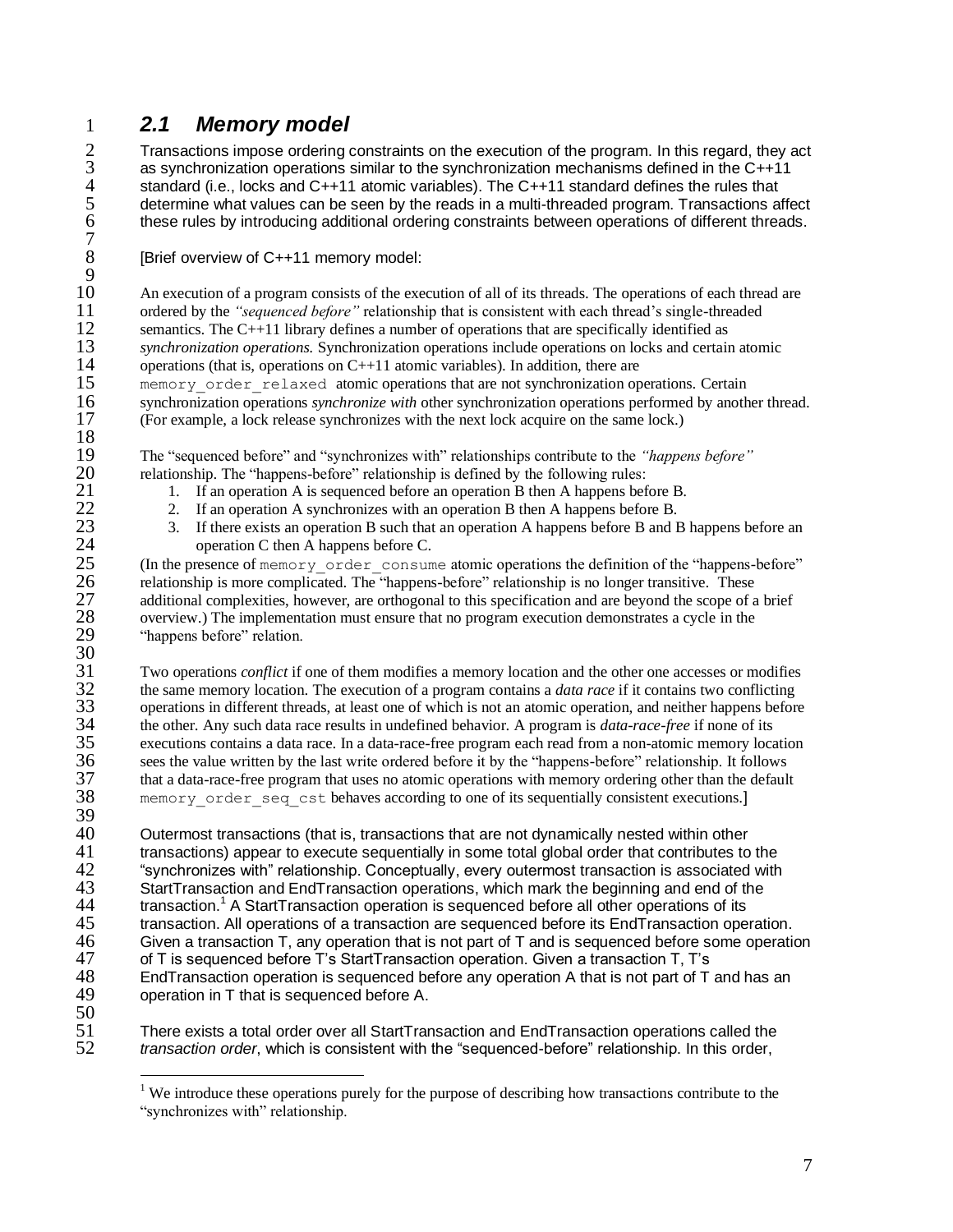1 transactions do not interleave; that is, no StartTransaction or EndTransaction operation executed<br>2 by one thread may occur between a matching pair of StartTransaction and EndTransaction 2 by one thread may occur between a matching pair of StartTransaction and EndTransaction operations executed by another thread. operations executed by another thread.

 $\frac{4}{5}$  6 7 5 The transaction order contributes to the "synchronizes with" relationship defined in the C++11 standard. In particular, each EndTransaction operation synchronizes with the next StartTransaction operation in the transaction order executed by a different thread.

8 [Note: *The definition of the "synchronizes with" relation affects all other parts of the memory model, including the definition of the "happens before" relationship, visibility rules that specify what values can be seen by the reads, and the definition of data race freedom. Consequently, including transactions in the "synchronizes with" relation is the only change to the memory model that is necessary to account for transaction statements. With this extension, the C++11 memory model fully describes the behavior of programs with transaction statements.*]

 [Note: *A shared memory access can form a data race even if it is performed in a transaction statement. In the following example, a write by thread T2 forms a data race with both read and write to x by Thread T1 because it is not ordered with the operations of Thread T1 by the "happens-before" relationship. To avoid a data race in this example, a programmer should*  enclose the write to x in Thread T2 in a *transaction statement*.

| Thread T1                                      | Thread T2 |
|------------------------------------------------|-----------|
| transaction relaxed<br>$t = x$ ;<br>$x = t+1;$ | $x = 1$ ; |
|                                                |           |

23 ]

 $\frac{15}{16}$ 

21

22

 $\frac{24}{25}$ 

<span id="page-7-0"></span>31

 [Note: *The C++11 memory model has consequences for compiler optimizations. Sequentially valid source-to-source compiler transformations that transform only code between synchronization operations (which include StartTransaction and EndTransaction operations), and which do not introduce data races, remain valid. Source-to-source compiler transformations that introduce data races (e.g., hoisting load operations outside of a transaction) may be invalid depending on a particular implementation of this specification.*]

# 32 **3. Relaxed transactions**

33 A transaction statement that uses the *\_\_transaction\_relaxed keyword defines a relaxed*  $34$  *transaction.* We call such a statement a *relaxed transaction statement*. 34 *transaction*. We call such a statement a *relaxed transaction statement*:  $\frac{35}{36}$ 

36 \_\_transaction\_relaxed *compound-statement*

 $\frac{37}{38}$ 38 A relaxed transaction is a compound statement that executes without observing changes made<br>39 by other transactions during its execution. Furthermore, other threads' transactions do not 39 by other transactions during its execution. Furthermore, other threads' transactions do not 40 observe partial results of concurrently executing transactions. Programmers can think of a 40 observe partial results of concurrently executing transactions. Programmers can think of a<br>41 relaxed transaction statement as a sequence of operations that do not interleave with the 41 relaxed transaction statement as a sequence of operations that do not interleave with the 42 operations of other transactions, which simplifies reasoning about the interaction of concurrently<br>43 executing transactions of different threads. executing transactions of different threads.

 $\frac{44}{45}$ 45 Relaxed transactions have no restrictions on the kind of operations that can be placed inside of 46 them and, thus allow any non-transactional code to be wrapped in a transaction. This makes 46 them and, thus allow any non-transactional code to be wrapped in a transaction. This makes<br>47 felaxed transactions flexible with regard to their usability, thereby allowing them to communic 47 relaxed transactions flexible with regard to their usability, thereby allowing them to communicate 48 with other threads and the external world (e.g., via locks, C++11 atomic variables, volatile 48 with other threads and the external world (e.g., via locks, C++11 atomic variables, volatile<br>49 variables or I/O) while still isolating them from other transactions. However, relaxed transa variables or I/O) while still isolating them from other transactions. However, relaxed transactions

8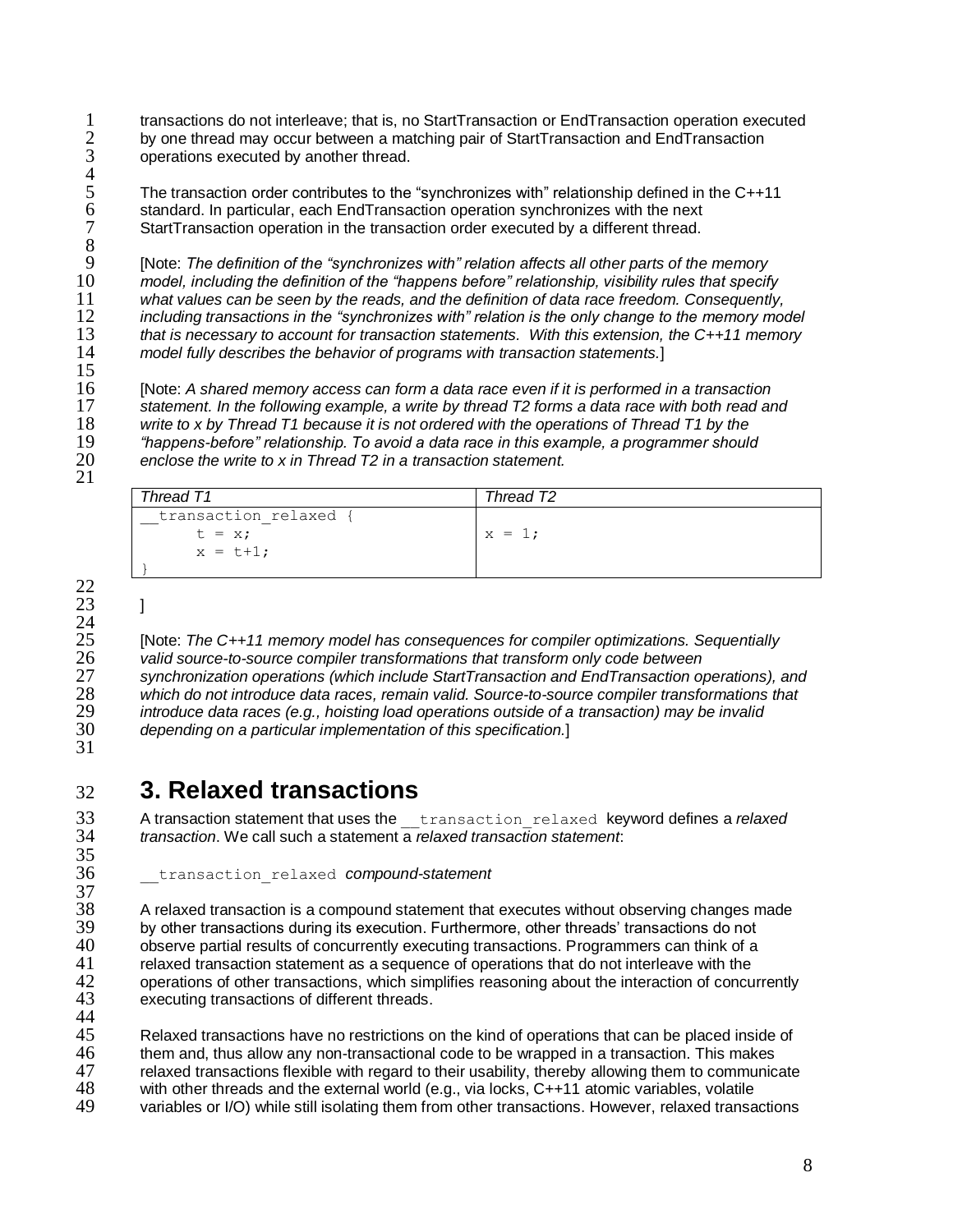1 that contain such external world operations are not guaranteed isolation, even in data-race-free<br>2 programs. Other threads that communicate with a transaction can observe partial results of the 2 programs. Other threads that communicate with a transaction can observe partial results of the transaction, and the transaction can observe actions of other threads during its execution. transaction, and the transaction can observe actions of other threads during its execution.

 $rac{4}{5}$ 

5 The following example illustrates a data-race-free program in which a relaxed transaction<br>6 synchronizes with another thread via access to a C++11 atomic variable: Note that access 6 synchronizes with another thread via access to a C++11 atomic variable: Note that accesses to variable x in Thread 1 do not form data races with accesses to x in Thread 2 because operations  $7$  variable x in Thread 1 do not form data races with accesses to x in Thread 2 because operations<br>8 on C++11 atomic variables cannot create a data race: 8 on C++11 atomic variables cannot create a data race:

9

| Initially atomic $\langle$ int> x = 0; |                                 |  |  |  |
|----------------------------------------|---------------------------------|--|--|--|
| Thread T1                              | Thread T2                       |  |  |  |
| transaction relaxed {<br>$x = 1;$      |                                 |  |  |  |
|                                        | while $(x := 1)$ {}<br>$x = 0;$ |  |  |  |
| while $(x := 0)$ {}                    |                                 |  |  |  |

10

11 Relaxed transactions appear to interleave with non-transactional actions of other threads only<br>12 when they perform non-transactional forms of synchronization, such as operations on locks or 12 when they perform non-transactional forms of synchronization, such as operations on locks or 13 C++11 atomic variables. Transactions that do not execute such actions appear to execute 13 C++11 atomic variables. Transactions that do not execute such actions appear to execute atomically, that is, as single indivisible operations.

 $\frac{15}{16}$ 16 Relaxed transactions may execute operations with side effects that the system cannot roll back.<br>17 We refer to such operations as *irrevocable* actions. For example, communicating partial results of 17 We refer to such operations as *irrevocable* actions. For example, communicating partial results of 18 a relaxed transaction to either the external world via an I/O operation or to other threads via a<br>19 synchronization operation (such as a lock release or a write to a C++11 atomic variable) may 19 synchronization operation (such as a lock release or a write to a C++11 atomic variable) may<br>20 constitute an irrevocable action because the system may not be able to roll back the effects the 20 constitute an irrevocable action because the system may not be able to roll back the effects that 21 this communication had on the external world or other threads. For this reason relaxed 21 this communication had on the external world or other threads. For this reason, relaxed<br>22 transactions cannot be cancelled (Section 8). Irrevocable actions may limit the concurre 22 transactions cannot be cancelled (Section [8\)](#page-19-0). Irrevocable actions may limit the concurrency in an  $23$  implementation: for example, they may cause the implementation to not execute relaxed 23 implementation; for example, they may cause the implementation to not execute relaxed<br>24 transactions concurrently with other transactions transactions concurrently with other transactions.

## <span id="page-8-0"></span>25 *3.1 The transaction\_callable function attribute*

26 The transaction\_callable attribute indicates that a function (including virtual functions and 27 template functions) is intended to be called within a relaxed transaction. The  $27$  template functions) is intended to be called within a relaxed transaction. The 28 transaction\_callable attribute is intended for use by an implementation to improve the<br>29 oerformance of relaxed transactions: for example, an implementation can generate a speciali 29 performance of relaxed transactions; for example, an implementation can generate a specialized<br>30 version of a transaction callable function, and execute that version when the function is  $30$  version of a transaction\_callable function, and execute that version when the function is<br> $31$  called inside a relaxed transaction. Annotating a function with the transaction callable called inside a relaxed transaction. Annotating a function with the transaction callable  $32$  attribute does not change the semantics of a program. In particular, a function need not be  $33$  declared with the transaction callable attribute to be called inside a relaxed transaction 33 declared with the transaction\_callable attribute to be called inside a relaxed transaction.<br>34 Declaring a function with the transaction callable attribute does not prevent the function  $34$  Declaring a function with the  $transaction\_callable$  attribute does not prevent the function from being called outside a relaxed transaction. from being called outside a relaxed transaction.

- 
- 36<br>37 The transaction callable attribute specifies a property of a specific function, not its type. It 38 cannot be associated with pointers to functions, and may not be used in a typedef declaration.
- 39
- A function declared with the transaction callable attribute must not be re-declared without 41 that attribute. A function declared without the transaction callable attribute must not be re-
- 42 declared with the transaction callable attribute. See Section [10](#page-26-0) for rules and restrictions
- 43 on overriding virtual functions declared with the transaction callable attribute.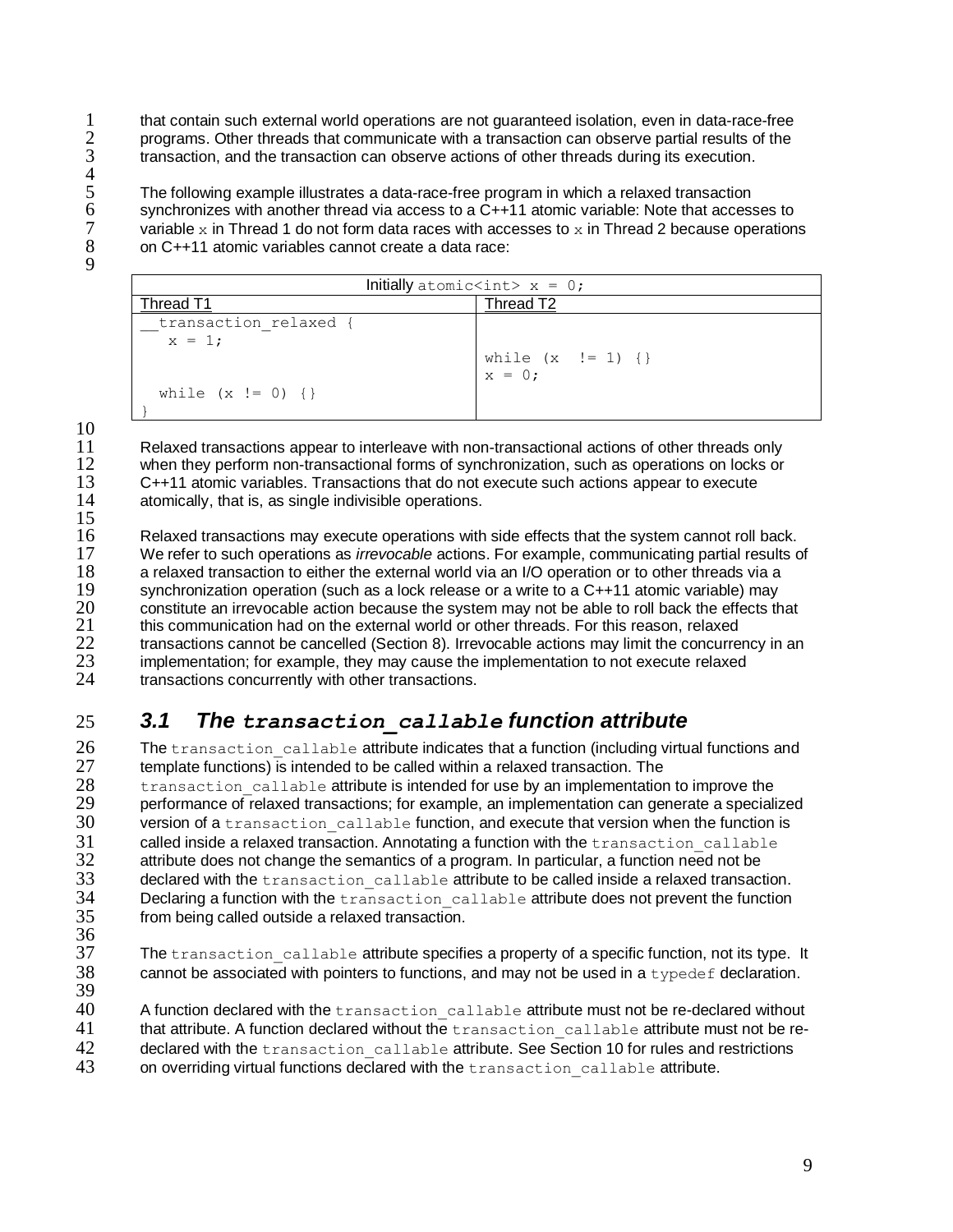### 1 *3.2 Nesting*

<span id="page-9-0"></span>Relaxed transactions may be nested within other relaxed transactions.

```
rac{2}{3}4 // Starting value: x = 0, y = 0<br>5 int x = 0, y = 0;
 5 int x = 0, y = 0;<br>6 transaction rel
  6 transaction relaxed
  7 \frac{1}{3}\begin{array}{c} 8 \\ 9 \end{array} \begin{array}{c} \text{transaction\_relaxed} \end{array}9 {
10 + x;\begin{array}{ccc}\n11 & & & \rightarrow \\
12 & & & +\n\end{array}++y;13 }
14 // Final value: x = 1, y = 115
```
### <span id="page-9-1"></span>16 *3.3 Examples*

18 The following example demonstrates the implementation of a swap operation using relaxed<br>19 transactions. Note that Thread T2 cannot see the intermediate state where x == v from Thre transactions. Note that Thread T2 cannot see the intermediate state where  $x = y$  from Thread T1.

20

17

| int $x = 1$ , $y = 2$ ; |                               |  |  |  |
|-------------------------|-------------------------------|--|--|--|
| Thread T1               | Thread T2                     |  |  |  |
| transaction relaxed {   | int tmpX = $0$ , tmpY = $0$ ; |  |  |  |
| int tmp = $x$ ;         | transaction relaxed {         |  |  |  |
| $x = y;$                | $tmpX = x;$                   |  |  |  |
| $y = tmp;$              | $tmpY = y;$                   |  |  |  |
|                         |                               |  |  |  |
|                         | $assert (tmpX != tmpY);$      |  |  |  |

# $\frac{21}{22}$

22 The following example demonstrates how I/O can be used within relaxed transactions. The two<br>23 output operations will not be interleaved between the relaxed transactions.

- 24
- 25

| Output: "Hello World.Hello World." |                              |  |
|------------------------------------|------------------------------|--|
| read 1                             | Thread T2                    |  |
| transaction relaxed {              | transaction relaxed {        |  |
| std: cout $\lt\lt$ "Hello World.": | std: cout << "Hello World."; |  |
|                                    |                              |  |

26

30<br>31

# <span id="page-9-2"></span>27 **4. Atomic transactions**

28 A transaction statement that uses the <u>transaction</u> atomic keyword defines an *atomic* transaction. We call such a statement an *atomic transaction statement*: *transaction*. We call such a statement an *atomic transaction statement:* 

output operations will not be interleaved between the relaxed transactions.

31 \_\_transaction\_atomic *compound-statement*

32<br>33 33 In a data-race-free program, an atomic transaction appears to execute atomically; that is, the 34 compound statement appears to execute as a single indivisible operation whose operations do<br>35 on tinterleave with the operations of other threads (Section 4.5). In this setting, atomic 35 not interleave with the operations of other threads (Section [4.5\)](#page-16-0). In this setting, atomic<br>36 transactions allow a programmer to write code fragments that execute in isolation from 36 transactions allow a programmer to write code fragments that execute in isolation from other<br>37 threads. The transactions do not observe changes made by other threads during their execut 37 threads. The transactions do not observe changes made by other threads during their execution,<br>38 and other threads do not observe partial results of the transactions.

and other threads do not observe partial results of the transactions.

10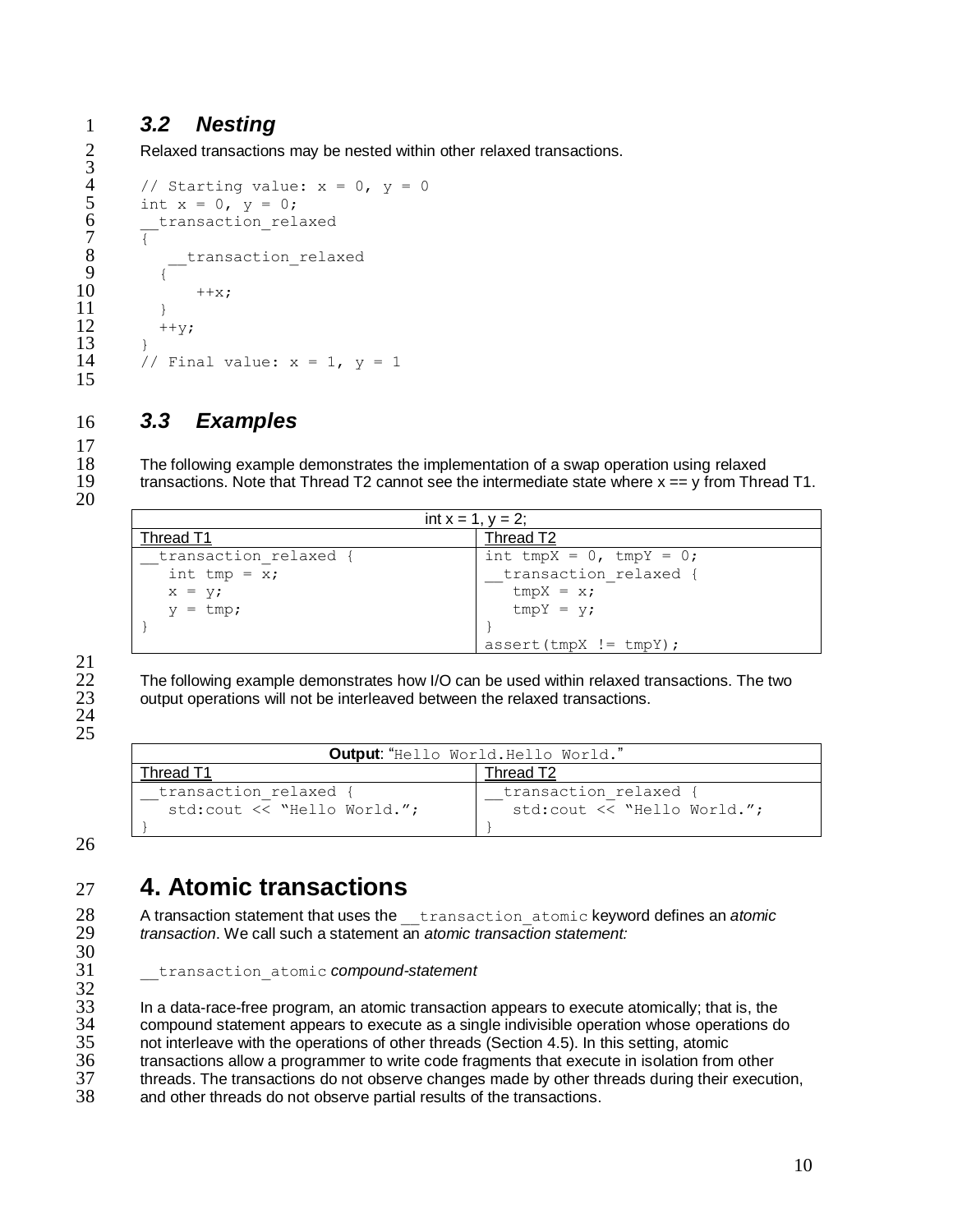$\frac{1}{2}$ 2 An atomic transaction executes in an all-or-nothing fashion: it can be explicitly cancelled so that its operations have no effect (Section [8\)](#page-19-0).  $\frac{3}{4}$  5 6 7

These properties make it easier to reason about the interaction of atomic transactions and the actions of other threads when compared to other synchronization mechanisms such as mutual exclusion.

8 9 To ensure that these guarantees can be made, atomic transactions are statically restricted to 10 contain only "safe" code (Section 4.2). This ensures that an atomic transaction cannot execut 10 contain only "safe" code (Section [4.2\)](#page-10-1). This ensures that an atomic transaction cannot execute<br>11 code that would have visible side effects before the atomic transaction completes, such as 11 code that would have visible side effects before the atomic transaction completes, such as<br>12 oerforming certain synchronization and I/O operations. These same restrictions support the 12 performing certain synchronization and I/O operations. These same restrictions support the ability<br>13 to cancel an atomic transaction explicitly by executing a cancel statement (Section 8) because 13 to cancel an atomic transaction explicitly by executing a cancel statement (Section [8\)](#page-19-0), because<br>14 they ensure that no visible side effects occur during the execution of the atomic transaction, and 14 they ensure that no visible side effects occur during the execution of the atomic transaction, and<br>15 thus it is possible to roll back all changes made by an atomic transaction at any point during its 15 thus it is possible to roll back all changes made by an atomic transaction at any point during its<br>16 execution execution

### <span id="page-10-0"></span>17 *4.1 Outer atomic transactions*

 $\frac{19}{20}$ 

 $\frac{21}{22}$ 

18 A transaction statement annotated with the outer attribute defines an *outer atomic transaction*:

20 \_\_transaction\_atomic [[ outer ]] *compound-statement*

22 An outer atomic transaction is an atomic transaction that must not be nested lexically or dynamically within another atomic transaction. Thus, an outer atomic transaction must n 23 dynamically within another atomic transaction. Thus, an outer atomic transaction must not 24 appear within an atomic transaction or within the body of a function that might be called insignation 24 appear within an atomic transaction or within the body of a function that might be called inside an atomic transaction (see Section 8.2) for details about how this is enforced). atomic transaction (see Section [8.2\)](#page-20-1) for details about how this is enforced).

 $\frac{26}{27}$ 27 Outer atomic transactions enable the use of the cancel-outer statement (Section [8.1\)](#page-20-0), which can<br>28 be executed only within the dynamic extent of an outer atomic transaction. be executed only within the dynamic extent of an outer atomic transaction.

### <span id="page-10-1"></span>29 *4.2 The transaction\_safe and the transaction\_unsafe* 30 *attributes*

31 To ensure that atomic transactions can be executed atomically, certain statements must not be 32 executed within atomic transactions: we call such statements *unsafe*. (A statement is *safe* if it is 32 executed within atomic transactions; we call such statements *unsafe*. (A statement is *safe* if it is 33 not unsafe.) Because this restriction applies to the dynamic extent of atomic transactions, it must 34 also apply to functions called within atomic transactions. To enable this restriction to be enforced 34 also apply to functions called within atomic transactions. To enable this restriction to be enforced,<br>35 we distinguish between *transaction-safe* and *transaction-unsafe* function types. (There are also 35 we distinguish between *transaction-safe* and *transaction-unsafe* function types. (There are also may-cancel-outer function types, as described in Section [8.2.](#page-20-1))

 $\frac{37}{38}$ 38 Function declarations (including virtual and template function declarations), declarations of function pointers, and typedef declarations involving function pointers may specify  $39$  function pointers, and typedef declarations involving function pointers may specify<br> $40$  transaction, safe of transaction, unsafe attributes. A function declared with transaction safe or transaction unsafe attributes. A function declared with the  $41$  transaction\_safe attribute has a transaction-safe type, and may be called within the dynamic<br>42 extent of an atomic transaction. The transaction unsafe attribute specifies a transaction-42 extent of an atomic transaction. The transaction\_unsafe attribute specifies a transaction-<br>43 unsafe type. A transaction-safe type might also be specified by implicitly declaring a function sa 43 unsafe type. A transaction-safe type might also be specified by implicitly declaring a function safe,  $44$  as described further in this section. as described further in this section.

45<br>46

46 We sometimes abbreviate the statement that a function has transaction-safe or transaction-<br>47 unsafe type by stating simply that the function is transaction-safe or transaction-unsafe. 47 unsafe type by stating simply that the function is transaction-safe or transaction-unsafe,<br>48 respectively respectively.

- 49<br>50
- A function type must not be both transaction-safe and transaction-unsafe. That is, function 51 declarations, function pointer declarations, or typedef declarations for function pointer types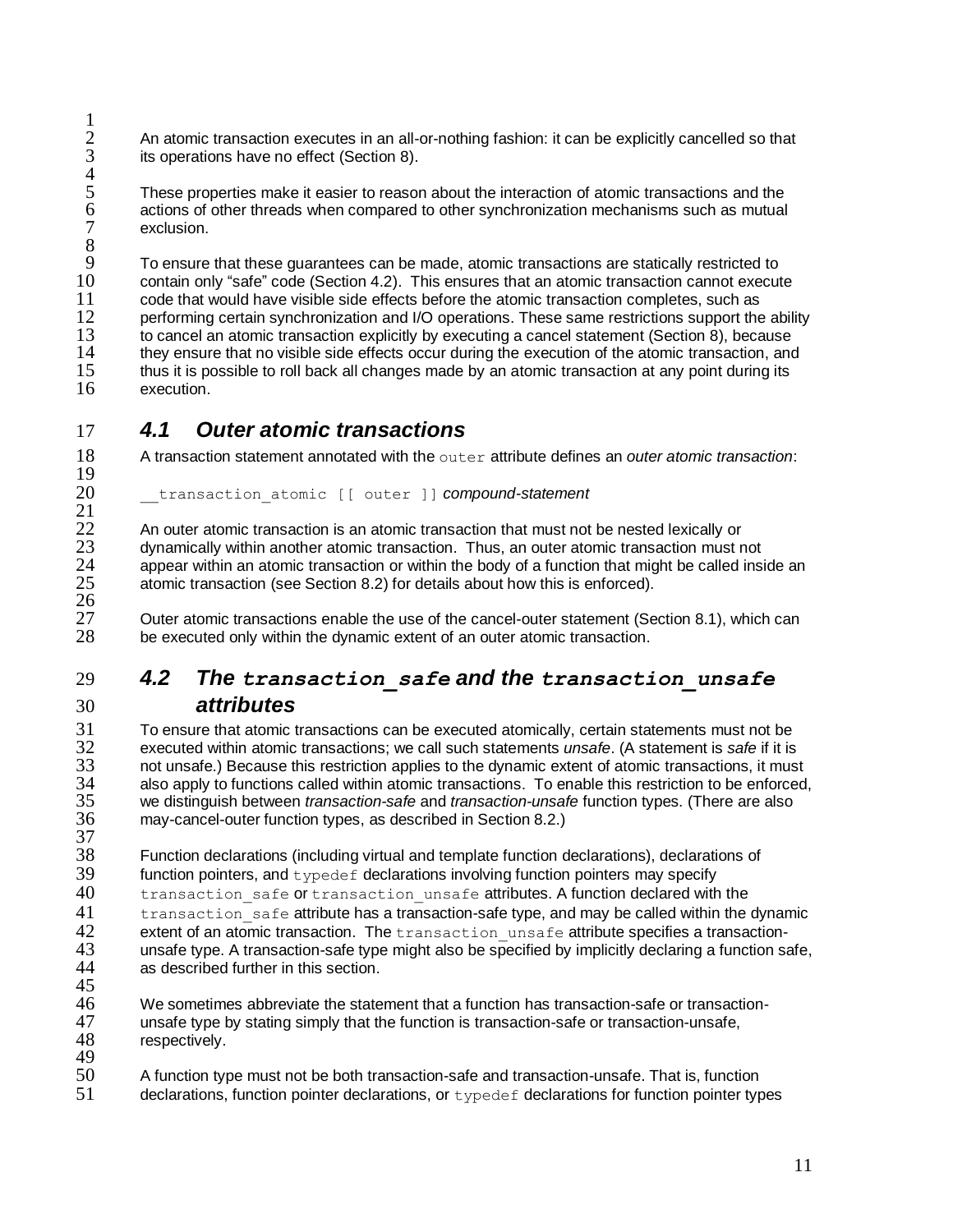- 1 must not specify both the transaction safe and the transaction unsafe attributes. If<br>2 any declaration of such an entity specifies the transaction safe attribute then every such 2 any declaration of such an entity specifies the  $transaction\_safe$  attribute then every such declaration (except a function definition, if it is not a virtual function) must specify the  $3$  declaration (except a function definition, if it is not a virtual function) must specify the transaction safe attribute. A function declaration that specifies the 4 transaction\_safe attribute. A function declaration that specifies the<br>5 transaction callable attribute may also specify the transaction
- 5 transaction\_callable attribute may also specify the transaction\_safe or the transaction unsafe attribute. transaction unsafe attribute.  $rac{7}{8}$

8 [Note: *A function declared in multiple compilation units must have the same type in all of these*  9 *compilation units. For example, a function that has a transaction-safe type in one compilation unit*  10 *must be declared to have such a type in all compilation units where it is declared.*]

12 Pointers to transaction-safe functions are implicitly convertible to pointers to the corresponding<br>13 transaction-unsafe functions. Such conversions are treated as identity conversions for purpose 13 transaction-unsafe functions. Such conversions are treated as identity conversions for purposes<br>14 of overload resolution i.e. they have no effect on the ranking of conversion sequences. There is 14 of overload resolution, i.e., they have no effect on the ranking of conversion sequences. There is 15 no conversion from transaction-unsafe function pointers by no conversion from transaction-unsafe function pointers. no conversion from transaction-unsafe function pointers to transaction-safe function pointers.

The transaction safe and transaction unsafe attributes specify properties of the type of 18 the declared object, or of a type declared using  $typedef$ . Although such properties are ignored 19 for overload resolution, they are part of the type and propagated as such. For example: for overload resolution, they are part of the type and propagated as such. For example:

auto  $f = []()$ [[transaction\_safe]] {  $g()$ ; }

declares f() to be transaction-safe.

 $\frac{11}{12}$ 

 $\frac{16}{17}$ 

 $\frac{20}{21}$ 

 $\frac{22}{23}$ 

 $\frac{24}{25}$ 

 $\frac{29}{30}$ 

 $\frac{31}{32}$ 

 $\frac{40}{41}$ 

25 An atomic transaction or a body of a function declared with the  $transaction\_safe$  attribute  $26$  must not contain calls to transaction-unsafe functions and other unsafe statements, defined 26 must not contain calls to transaction-unsafe functions and other unsafe statements, defined<br>27 mercisely below. This ensures that such statements are not executed within the dynamic external 27 precisely below. This ensures that such statements are not executed within the dynamic extent of 28 an atomic transaction. an atomic transaction.

A statement is *unsafe* if any of the following applies:

- 32 1. It is a relaxed transaction statement.<br>33 2. It is an atomic transaction statement
- 33 2. It is an atomic transaction statement annotated with the outer attribute (that is, it is an outer atomic transaction). 34 outer atomic transaction).<br>35 3. It contains an initialization
	- 3. It contains an initialization of, assignment to, or a read from a volatile object.
- $36$  4. It is an unsafe asm declaration; the definition of the unsafe asm declaration is implementation-defined. 37 implementation-defined.<br>38 5. It contains a function call
- $38$  5. It contains a function call to a function not known to have a transaction-safe or may-<br> $39$  cancel-outer (Section 8.2) function type. cancel-outer (Section [8.2\)](#page-20-1) function type.

 [Note: *A relaxed transaction is unsafe because it may contain unsafe statements (Section [3\)](#page-7-0). An outer atomic transaction is unsafe because it cannot be nested within another atomic transaction. A statement that contains an initialization of, assignment to, or a read from a volatile object is unsafe because a value of a volatile object may be changed by means undetectable to an implementation. The definition of the unsafe asm declaration is implementation-defined because the meaning of the asm declaration is implementation-defined.*]

47 48 Although built-in operators are safe, they may be overloaded with user-defined operators, which<br>49 result in function calls. Thus, applications of these operators may be safe or unsafe, as 49 result in function calls. Thus, applications of these operators may be safe or unsafe, as  $50$  determined by the rules defined in this section. (For example, although the built-in  $p \in M$ determined by the rules defined in this section. (For example, although the built-in  $new$  and 51 delete operators are safe, user-defined new and delete operators may be unsafe*.* Atomic operations defined by the standard library are unsafe.)

53<br>54 54 A function definition *implicitly declares a function safe,* that is, declares its type to be transactionsafe, if the function is not a virtual function, its body contains only safe statements, and neither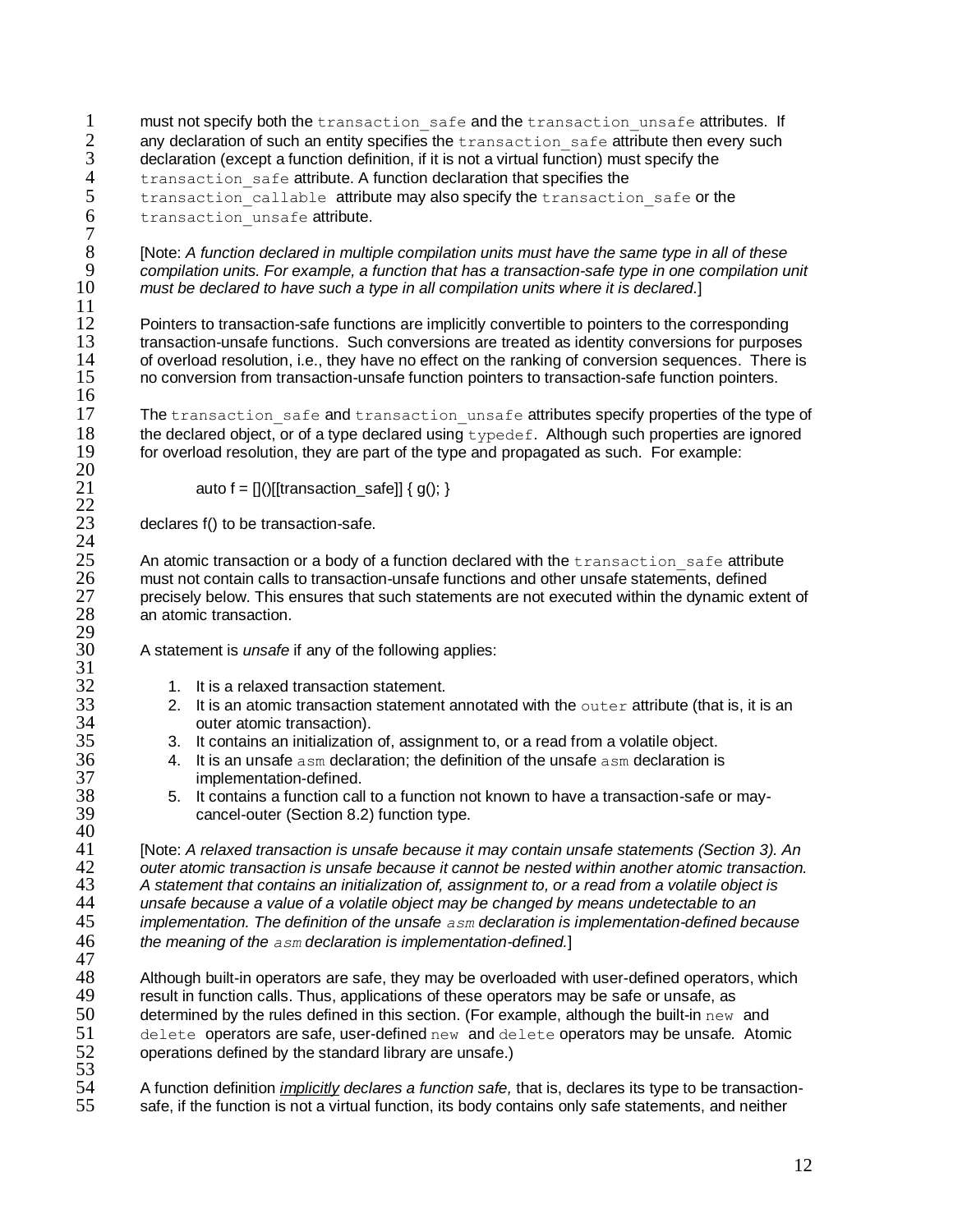1 the definition nor any prior declaration of the function specifies any of the<br>2 transaction unsafe, transaction safe, or transaction may

2 transaction\_unsafe, transaction\_safe, Or transaction\_may\_cancel\_outer<br>3 (section 8.2) attributes. (If the definition or a prior declaration specifies the transaction 3 (section 8.2) attributes. (If the definition or a prior declaration specifies the transaction safe attribute, the function is of transaction-safe type, but the definition does not *implicitly* declare the 4 attribute, the function is of transaction-safe type, but the definition does not *implicitly* declare the<br>5 function safe.) If the definition of a function implicitly declares it safe then no declaration of that 5 function safe.) If the definition of a function implicitly declares it safe then no declaration of that  $6$  function may specify the  $transaction$  unsafe attribute. Note that a recursive function that 6 function may specify the  $transaction\_unsafe$  attribute. Note that a recursive function that directly calls itself is never implicitly declared safe. It may, however, explicitly specify a  $7$  directly calls itself is never implicitly declared safe. It may, however, explicitly specify a<br>8 transaction safe attribute. transaction safe attribute.

 $\frac{9}{10}$ 

A function template that does not specify any of the transaction safe,

11 transaction\_unsafe, or transaction\_may\_cancel\_outer attributes may define a<br>12 template function that may or may not be implicitly declared safe, depending on whether the 12 template function that may or may not be implicitly declared safe, depending on whether the body<br>13 of the template function contains unsafe statements after instantiation. (This feature is especially 13 of the template function contains unsafe statements after instantiation. (This feature is especially useful for template libraries, because it allows the use of template library functions within atomic 14 useful for template libraries, because it allows the use of template library functions within atomic 15 transactions when they are instantiated to contain only safe statements, without requiring these<br>16 template library functions to be always instantiated to contain only safe statements.) See Section 16 template library functions to be always instantiated to contain only safe statements.) See Section<br>17 4.3 for an example of such a function template. [4.3](#page-13-0) for an example of such a function template.

 $\frac{18}{19}$ 19 See Section [10](#page-26-0) for rules and restrictions on overriding virtual functions declared with the 20 transaction safe attribute. transaction safe attribute.

 $\frac{21}{22}$ 22 When a function pointer of transaction-safe type is assigned or initialized with a value, the<br>23 initializing or right-hand-side expression must also have transaction-safe type. Furthermore 23 initializing or right-hand-side expression must also have transaction-safe type. Furthermore, the<br>24 transaction safety properties of function pointer parameter types must match exactly. In particula 24 transaction safety properties of function pointer parameter types must match exactly. In particular,<br>25 the type of a function pointer parameter appearing in the type of the target pointer should be 25 the type of a function pointer parameter appearing in the type of the target pointer should be<br>26 transaction-safe if and only if the corresponding parameter type in the initializing or right-hand 26 transaction-safe if and only if the corresponding parameter type in the initializing or right-hand-<br>27 side expression is. side expression is. 28

 [Note: *An implementation may provide additional mechanisms that make statements safe. Such mechanisms might be necessary to implement system libraries that execute efficiently inside atomic transactions. Such mechanisms are intended for system library developers and are not part of this specification.*]

33<br>34 34 The creation (destruction) of an object implicitly invokes a constructor (destructor) function if the 35 object is of a class type that defines a constructor (destructor). The constructor and destructor 35 object is of a class type that defines a constructor (destructor). The constructor and destructor 36 time functions of a class must therefore have transaction-safe or may-cancel-outer type if the 36 functions of a class must therefore have transaction-safe or may-cancel-outer type if the 37 programmer intends to allow creation or destruction of objects of that class type inside atomic<br>38 transactions. In the absence of appropriate programmer-defined constructors (destructors), the 38 transactions. In the absence of appropriate programmer-defined constructors (destructors), the creation (destruction) of an object may implicitly invoke a compiler-generated constructor 39 creation (destruction) of an object may implicitly invoke a compiler-generated constructor<br>40 (destructor) A compiler-generated constructor (destructor) for a class has a transaction-s 40 (destructor). A compiler-generated constructor (destructor) for a class has a transaction-safe type<br>41 if the corresponding constructors (destructors) of all the direct base classes and the 41 if the corresponding constructors (destructors) of all the direct base classes and the 42 corresponding constructors (destructors) of all the non-static data members of the cl 42 corresponding constructors (destructors) of all the non-static data members of the class have<br>43 transaction-safe type. A compiler-generated constructor (destructor) for a class that is not deri 43 transaction-safe type. A compiler-generated constructor (destructor) for a class that is not derived<br>44 from any other class and has no non-static members of class type always has transaction-safe 44 from any other class and has no non-static members of class type always has transaction-safe<br>45 type. type.

46

47 The assignment to an object invokes a compiler-generated assignment operator if the object 48 belongs to a class that does not define an assignment operator. A compiler-generated 48 belongs to a class that does not define an assignment operator. A compiler-generated 49 assignment operator for a class has transaction-safe type if the corresponding assignm 49 assignment operator for a class has transaction-safe type if the corresponding assignment<br>50 operators for all the direct base classes and the corresponding assignment operators for all 50 operators for all the direct base classes and the corresponding assignment operators for all the 51 non-static data members of the class have transaction-safe type. non-static data members of the class have transaction-safe type.

 $\frac{52}{53}$  [Note: *The transaction\_safe attribute on function and function pointer declarations allows the compiler to ensure that functions whose bodies contain unsafe statements are not called inside atomic transactions. Any function with external linkage that the programmer intends to be called*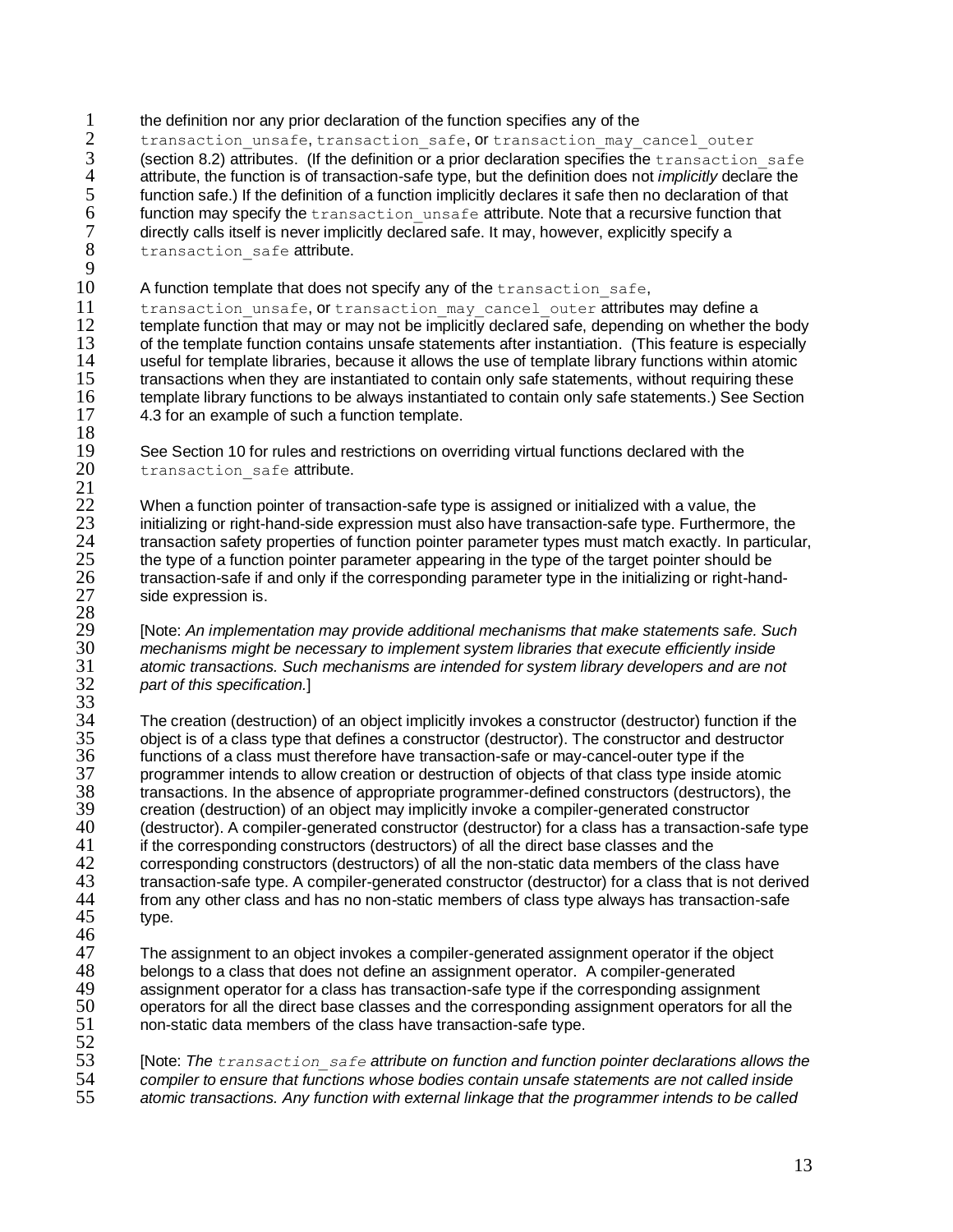*inside atomic transactions in other translation units must be declared with the transaction\_safe attribute. To allow client code to use libraries inside atomic transactions, library developers should identify functions with external linkage that are known and intended to contain only safe statements and annotate their declarations in header files with the transaction\_safe attribute. Similarly, library developers should use the transaction\_unsafe attribute on functions known or intended to contain unsafe statements. The transaction\_unsafe attribute specifies explicitly in a function's interface that the function may contain unsafe actions and prevents a function from being implicitly declared safe so that future implementations of that function can contain unsafe statements. When annotating a*  function with the *transaction unsafe* attribute, library developers should specify this attribute *on both a function declaration and its definition when the declaration and the definition are located in separate header files. This enables client code to include such header files in an* 

arbitrary order.]

 $\frac{14}{15}$  [Note: *Library users should not circumvent the restrictions imposed by the library interface by merely modifying transaction-related attributes in the library header files. Similar to other changes to a function declaration (such as changing a function return type or type of a function argument), adding, removing or modifying a transaction-related attribute requires re-compilation. Modifying transaction-related attributes in library header files without re-compiling the library may result in undefined behavior.*]

 $\frac{21}{22}$ 22 The header files for the C++ standard library should be modified to specify the annotations for the 23 library functions consistent with the safety properties of those functions. Synchronization (that is. 23 library functions consistent with the safety properties of those functions. Synchronization (that is,<br>24 operations on locks and C++11 atomic operations) and certain I/O functions in the C++ standard 24 operations on locks and C++11 atomic operations) and certain I/O functions in the C++ standard<br>25 library should not be declared to have transaction-safe type, as such actions could break 25 library should not be declared to have transaction-safe type, as such actions could break atomicity of a transaction, that is, appear to interleave with actions of other threads, under the memory model rules specified in this document (Sectio[n 4.5\)](#page-16-0).<sup>2</sup> 27

### <span id="page-13-0"></span>28 *4.3 Examples*

33<br>34

29 The following example shows a function declared transaction-safe via the  $transaction\_safe$ <br>30 attribute: attribute:  $\frac{31}{32}$ 

```
[[transaction safe]] void f();
```
The following example shows a function implicitly declared safe by its definition:

```
\frac{35}{36}\frac{36}{37} int x;
           void g()
\begin{array}{c} 38 \\ 39 \end{array}+x; // body containing only safe statements
40 }
41 // \sigma () is implicitly declared safe after this point
\frac{42}{43}43 An atomic transaction can contain calls to functions declared transaction-safe either implicitly or 44 by using an attribute, as illustrated by the following example:
           by using an attribute, as illustrated by the following example:
45<br>46
           void test()
\begin{array}{cc} 47 & \text{ } \text{ } & 48 \end{array}_transaction atomic {
49 f(y; y) // OK because f(y) is declared transaction-safe using
```
<sup>50 //</sup> the transaction safe attribute

 $\overline{a}$ <sup>2</sup> We are currently investigating ways to partially overcome this limitation.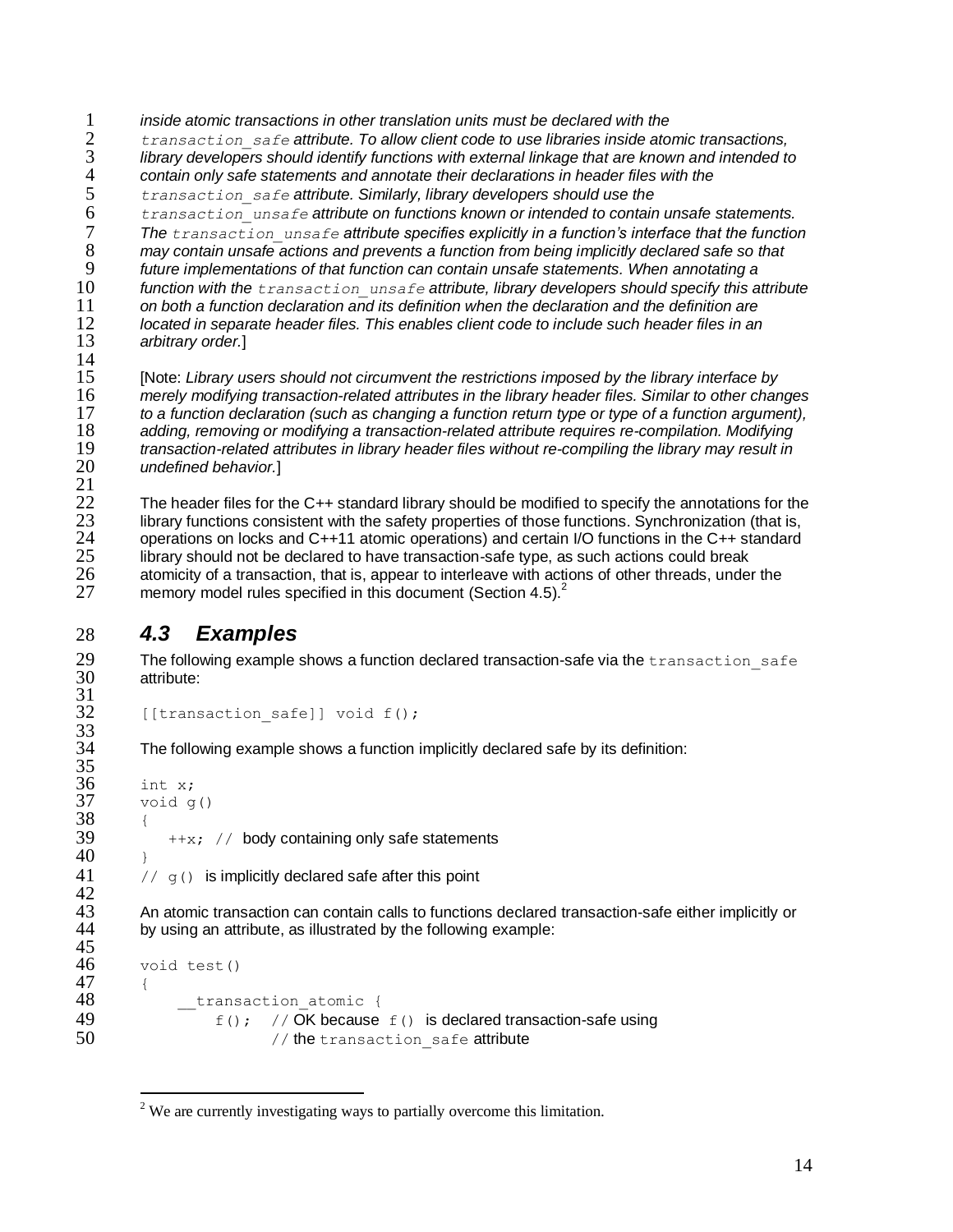```
1 g(); \frac{1}{2} g() \frac{1}{2} g() \frac{1}{2} g() is implicitly declared safe
 2 \qquad \qquad }
 \overline{3} }
 rac{4}{5}The following example illustrates combinations of declarations:
 6
 7 void f(); // first declaration of f<br>8 void f() { +iv; } // OK, defin
         void f() \{ ++w; \} // OK, definition of f implicitly declares it transaction-safe
 9 void f(); // OK, f is still declared transaction-safe
10
11 [[transaction safe]] void g(); // first declaration of q12 void g() \{ +\frac{1}{x}; \} // OK: transaction_safe attribute optional on definition<br>13 void g(); // Error: prior declaration has transaction safe attribute
         void g(); // Error: prior declaration has transaction safe attribute
14
15 void h(); // first declaration of h
16 [[transaction safe]] void h() {…} // Error: prior declaration has no
17 // transaction safe attribute
\frac{18}{19}void k() { +y; } // OK, first declaration of k is a definition that implicitly declares it safe
20 [[transaction unsafe]] void k(); // Error: previous declaration of k
21 21 // implicitly declared it safe
22
23 [[transaction unsafe]] void l(); // first declaration of l24 void 1() \{ +\frac{1}{2}; \}; // OK, this definition does not implicitly declare k safe because of <br>(a prior declaration with the transaction unsafe attribute)
                                  // a prior declaration with the transaction unsafe attribute
\frac{26}{27}void m(); // first declaration of m28 [[transaction unsafe]] void m(); // OK, first declaration of m29 29 CON CON CON CON CON CON CON CON CON CON CON CON CON CON CON CON CON CON CON CON CON CON CON CON CON CON CON
30<br>31
         The following example illustrates transaction-safe function pointers:
\frac{32}{33}33 [[transaction_safe]] void (*p1)(;<br>34 void (*p2)();
34 void (*p2)();<br>35 void foo();
         void foo();
36
37 p2 = p1; // OK
38 p2 = f; // OK<br>39 p1 = p2; // Erro
         p1 = p2; // Error: p2 is not transaction-safe
40 p1 = foo; // Error: foo is not transaction-safe
\frac{41}{42}42 A programmer may instantiate function templates not declared with transaction-related attributes 
43 to form either transaction-safe or transaction-unsafe template functions, as shown in the following 
         example:
\frac{45}{46}46 template<class Op><br>47 void t(int& x. Op :
47 void t(int& x, Op f) { // Transaction-safety properties of t are not known at this point x++; f(x);
                 x++; f(x);49 }
\frac{50}{51}51 class A1 {<br>52 public:
         public:
53 // A1::() is declared transaction-safe<br>54 [Itransaction_safel] void_c
               [[transaction safe]] void operator()(int& x);
```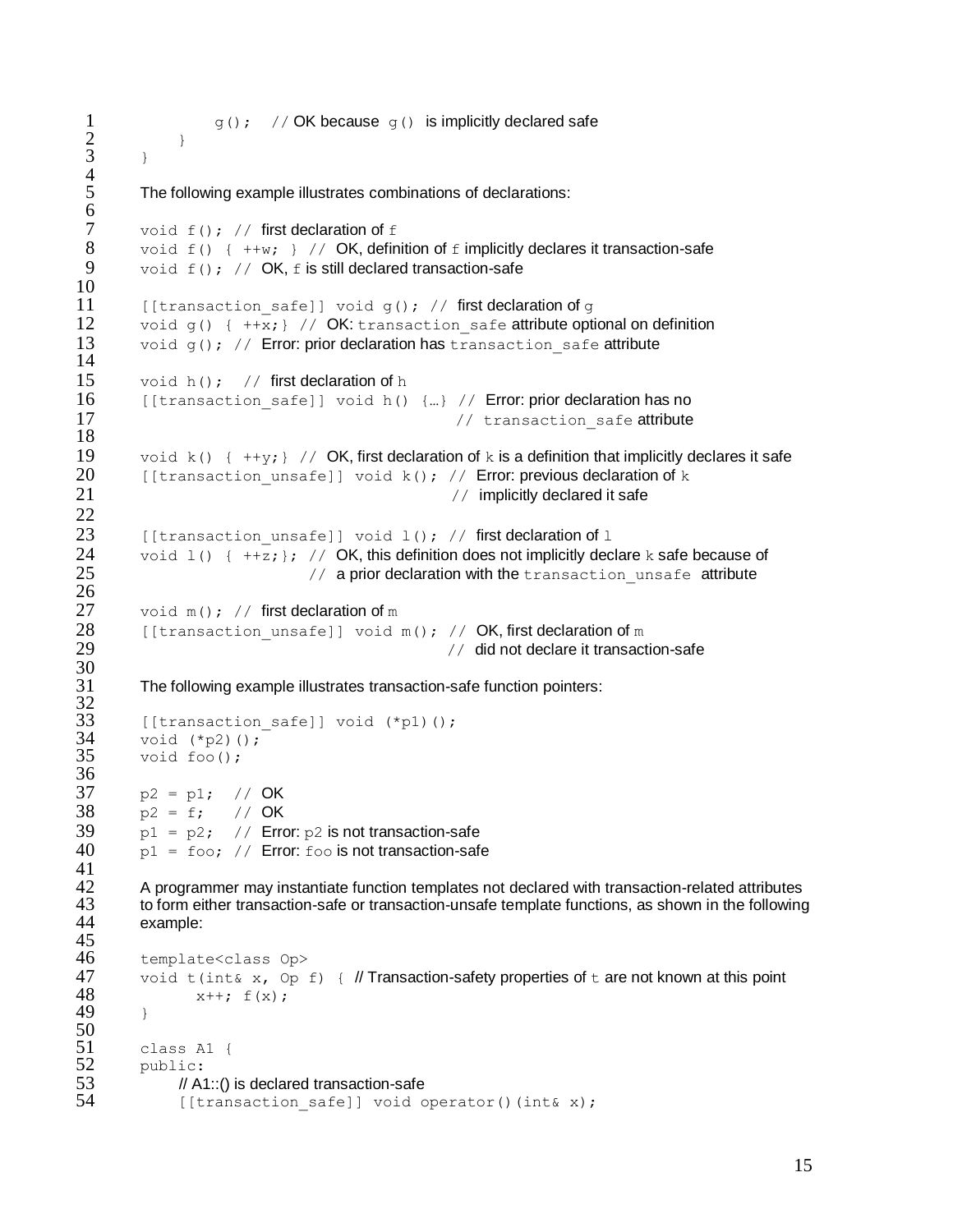```
1 \quad \exists;
 \begin{array}{cc} 3 & \text{class A2 } \\ 4 & \text{public:} \end{array}\begin{array}{cc} 4 & \text{public:} \\ 5 & \text{// A2} \end{array}5 // A2::() is declared transaction-unsafe<br>6      [[transaction_unsafe]] void c
 6 [[transaction_unsafe]] void operator()(int& x);<br>7 ):
           7 };
\begin{array}{cc} 9 & \text{void n(int v)} \\ 10 & \text{transaction} \end{array}__transaction_atomic {
11 t(v, A1()); // OK, call to t < A1> is safe
12 t(v, A2()); \qquad \qquad \qquad // Error, call to t < A2 is unsafe
13 }
14 \rightarrow
```
16 The following example illustrates using template functions with function pointer or lambda<br>17 expression arguments: expression arguments:

```
19 [[transaction_safe]] void (*p1) (int&);<br>20 void (*p2) (int&);
20 void (*p2) (int&);<br>21 1 [[transaction unsa
          [[transaction unsafe]] void u();
23 void n(int v) {<br>24 int total = 0
24 int total = 0;<br>25 transaction
25 \frac{t}{26} \frac{t}{26} \frac{t}{x} (v. p1):
26 \frac{1}{27} t(v, p1); \frac{1}{27} // OK, the call is safe \frac{1}{27} t(v, [&] (int x) {total += x; }); // OK, the call is safe
                  t(v, [\&] (int x) {total += x;}); // OK, the call is safe
28 t(v, p2);<br>29 t(v, [\&(1)] (int x) {u(); }); // Error, the call is unsafe
                  t(v, [\&] (int x) \{u(); \}); // Error, the call is unsafe
30 }
31 }
```
### <span id="page-15-0"></span>32 *4.4 Nesting*

 $rac{2}{3}$ 

8

 $\frac{15}{16}$ 

 $\frac{18}{19}$ 

 $\frac{22}{23}$ 

39<br>40

47<br>48

33 Atomic transactions except outer atomic transactions are safe statements and thus may be 34 nested lexically (i.e., an atomic transaction may contain another atomic transaction) or 34 nested lexically (i.e., an atomic transaction may contain another atomic transaction) or<br>35 dynamically (i.e., an atomic transaction may call a function that contains an atomic tran dynamically (i.e., an atomic transaction may call a function that contains an atomic transaction). 36<br>37

37 The following example shows an atomic transaction lexically nested within another atomic transaction:

```
40 \frac{t}{1} \frac{t}{1} \frac{t}{1} \frac{t}{1} \frac{t}{1} \frac{t}{1} \frac{t}{1} \frac{t}{1} \frac{t}{1} \frac{t}{1} \frac{t}{1} \frac{t}{1} \frac{t}{1} \frac{t}{1} \frac{t}{1} \frac{t}{1} \frac{t}{1} \frac{t}{1} \frac{t}{1} \frac{t}{1} \frac{t}{1} \frac{t}{1}41 x++;<br>42 tr
42 __transaction_atomic {<br>43 v++y++;\begin{array}{ccc} 44 & & & \frac{1}{2} \\ 45 & & & z \end{array}z++;46 }
```
48 The following example shows an atomic transaction dynamically nested within another atomic<br>49 transaction: transaction:

```
50<br>51
           \lceil [ transaction safe ]] void bar()
\frac{52}{53} {
                \begin{array}{l}\n \text{transaction atomic { }x++; }\n \end{array}54 }
```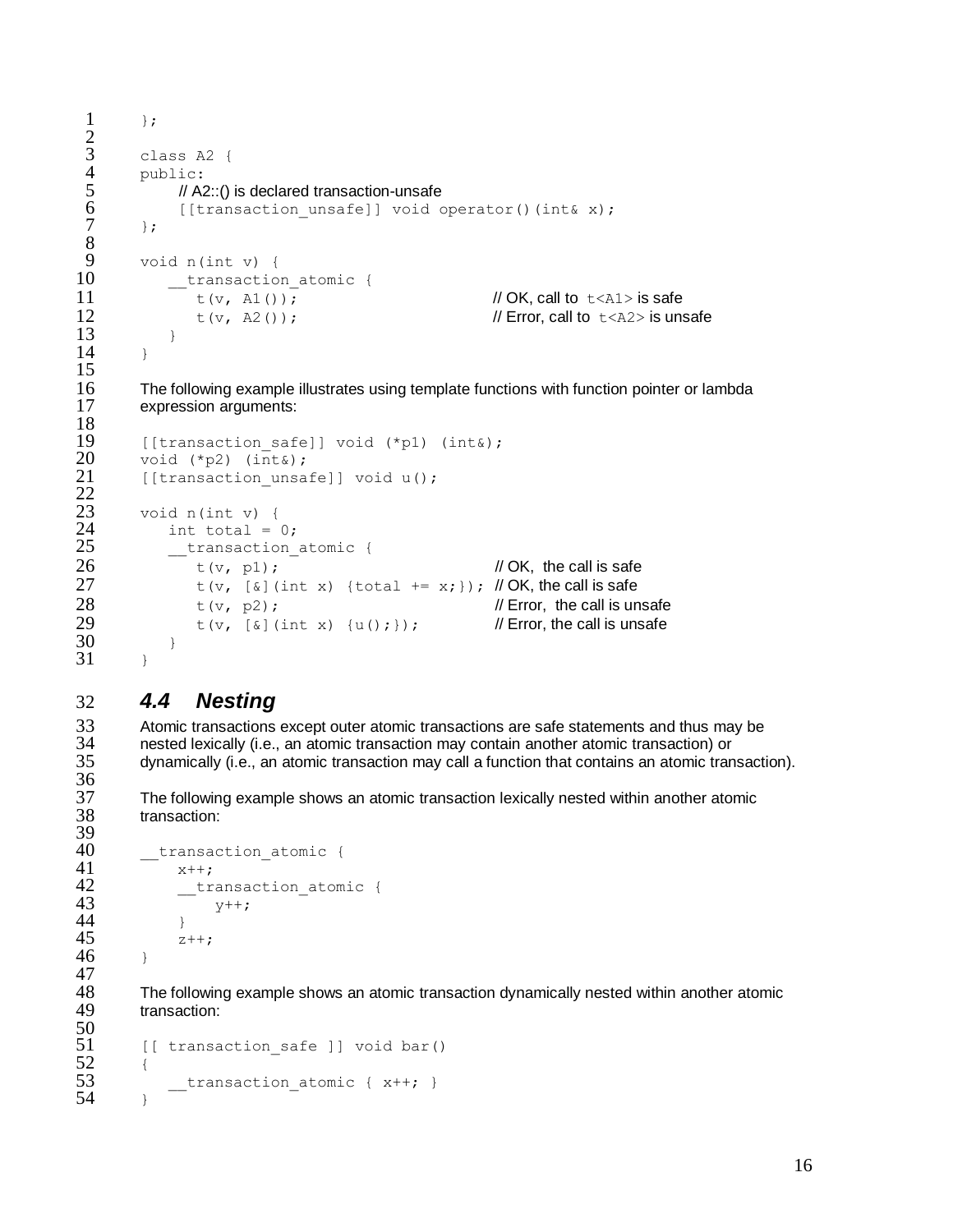```
__transaction atomic {
         bar();
4 \rightarrow
```
 $\frac{1}{2}$ 

 $\frac{5}{6}$ 

 $\frac{25}{26}$ 

28

30

33<br>34

36<br>37

6 Atomic transactions may be nested within relaxed transactions. Relaxed transactions must not be  $7$  nested within atomic transactions (Section 4.2). nested within atomic transactions (Section [4.2\)](#page-10-1).

### <span id="page-16-0"></span>8 *4.5 Memory model*

9 The memory model rules for transactions (Section [2.1\)](#page-6-0) are sufficient to guarantee that in data-<br>10 race-free programs, atomic transactions appear to execute as single indivisible operations. Thi 10 race-free programs, atomic transactions appear to execute as single indivisible operations. This is 11 ensured by restricting atomic transactions so that they do not contain other forms of 11 ensured by restricting atomic transactions so that they do not contain other forms of<br>12 synchronization, such as operations on locks or C++11 atomic operations (Section 12 synchronization, such as, operations on locks or C++11 atomic operations (Section [4.2\)](#page-10-1).<br>13 Consequently, an operation executed by one thread cannot be ordered by the "happens-Consequently, an operation executed by one thread cannot be ordered by the "happens-before" 14 relationship between the StartTransaction and EndTransaction operations of an atomic 15 transaction by another thread, and thus cannot appear to interleave with operations of an atomic<br>16 transaction executed by another thread transaction executed by another thread.

### <span id="page-16-1"></span>17 **5. Transaction expressions**

18 The transaction relaxed or transaction atomic keyword followed by a<br>19 oarenthesized expression defines a *transaction expression*. Unlike a transaction stateme 19 parenthesized expression defines a *transaction expression*. Unlike a transaction statement, a<br>20 transaction expression defined by the transaction atomic keyword must not be annote transaction expression defined by the transaction atomic keyword must not be annotated 21 with the outer attribute:  $\frac{22}{23}$ 

```
23 __transaction_relaxed ( expression )
             24 __transaction_atomic ( expression )
```
26 A transaction expression of type  $T$  is evaluated as if it appeared as a right-hand side of an  $27$  assignment operator inside a transaction statement: assignment operator inside a transaction statement:

transaction atomic { T temp = *expression* ; }

31 The value of the transaction expression is the value of a variable temp in the left-hand side of the 32 assignment operator. If T is a class type, then variable temp is treated as a temporary object. assignment operator. If T is a class type, then variable temp is treated as a temporary object.

 $34$  A transaction expression can be used to evaluate an expression in a transaction. This is  $35$  especially useful for initializers, as illustrated by the following example: especially useful for initializers, as illustrated by the following example:

SomeObj myObj = transaction atomic ( *expr* ); // calls copy constructor

38<br>39 39 In this example a transaction expression is used to evaluate an argument of a copy constructor in <br>40 a transaction. This example cannot be expressed using just transaction statements because a transaction. This example cannot be expressed using just transaction statements because 41 enclosing the assignment statement in a transaction statement would restrict the scope of the  $42 \text{ m}$  w $\circ$ b ideclaration. myObj declaration.

43 [Note: *A transaction expression on an initializer applies only to evaluating the initializer. The initialization (for example, executing a copy constructor) is performed outside of a transaction. Transaction expressions and statements thus do not allow a programmer to specify that the initialization statement should be executed inside a transaction without restricting the scope of the initialized object.*]

 $\frac{49}{50}$ 50 A transaction expression cannot contain a transaction statement, a cancel statement (Section [8\)](#page-19-0) or a cancel-and-throw statement (Section [9\)](#page-23-0) since the C++ standard does not allow expressions 52 to contain statements.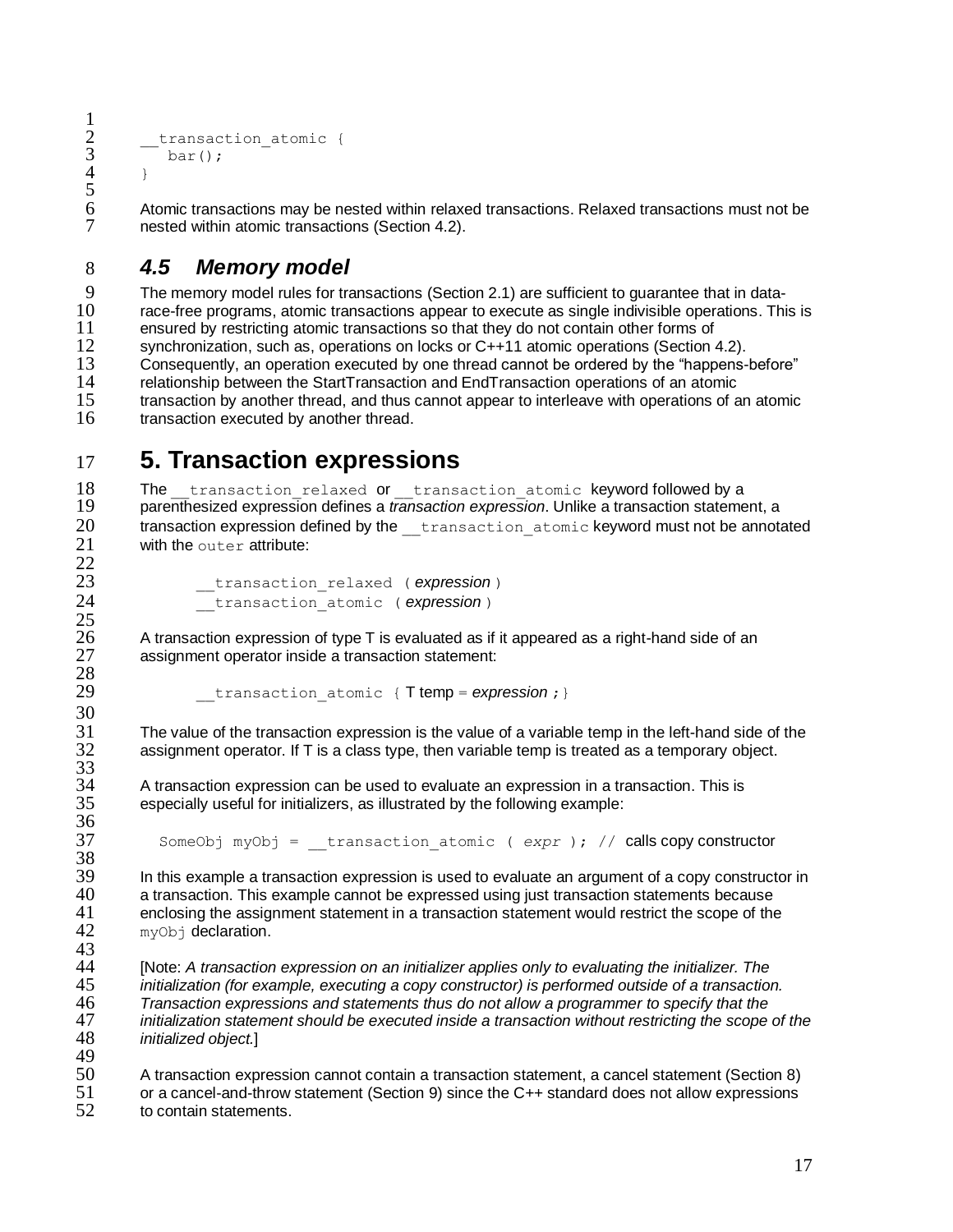$\frac{1}{2}$ 2 Implementations that support statement-expressions could syntactically allow a cancel statement 3 or a cancel-and-throw statement to appear within a transaction expression. However, a cancel or<br>4 cancel-and-throw statement must not appear inside a transaction expression unless the cancel or 4 cancel-and-throw statement must not appear inside a transaction expression unless the cancel or cancel-and-throw statement is either annotated with the out-exactitute or is lexically enclosed  $5$  cancel-and-throw statement is either annotated with the  $\text{outer}$  attribute or is lexically enclosed<br>6 within an atomic transaction statement that is lexically enclosed within that transaction expression within an atomic transaction statement that is lexically enclosed within that transaction expression.

# <span id="page-17-0"></span>7 **6. Function transaction blocks**

8 The function transaction block syntax specifies that a function's body – and, in the case of  $9$  constructors, all member and base class initializers – execute inside a transaction: for exame constructors, all member and base class initializers – execute inside a transaction; for example:

```
\frac{10}{11}
```
 $\frac{14}{15}$ 

```
11 void f() __transaction_relaxed {<br>12 // body of f() executes in an relaxed
             1/7 body of f() executes in an relaxed transaction
13 \rightarrowvoid g() transaction atomic {
16 // body of q() executes in a atomic transaction
17 }
```
18<br>19

 $\frac{21}{22}$ 

19 Like a transaction expression, a function transaction block may not be annotated the outer  $20$  attribute. attribute.

22 A function transaction block on a constructor causes the constructor body and all member and<br>23 hase class initializers of that constructor to execute inside a transaction. The function transaction 23 base class initializers of that constructor to execute inside a transaction. The function transaction <br>24 block syntax thus allows programmers to include member and base class initializers in 24 block syntax thus allows programmers to include member and base class initializers in<br>25 constructors in a transaction. In the following example, the constructor  $Derived()$  and 25 constructors in a transaction. In the following example, the constructor  $Derived()$  and its initializers all execute atomically: initializers all execute atomically:

```
\frac{27}{28}28 class Base {<br>29 public:
\begin{matrix} 29 \\ 30 \end{matrix} public:<br>Base
\begin{array}{ll}\n 30 & \text{Base(int id)} : \text{id}_i \\
 31 & \text{private:}\n \end{array}31 private:<br>32 const
                 const int id;
33 \; ;34<br>35
35 class Derived : public Base {
36 public:<br>37 Deriv
37 Derived() _transaction_atomic : Base(count++) { ... }<br>38 private:
38 private:<br>39 statio
               static int count = 0;
40 \t{+}
```
 $\frac{41}{42}$  $42$  This example shows a common pattern in which each newly allocated object is assigned an id<br>43 from a global count of allocated elements. This example cannot be expressed using just 43 from a global count of allocated elements. This example cannot be expressed using just transaction statements: the static field count is shared so it must be incremented inside s transaction statements: the static field count is shared so it must be incremented inside some<br>45 form of synchronization, such as an atomic transaction, to avoid data races. But the field id is form of synchronization, such as an atomic transaction, to avoid data races. But the field id is a 46 const member of the base class and can be initialized only inside the base class constructor,<br>47 which in turn can be initialized only via a member initializer list in the derived class. which in turn can be initialized only via a member initializer list in the derived class.

48<br>49 A function transaction block can be combined with the function try block syntax. If the  $50$  transaction atomic or the transaction relaxed keyword appears before the try 51 keyword, the catch block is part of the function transaction block. If the transaction keyword 52 appears after the  $t_{\text{UV}}$  keyword, the catch block is not part of the function transaction block: 53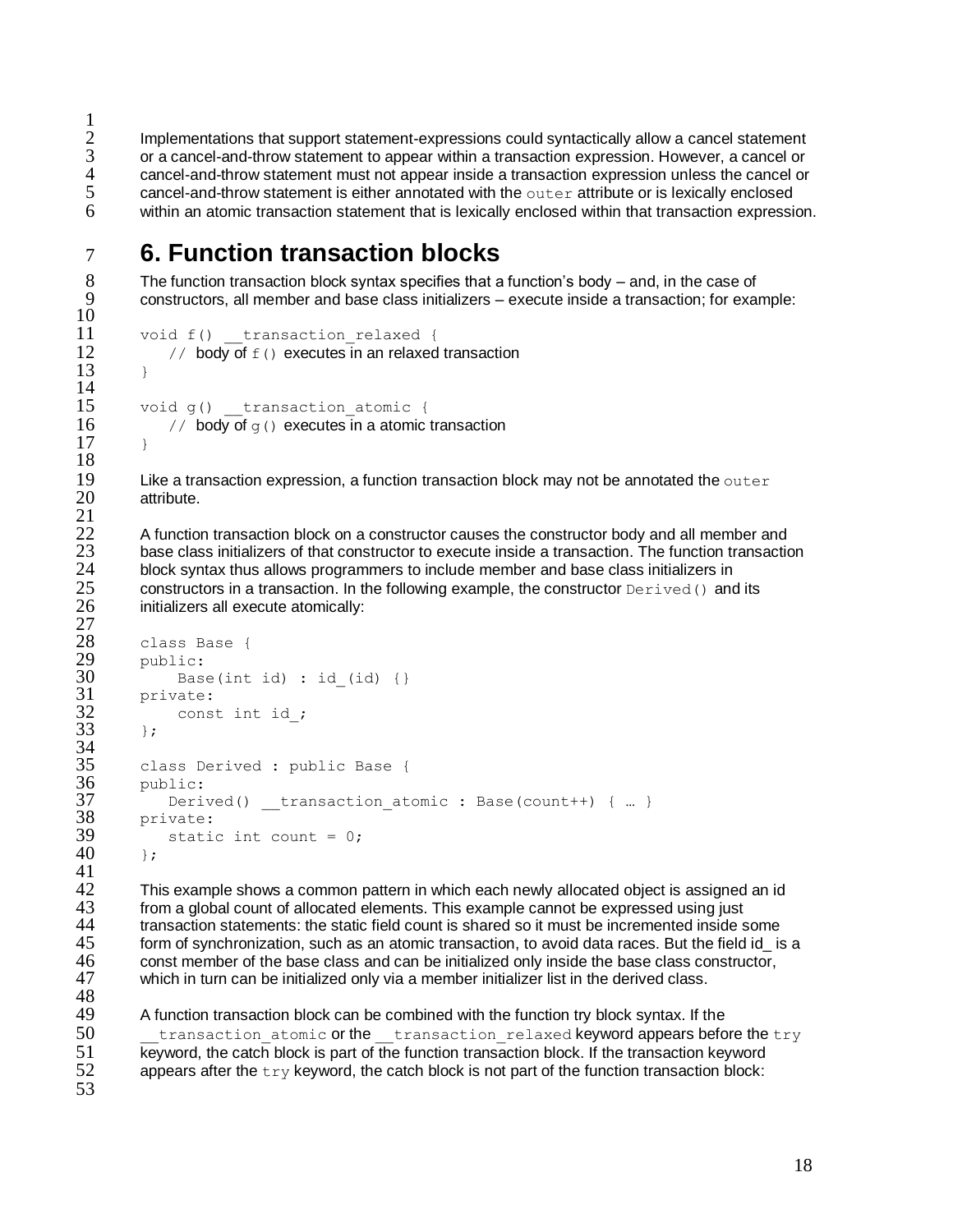```
1 Derived::Derived()<br>2 try transaction
2 try transaction_atomic : Base(count++) {}<br>3 catch (...) {} // catch is not part of transaction
         catch (1, 1) \{ \} // catch is not part of transaction
rac{4}{5}5 Derived::Derived()<br>6 transaction atom
6 \frac{1}{2} transaction_atomic try : Base(count++) { ... }
         catch (1, 1) {} // catch is part of transaction
8
```
 [Note: *A function with a function transaction block may be declared with a transaction-related attribute (i.e., transaction\_safe, transaction\_unsafe, transaction\_callable, or transaction\_may\_cancel\_outer (Section [8.2\)](#page-20-1)). The legality of such combinations is governed by general rules of this specification. For example, the following code is erroneous, as a relaxed function transaction block (unsafe statement) cannot occur in a function declared with the transaction\_safe attribute:* 15

```
16 // error: a relaxed transaction is never transaction-safe<br>17 / [transaction safe]] void f() transaction
          17 [[transaction_safe]] void f() __transaction_relaxed { … }
18 1
```
 $\frac{19}{20}$ 20 Unlike a transaction statement, a function transaction block may contain a cancel statement only 21 if that cancel statement is annotated with the out-exactibute or is enclosed by an atomic 21 if that cancel statement is annotated with the outer attribute or is enclosed by an atomic<br>22 statement nested inside the function transaction block (Section 8). A function transaction 22 statement nested inside the function transaction block (Section [8\)](#page-19-0). A function transaction block<br>23 may contain a cancel-and-throw statement (Section 9). may contain a cancel-and-throw statement (Section [9\)](#page-23-0).

#### <span id="page-18-0"></span>**7. Noexcept specification<sup>3</sup>** 24

 $\frac{27}{28}$ 

30<br>31

 $\frac{33}{34}$ 

 $\frac{36}{37}$ 

 $\frac{41}{42}$ 

 $\overline{a}$ 

 $25$  The body of a transaction statement (expression) may throw an exception that is not handled  $26$  inside its body and thus propagates out of the transaction statement (expression). inside its body and thus propagates out of the transaction statement (expression).

28 Transaction statements and expressions may have noexcept specifications that explicitly state if <br>29 exceptions may or may not be thrown by the statement: exceptions may or may not be thrown by the statement:

```
31 __transaction_atomic noexcept [(constant-expression)] compound-statement
       32 __transaction_atomic noexcept [(constant-expression)] ( expression )
34 __transaction_relaxed noexcept [(constant-expression)] compound-statement
       35 __transaction_relaxed noexcept [(constant-expression)] ( expression )
```
 $37$  Transaction statements and expressions that use noexcept specifications may be annotated with  $38$  an attribute, which should appear between the  $\frac{1}{2}$  transaction atomic or 38 an attribute, which should appear between the <u>transaction</u> atomic or<br>39 transaction relaxed keyword and the noexcept operator, as illustrate

 $\frac{39}{20}$   $\frac{t}{2}$  transaction\_relaxed keyword and the noexcept operator, as illustrated by the following  $\frac{40}{2}$ example:

```
transaction atomic [[ outer ]] noexcept
43 [( constant-expression )] compound-statement
```
44<br>45  $45$  The noexcept clause without a constant-expression or with a constant-expression that evaluates  $46$  to true indicates that a transaction statement (expression) must not throw an exception that  $46$  to true indicates that a transaction statement (expression) must not throw an exception that  $47$  escapes the scope of the transaction statement (expression). Throwing an exception that escapes the scope of the transaction statement (expression). Throwing an exception that

<sup>&</sup>lt;sup>3</sup> Previous versions of this specification included rules that enabled the use of exception specifications with transactions statements. Because C++11 has deprecated exception specifications, we have since removed them and replaced them with no except specifications, which are new to  $C_{++11}$ . With this change, a transaction statement may now only specify that no exceptions can escape its scope or all can.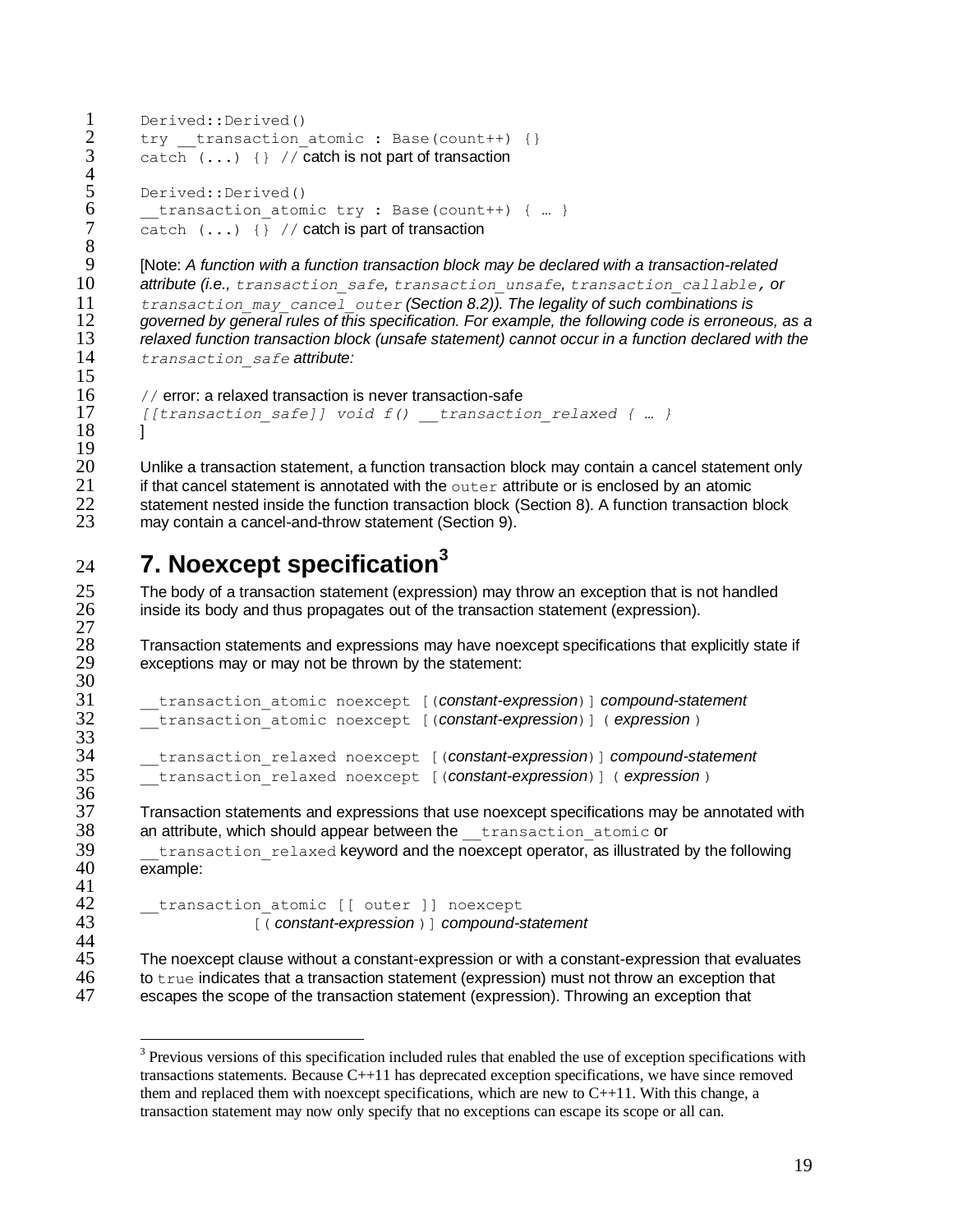1 escapes the scope of the transaction statement in this case results in a call to  $2 \text{ std: terminate}()$ . std::terminate().  $\frac{3}{4}$ 

4 The following example declares a transaction statement that does not allow an exception to propagate outside of its scope: 5 propagate outside of its scope:

7 \_\_transaction\_atomic noexcept (true) *compound-statement* 8 \_\_transaction\_atomic noexcept *compound-statement*

A transaction statement (expression) that does not include a noexcept specification or includes a 11 noexcept specification that has a constant-expression that evaluates to  $f_{\text{false}}$  may throw an 12 exception that escapes the scope of the transaction statement (expression).

14 The following example declares a transaction statement that allows an exception to propagate<br>15 outside of its scope: outside of its scope:

```
17 __transaction_atomic noexcept(false) compound-statement
18 __transaction_atomic compound-statement
```
 $\frac{19}{20}$  [Note: *Omitting a noexcept specification on a* transaction *statement (expression) that may throw an exception makes it easy to overlook the possibility that an exception thrown from within the dynamic extent of that statement (expression) can result in the statement (expression) being only partially executed. Therefore, programmers are strongly encouraged to explicitly state whether exceptions can be thrown from transaction statements (expressions) by using noexcept specifications. We considered an alternative approach in which the absence of a noexcept specification is interpreted as if a noexcept(true) clause were present, which makes mandatory an explicit noexcept(false) specification on a transaction statement (expression) that may throw an exception. However, such an interpretation would be inconsistent with the existing*  rules for noexcept specifications on function declarations.]

 $\frac{30}{31}$ 31 A noexcept specification is not allowed on a function transaction block as such a specification is redundant with a noexcept specification on a function declaration (that is, a noexcept specification 33 that may appear before the transaction\_atomic or transaction\_relaxed keyword<br>34 denoting a function transaction block). denoting a function transaction block).

# <span id="page-19-0"></span>35 **8. Cancel statement**

36 The \_\_transaction\_cancel statement (a *cancel statement*) allows the programmer to roll 37 back an atomic transaction statement. The cancel statement must be lexically enclosed in an 38 atomic transaction statement, unless it is annotated with the outer attribute (Section 8.1); for 38 atomic transaction statement, unless it is annotated with the outer attribute (Section [8.1\)](#page-20-0); for example: example:

```
40<br>41
41 __transaction_atomic {
42 stmt1
               __transaction cancel;
\begin{matrix} 44 & 3 \\ 45 & 51 \end{matrix}45 stmt2
46
```
 $47$  In its basic form (that is, without the outer attribute), a cancel statement rolls back all side<br>48 effects of the immediately enclosing atomic transaction statement (that is, the smallest aton 48 effects of the immediately enclosing atomic transaction statement (that is, the smallest atomic<br>49 transaction statement that encloses the cancel statement) and transfers control to the stateme 49 transaction statement that encloses the cancel statement) and transfers control to the statement<br>50 following the transaction statement. Thus, in the example above the cancel statement undoes the 50 following the transaction statement. Thus, in the example above the cancel statement undoes the side effects of  $stmt1$  and transfers control to  $stmt2$ . side effects of  $stmt1$  and transfers control to  $stmt2$ .

52

 $\frac{6}{7}$ 

 $\frac{9}{10}$ 

 $\frac{13}{14}$ 

16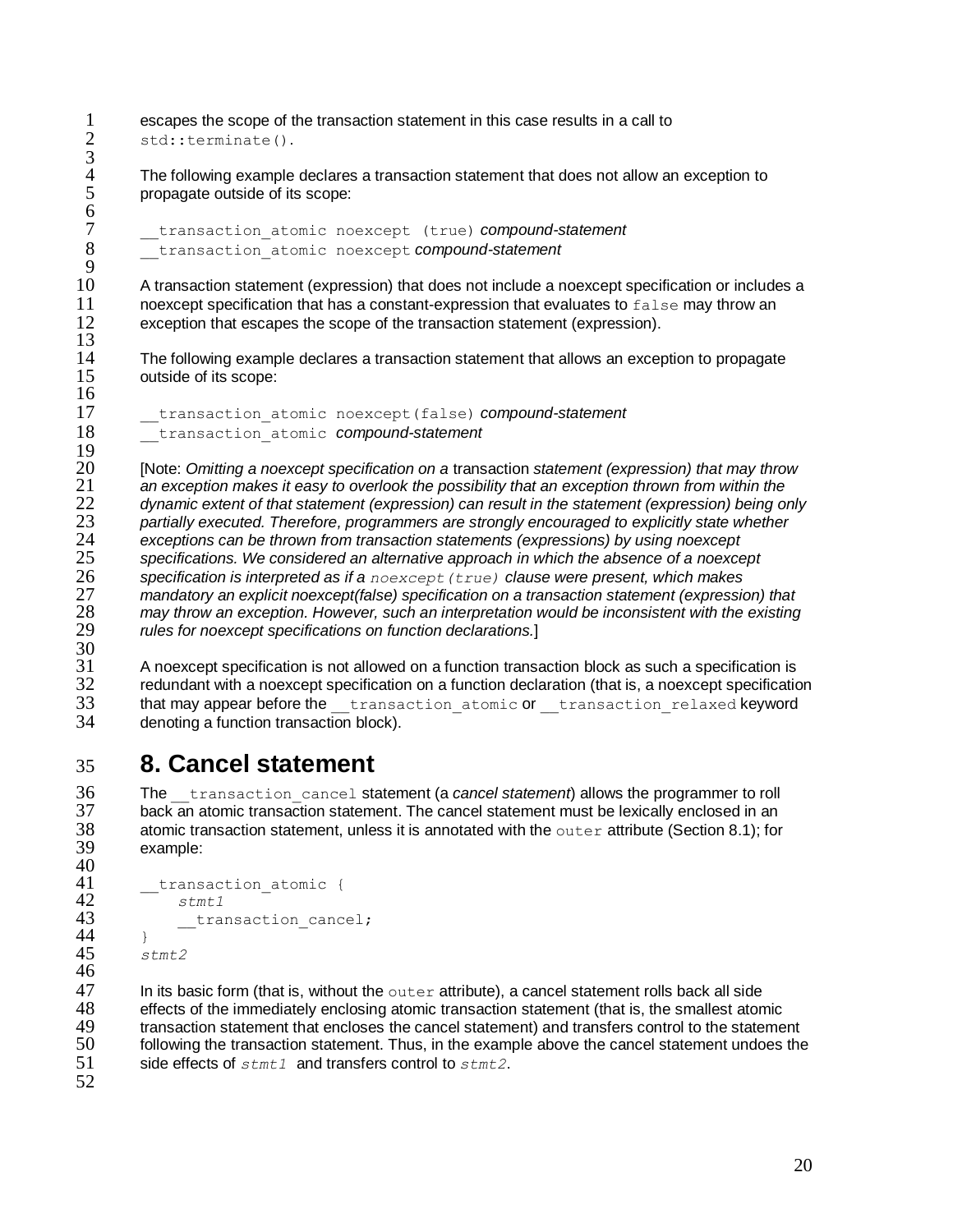1 The rule requiring a cancel statement to be lexically enclosed in an atomic transaction statement 2 ensures that the cancel statement always executes within the dynamic extent of an atomic 2 ensures that the cancel statement always executes within the dynamic extent of an atomic 3 transaction statement. It also allows the implementation to distinguish easily between atomic<br>4 transactions that require rollback and those that don't, a potential optimization opportunity for 4 transactions that require rollback and those that don't, a potential optimization opportunity for an<br>5 implementation. implementation.

6 [Note: *A cancel statement applies only to atomic transaction statements (including outer atomic transaction statements). A cancel statement cannot be used to roll back a function transaction block or a transaction expression, unless that block or expression is rolled back as part of rolling back an atomic transaction statement.*]

### <span id="page-20-0"></span>11 *8.1 The outer attribute on cancel statements*

12 Cancel statements may be annotated with the outer attribute:  $\frac{13}{14}$ 

transaction cancel [[ outer ]];

 $\frac{15}{16}$ 16 We call a cancel statement with the outer attribute a *cancel-outer* statement. A cancel-outer<br>17 statement rolls back all side effects of the outer atomic transaction that dynamically contains it 17 statement rolls back all side effects of the outer atomic transaction that dynamically contains it 18 (which is also the outermost atomic transaction that dynamically contains it) and transfers conti (which is also the outermost atomic transaction that dynamically contains it) and transfers control 19 to the statement following the outer atomic transaction.

 $^{20}_{21}$ 21 Unlike a cancel statement with no attribute, a cancel-outer statement need not be enclosed within 22 the lexical scope of an atomic transaction. Instead, to ensure that a cancel-outer statement 22 the lexical scope of an atomic transaction. Instead, to ensure that a cancel-outer statement<br>23 always executes within the dynamic extent of an outer atomic transaction, a cancel-outer 23 always executes within the dynamic extent of an outer atomic transaction, a cancel-outer<br>24 statement must appear either within the lexical scope of an outer atomic transaction or in 24 statement must appear either within the lexical scope of an outer atomic transaction or in a<br>25 function declared with the transaction may cancel outer attribute (Section 8.2). function declared with the transaction  $\max$  cancel outer attribute (Section [8.2\)](#page-20-1).

 $\frac{26}{27}$ 27 [Note: *A cancel-outer statement cancels only outer atomic transactions; the restrictions above*  28 *imply that a cancel-outer statement cannot be executed when the outermost atomic transaction is*  29 *not an outer atomic transaction. In contrast, an unannotated cancel statement can cancel an*  outer atomic transaction if it is the immediately enclosing atomic transaction.]

31<br>32 32 The cancel-outer statement provides a convenient way to cancel an outermost atomic transaction<br>33 from anywhere within its dynamic extent. For example, when an error is encountered, the 33 from anywhere within its dynamic extent. For example, when an error is encountered, the 34 programmer can cancel all transactions from the most nested transaction to the outer transaction.<br>35 The outer atomic transaction – together with the transaction may cancel outer attribute –  $35$  The outer atomic transaction – together with the  $transaction\_may\_cancel\_outer$  attribute –  $36$  ensures that an outermost atomic transaction that may dynamically contain a cancel-outer 36 ensures that an outermost atomic transaction that may dynamically contain a cancel-outer 37 statement is easily identifiable as such. This is important because otherwise, it would be difficult 38 to determine whether a given atomic transaction might be cancelled without examining all code it might call.

40<br>41 [Note: *Cancelling an outermost atomic transaction using either multiple cancel statements without the outer attribute or exceptions both have the disadvantages that additional, error-prone code would be required to transfer control back to the outermost atomic transaction and to cancel the outermost atomic transaction.*]

### <span id="page-20-1"></span>45 *8.2 The transaction\_may\_cancel\_outer attribute*

46 Function declarations (including virtual and template function declarations) and function pointer 47 declarations may specify the transaction may cancel outer attribute. The 48 transaction may cancel outer attribute specifies that the declared function (or a function 49 pointed to by the declared function pointer) has may-cancel-outer type and hence may contain a<br>50 cancel-outer statement within its dynamic scope. Like cancel-outer statements, a call to a function 50 cancel-outer statement within its dynamic scope. Like cancel-outer statements, a call to a function 51 with may-cancel-outer type must appear either within the lexical scope of an outer atomic 51 with may-cancel-outer type must appear either within the lexical scope of an outer atomic<br>52 transaction or in a may-cancel-outer function. transaction or in a may-cancel-outer function.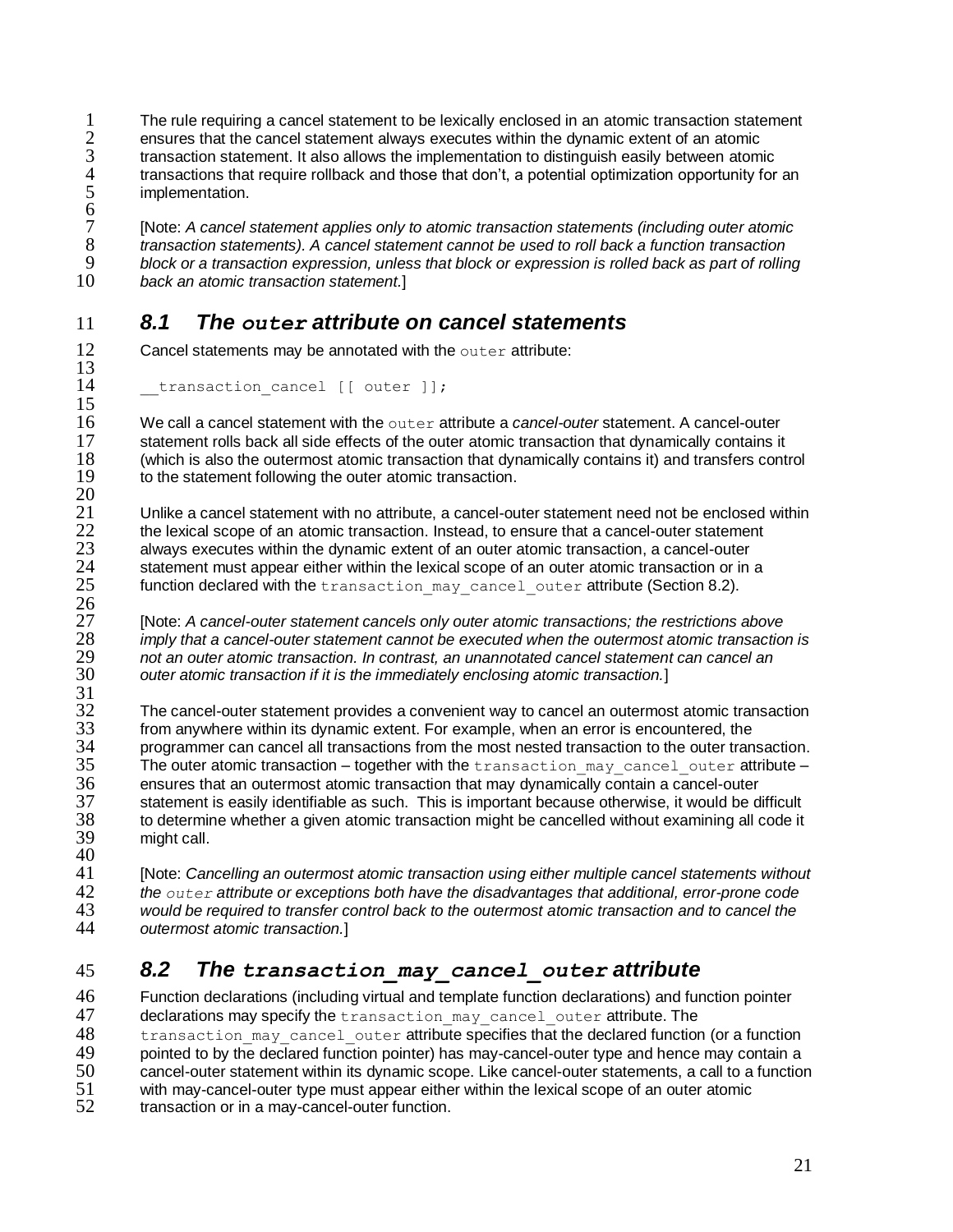$\frac{1}{2}$ 1 If a class type has constructors or a destructor with may-cancel-outer type, then objects of that<br>
2 type must be declared so as to ensure that the affected constructor or destructor is invoked with<br>
4 the dynamic scope type must be declared so as to ensure that the affected constructor or destructor is invoked within 4 the dynamic scope of an outer atomic transaction. Declarations of such an object leading to the<br>5 invocation of the affected constructor or destructor should appear within the lexical scope of an<br>6 outer atomic transacti invocation of the affected constructor or destructor should appear within the lexical scope of an 6 outer atomic transaction or in a may-cancel-outer function. Moreover, an object should be declared in such a way that the affected constructor or destructor is invoked in the same scope as<br>8 the declaration. For example, if a class has a constructor with may-cancel-outer type then a 8 the declaration. For example, if a class has a constructor with may-cancel-outer type then a<br>9 organ may not contain global or static declarations of that type resulting in the invocation 9 program may not contain global or static declarations of that type resulting in the invocation of the 10<br>10 affected constructor. If a class has a destructor with may-cancel-outer type then a program may 10 affected constructor. If a class has a destructor with may-cancel-outer type then a program may<br>11 not contain global, static, function-local static or thread local declarations of that type. not contain global, static, function-local static or thread\_local declarations of that type.

 $\frac{12}{13}$ 13 Like the transaction\_safe attribute, the transaction\_may\_cancel\_outer attribute 14 specifies a property of the type of the declared function or function pointer, which is propaga 14 specifies a property of the type of the declared function or function pointer, which is propagated  $15$  along with the type. Just like transaction safe, it may be meaningfully used in type def along with the type. Just like transaction safe, it may be meaningfully used in typedef 16 declarations.

 $\frac{17}{18}$ 18 A pointer to a function with transaction-safe type may be implicitly converted to a pointer to a<br>19 function with may-cancel-outer type (or to a pointer to a function with transaction-unsafe type) 19 function with may-cancel-outer type (or to a pointer to a function with transaction-unsafe type).<br>20 Such conversions have no effect on the ranking of conversions sequences. A pointer to a may-20 Such conversions have no effect on the ranking of conversions sequences. A pointer to a may-<br>21 cancel-outer function is not implicitly convertible to a pointer to a non-may-cancel-outer function 21 cancel-outer function is not implicitly convertible to a pointer to a non-may-cancel-outer function.<br>22 Allowable function pointer conversions: Allowable function pointer conversions:  $\frac{23}{24}$ 

24 **transaction-safe** may-cancel-outer 25 **transaction-unsafe** 

# 27 A function or function pointer must not be declared with both the<br>28 transaction may cancel outer and transaction safe

28 transaction\_may\_cancel\_outer and transaction\_safe attributes. A function must not<br>29 be declared with both the transaction may cancel outer and transaction unsafe 29 be declared with both the  $transaction_may\_cancel\_outer$  and transaction unsafe  $30$  attributes. That is, a function declaration, a function pointer declaration, or multiple declaration 30 attributes. That is, a function declaration, a function pointer declaration, or multiple declarations of 31 one function must not specify both attributes. If any declaration of a function specifies the 31 one function must not specify both attributes. If any declaration of a function specifies the<br>32 transaction may cancel outer attribute then every declaration of that function (exc transaction may cancel outer attribute then every declaration of that function (except its  $33$  definition, if it is not a virtual function) must specify the  $t$  ransaction\_may\_cancel\_outer  $34$  attribute, and the first declaration must do so even if it is the definition of a non-virtual function  $34$  attribute, and the first declaration must do so even if it is the definition of a non-virtual function.<br>35 The main function must not be declared with the transaction may cancel outer attributed The main function must not be declared with the transaction may cancel outer attribute. 36 A function may be declared with both transaction\_may\_cancel\_outer and<br>37 transaction callable attributes. transaction callable attributes.

 $\frac{38}{39}$  $39$  A function call to a function declared with the transaction\_may\_cancel\_outer attribute  $40$  (before the function call) is a safe statement (Section 4.2). A function call through a function 40 (before the function call) is a safe statement (Section [4.2\)](#page-10-1). A function call through a function  $\frac{41}{100}$  pointer that was declared with the transaction may cancel outer attribute is also a set 41 pointer that was declared with the  $transaction_may\_cancel\_outer$  attribute is also a safe statement. The body of a function declared with the transaction may cancel outer statement. The body of a function declared with the transaction may cancel outer 43 attribute must not contain unsafe statements.

#### 44<br>45 45 See Section [10](#page-26-0) for rules and restrictions on overriding virtual functions declared with the  $46$  transaction may cancel outer attribute. transaction may cancel outer attribute.

 $\frac{47}{48}$ 

 $\frac{26}{27}$ 

48 When a function pointer declared with the  $transaction_may\_cancel\_outer$  attribute is a same dopinitation of transaction-s 49 assigned or initialized with a value, that value must be a pointer to a function of transaction-safe<br>50 or may-cancel-outer type. When a function pointer declared without the

- 50 or may-cancel-outer type. When a function pointer declared without the<br>51 then saction may cancel outer attribute is assigned or initialized
- 51 transaction\_may\_cancel\_outer attribute is assigned or initialized with a value, that value<br>52 must not be a pointer to a function of mav-cancel-outer type. As in the case of the
- $52$  must not be a pointer to a function of may-cancel-outer type. As in the case of the  $53$  transaction safe attribute, parameter types for function pointers assigned in t 53 transaction\_safe attribute, parameter types for function pointers assigned in this way must<br>54 match exactly in their transaction may cancel outer specification
- match exactly in their transaction may cancel outer specification.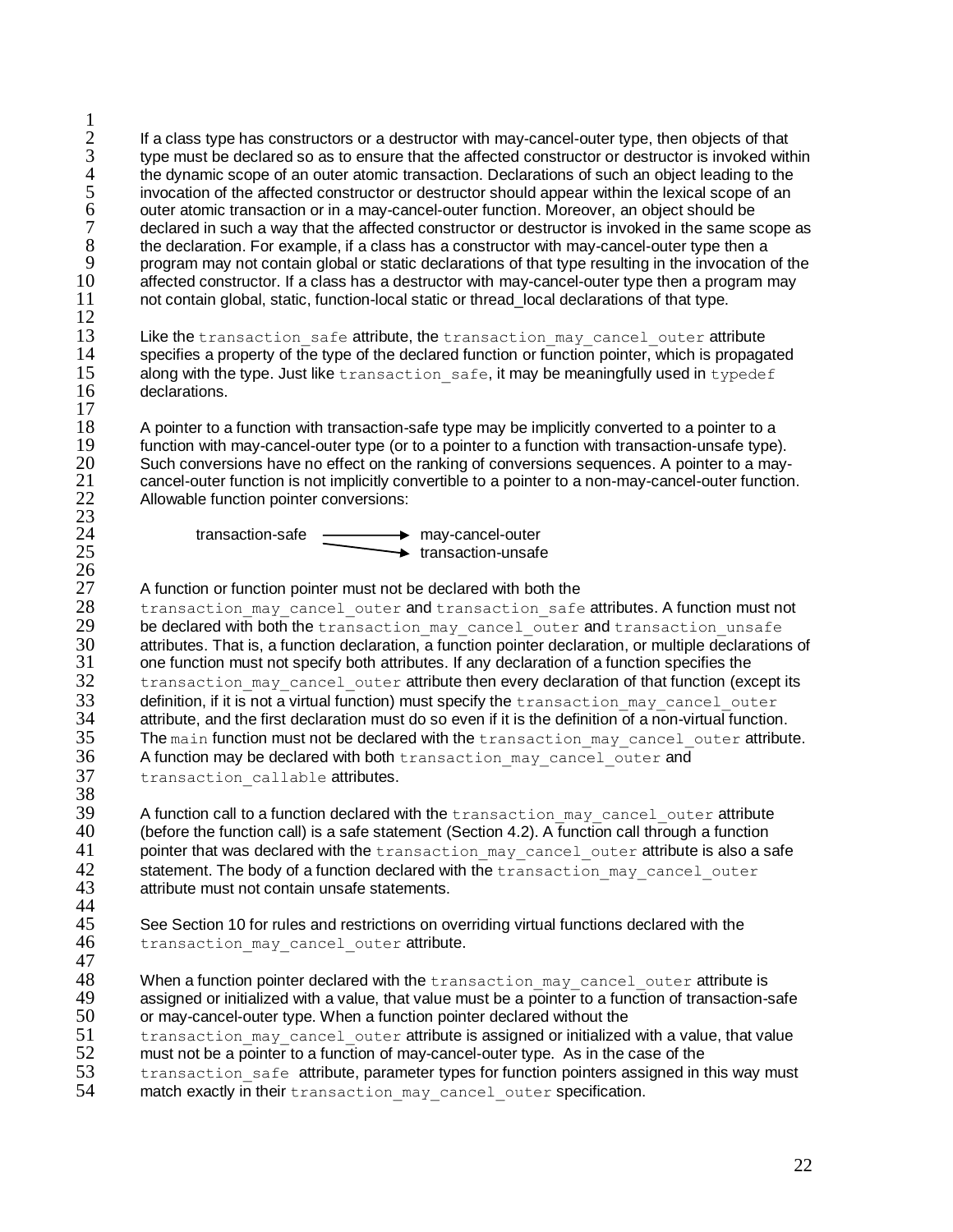### <span id="page-22-0"></span>1 *8.3 Examples*

 $rac{4}{5}$ 

 $\frac{15}{16}$ 

 $\frac{19}{20}$ 

30<br>31

34<br>35

38<br>39

2 An unannotated cancel statement rolls back the side effects of only its immediately enclosing<br>3 atomic transaction. In the following example, the cancel statement rolls back stmt2 but not sti atomic transaction. In the following example, the cancel statement rolls back stmt2 but not stmt1.

```
5 bool flag1 = false, flag2 = false;<br>6 transaction atomic {
 \begin{array}{cc} 6 & \text{transaction\_atomic} \\ 7 & \text{flag1} = \text{true}; \end{array}7 flag1 = true; // stmt1<br>8 transaction atomic
                 _transaction atomic {
\begin{array}{ccc} 9 & \text{flag2} = \text{true} & \text{//} \text{stm2} \\ 10 & \text{transaction cancel:} \end{array}transaction cancel;
11 }
12 assert (flag1 == true & 12 == false);
13 }
14 assert (flag1 == true & 6 \times 1 flag2 == false);
```
16 A cancel-outer statement rolls back the side effects of the outer atomic transaction that 17 dynamically contains it. In the following example, the cancel-outer statement rolls back 17 dynamically contains it. In the following example, the cancel-outer statement rolls back both stmt2<br>18 and stmt1 and stmt1.

```
20 bool flag1 = false, flag2 = false;<br>21 transaction atomic [[outer]] {
21 __transaction_atomic [[outer]] {
22 flag1 = true; // stmt1<br>23 transaction atomic
23 __transaction_atomic {
24 flag2 = true; \frac{7}{100} stmt2<br>25 transaction cancel
                        transaction cancel [[outer]];
\begin{array}{ccc} 26 & & & \rightarrow \\ 27 & & & \text{a} \end{array}assert (0); // never reached!
\begin{array}{cc} 28 & \rightarrow \\ 29 & \text{a} \end{array}assert (flag1 == false &\& flag2 == false);
```
 $31$  A cancel statement may execute within a dynamic scope of a relaxed transaction. The following  $32$  example shows an "atomic-within-relaxed" idiom that dynamically combines cancelling a 32 example shows an "atomic-within-relaxed" idiom that dynamically combines cancelling a transaction and irrevocable actions within a relaxed transaction:

```
35 [[transaction_safe]] void do_work();<br>36 [[transaction_safe]] bool all is ok(
36 [[transaction_safe]] bool all_is_ok();<br>37 [[transaction_unsafe]] void report res
         [[transaction_unsafe]] void report results(); // contains irrevocable actions
\frac{39}{40} ___transaction_relaxed {<br>40 bool all ok = false
40 bool all_ok = false;<br>41 transaction atomic
41 __transaction_atomic {
42 do_work();<br>43 if (all is
                     if (all is ok())
44 all \overline{ok} = true;
45 else
46 transaction cancel;
\begin{array}{ccc} 47 & & & \frac{1}{2} \\ 48 & & & \frac{1}{2} \end{array}48 if (all_ok)<br>49 report r
                   report results();
50 }
```
### <span id="page-22-1"></span>51 *8.4 Memory model*

52 Cancelling an atomic transaction removes all side effects of its execution. Consequently, in a 53 data-race-free program a cancelled atomic transaction has no visible side effects. Cancelling an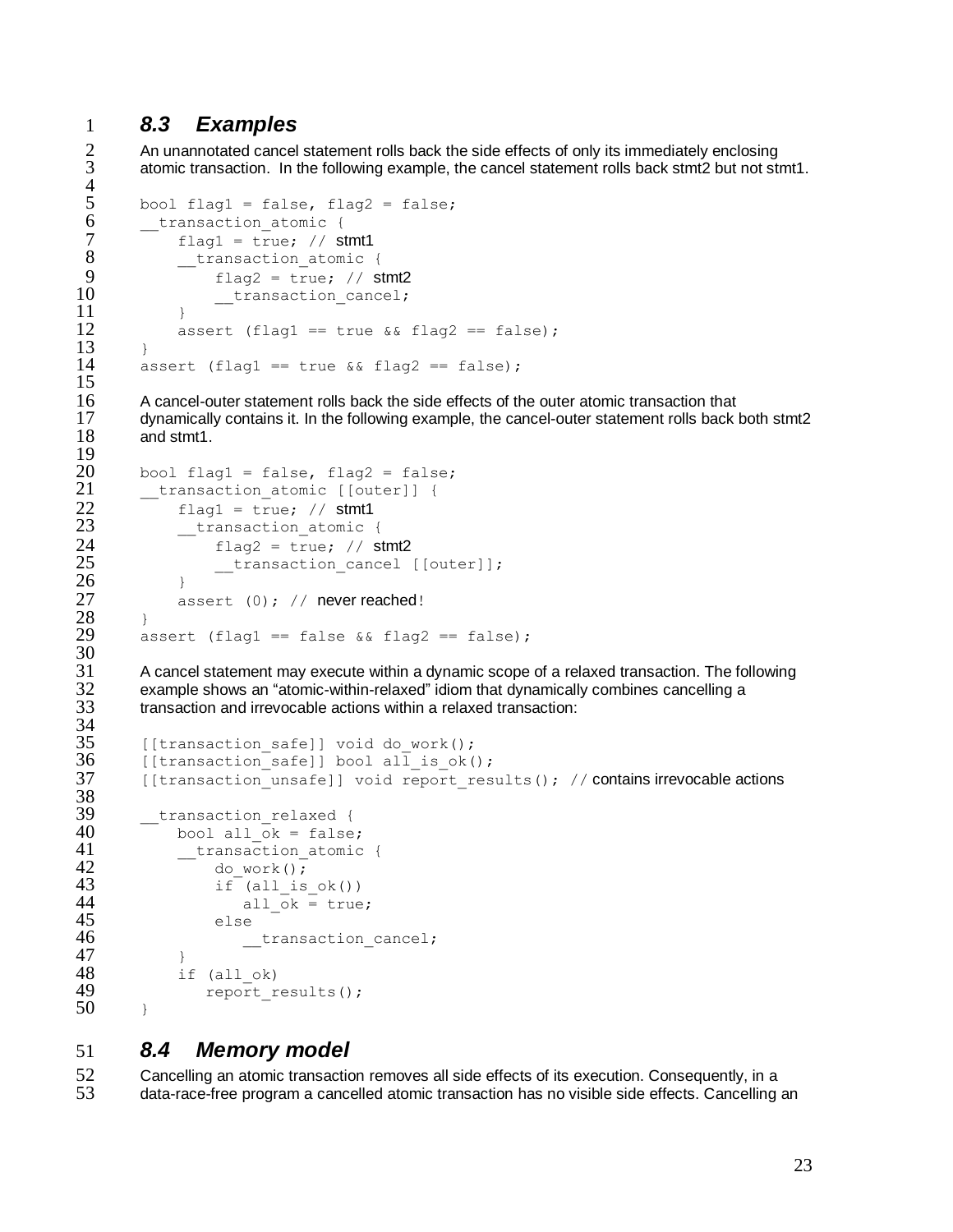1 atomic transaction, however, does not remove a data race that occurred during the execution of<br>2 the transaction. The individual operations of an atomic transaction that executed before the 2 the transaction. The individual operations of an atomic transaction that executed before the<br>3 transaction was cancelled are part of the program execution and. like other operations, may 3 transaction was cancelled are part of the program execution and, like other operations, may<br>4 contribute to data races. In case of a data race, the program behavior is still undefined, as 4 contribute to data races. In case of a data race, the program behavior is still undefined, as<br>5 specified by the C++11 memory model. For example, the following program is deemed rac 5 specified by the C++11 memory model. For example, the following program is deemed racy even though the transaction with a racy memory access is cancelled: though the transaction with a racy memory access is cancelled: 7

Thread 1 and 1 and 2 and 2 and 2 and 2 and 2 and 2 and 2 and 2 and 2 and 2 and 2 and 2 and 2 and 2 and 2 and 2 and 2 and 2 and 2 and 2 and 2 and 2 and 2 and 2 and 2 and 2 and 2 and 2 and 2 and 2 and 2 and 2 and 2 and 2 and transaction atomic {  $x++;$ transaction cancel; }  $x = 1;$ 

## 9 **9. Cancel-and-throw statement**

10 A programmer can use a *cancel-and-throw* statement to rollback all side effects of an atomic 11 transaction statement (atomic function transaction block) and cause that statement (block) to<br>12 throw a specified exception. The cancel-and-throw statement must be lexically enclosed in an 12 throw a specified exception. The cancel-and-throw statement must be lexically enclosed in an<br>13 the atomic transaction statement (atomic function transaction block), unless it is annotated with the 13 atomic transaction statement (atomic function transaction block), unless it is annotated with the  $14 - 8.015$  example: outer attribute (Section [9.1\)](#page-24-0); for example:  $\frac{15}{16}$ 

```
\frac{16}{17} ___transaction_atomic {
17 stmt1
       18 __transaction_cancel throw throw-expression;
```
21 In its basic form (that is, without the outer attribute), the cancel-and-throw statement rolls back<br>22 all side effects of the immediately enclosing atomic transaction statement (atomic function 22 all side effects of the immediately enclosing atomic transaction statement (atomic function  $23$  transaction block) and throws the exception from the transaction. Thus, in the example abo 23 transaction block) and throws the exception from the transaction. Thus, in the example above the cancel-and-throw statement undoes the side effects of  $s$ t and throws  $th$ row-expression. 24 cancel-and-throw statement undoes the side effects of *stmt1* and throws *throw-expression*.

26 The exception thrown by the cancel-and-throw statement must be of integral or enumerated type.<br>27 This restriction ensures that the exception does not contain or refer to state that is not meaningful This restriction ensures that the exception does not contain or refer to state that is not meaningful after the transaction is cancelled.<sup>4</sup>

 [Note: *The programmer should not circumvent the restriction on the exception types by using the exception, for example, as an index in a global array that stores additional information about the exception. Since the exception will be processed in an environment in which the memory effects of the transaction have been rolled back, code like the following may compile, but is never useful:*

```
35 __transaction_atomic {
36 int my_exc_index = doSomething();<br>37 if (my exc_index >= 0) {
37 if (my_exc_index >= 0) {
38 real_exception_description[my_exc_index] = 
39 new( <detailed information about exception> );
              transaction cancel throw my exc index;
41 }
42 }]
```
 $\overline{a}$ 

<span id="page-23-0"></span>8

19 }  $\frac{20}{21}$ 

 $\frac{25}{26}$ 

28  $\frac{29}{30}$ 

34<br>35

43

44 The exception thrown by a cancel-and-throw statement will not be caught by any try-catch block<br>45 enested within the cancelled atomic transaction. nested within the cancelled atomic transaction.

<sup>&</sup>lt;sup>4</sup> Section "Removing restrictions on types of exceptions thrown by the cancel-and-throw statement" in Appendix C explains the rationale for this restriction in more detail.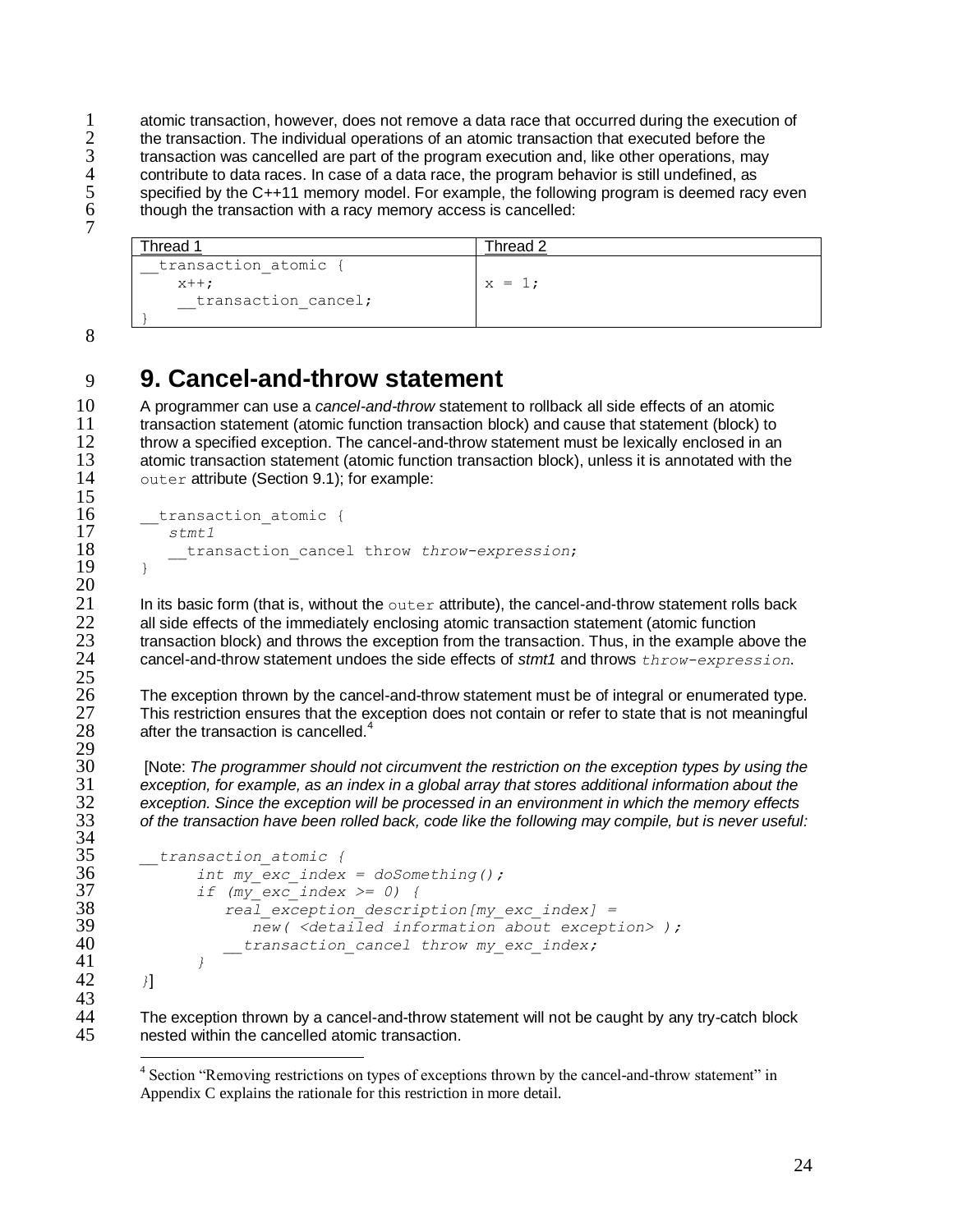$\frac{1}{2}$  $2$  In an exception handler of integral or enumerated type, the cancel-and-throw statement may<br>3 optionally leave out the exception expression, in which case the specified exception is the cu 3 optionally leave out the exception expression, in which case the specified exception is the current exception.

5<br>6<br>7 6 A cancel-and-throw statement has the same properties with respect to the memory model as a 7 cancel statement (Section [8.4\)](#page-22-1): In a data-race-free program, a transaction cancelled by a cancel-<br>8 and-throw statement has no visible side effects. However, the individual operations of a 8 and-throw statement has no visible side effects. However, the individual operations of a<br>9 transaction that executed before the transaction was cancelled are part of the program of 9 transaction that executed before the transaction was cancelled are part of the program execution<br>10 and may contribute to data races. and may contribute to data races.

 $\frac{11}{12}$ 

12 Unlike a regular throw statement, a cancel-and-throw statement provides strong exception safety<br>13 The proportion of the analysis of the contraction of the programmer's responsibility to restore the 13 guarantees. With a regular throw statement, it is the programmer's responsibility to restore the<br>14 invariants that might be violated by partial execution of an atomic transaction. With a cancel-an 14 invariants that might be violated by partial execution of an atomic transaction. With a cancel-and-15 throw statement the system automatically guarantees that such invariants are preserved by<br>16 rolling back the atomic transaction rolling back the atomic transaction.

### <span id="page-24-0"></span>17 *9.1 The outer attribute on cancel-and-throw statements*

18 The cancel-and-throw statement may be annotated with the outer attribute, in which case it is a<br>19  $\frac{1}{2}$  cancel-outer-and-throw statement: 19 *cancel-outer-and-throw* statement:  $\frac{20}{21}$ 

 ${\color{orange}\perp}$ transaction\_cancel [[ outer ]] throw *expr<sub>opt</sub>*;

 $\frac{22}{23}$ 23 A cancel-outer-and-throw statement operates in the same way as a cancel-and-throw statement 24 except that it rolls back the side effects of the outer atomic transaction that dynamically contains except that it rolls back the side effects of the outer atomic transaction that dynamically contains it<br>25 and throws the exception from the outer atomic transaction. Like the cancel-outer statement, a 25 and throws the exception from the outer atomic transaction. Like the cancel-outer statement, a<br>26 cancel-outer-and-throw statement need not be enclosed within the lexical scope of an atomic 26 cancel-outer-and-throw statement need not be enclosed within the lexical scope of an atomic<br>27 transaction, but it must appear either within the lexical scope of an outer atomic transaction or 27 transaction, but it must appear either within the lexical scope of an outer atomic transaction or in<br>28 amay-cancel-outer function. a may-cancel-outer function.

### <span id="page-24-1"></span>29 *9.2 Examples*

30 An unannotated cancel-and-throw statement rolls back the side effects of only its immediately<br>31 enclosing atomic transaction. In the following example, the cancel-and-throw statement rolls ba 31 enclosing atomic transaction. In the following example, the cancel-and-throw statement rolls back<br>32 stmt2 but not stmt1, and the thrown exception 1 propagates out of the outermost atomic 32 *stmt2* but not *stmt1*, and the thrown exception 1 propagates out of the outermost atomic transaction:

```
\frac{34}{35}35 bool flag1 = false, flag2 = false;<br>36 trv {
\frac{36}{37} try {
37 __transaction_atomic {
38 flag1 = true; // stmt1
                    transaction atomic {
\begin{array}{ccc} 40 & \text{false} & \text{false} \\ 41 & \text{translation cancel} \end{array}transaction cancel throw 1;
42 }
\begin{array}{cc} 43 & & \text{ } \\ 44 & & \text{ } \\ 24 & & \text{ } \end{array}44 } catch(int& e) {
              assert(flag1 == true & file \_ 1 = 146 }
```
47<br>48 48 A cancel-outer-and-throw statement rolls back the side effects of the outer atomic transaction that 49 dynamically contains it. In the following example, the cancel-outer-and-throw statement rolls 49 dynamically contains it. In the following example, the cancel-outer-and-throw statement rolls<br>50 back both stmt1 and stmt2, after which the thrown exception 1 propagates out of the outer at 50 back both *stmt1* and *stmt2*, after which the thrown exception 1 propagates out of the outer atomic 51 transaction (which is the outermost atomic transaction): transaction (which is the outermost atomic transaction):

52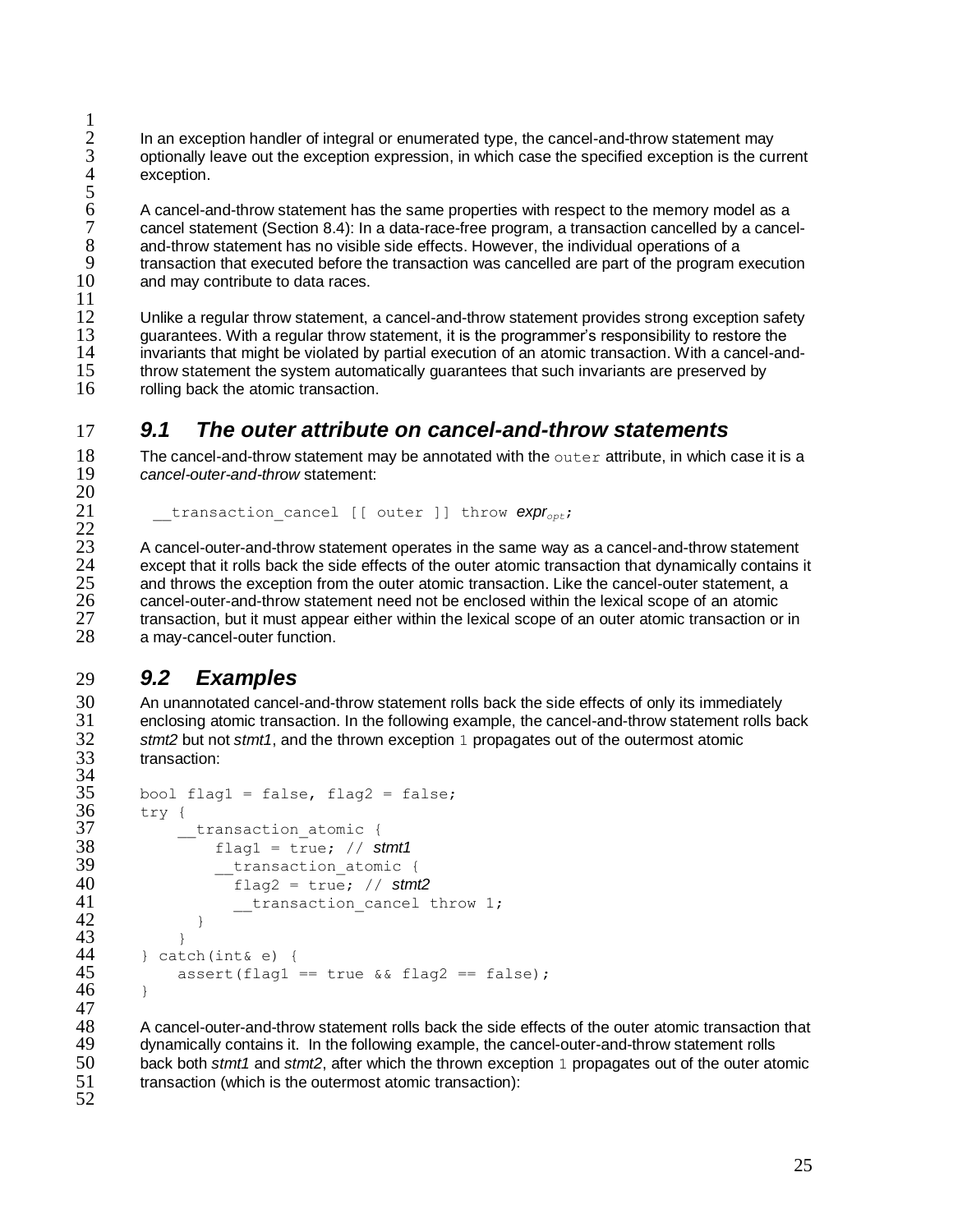```
\begin{array}{lll} 1 & \text{bool flag1 = false, flag2 = false;} \\ 2 & \text{try} \end{array}\frac{2}{3} try {
              transaction atomic [[outer]] {
 4 flag1 = true; // stmt1
 5 r = \frac{t \cdot \text{transaction\_atomic}}{\text{flag2} = \text{true}}6 flag2 = true; // stmt2
 7 __transaction_cancel [[outer]] throw 1;
 8 }
 9 }
10 } catch(int& e) {
            assert(flag1 == false & file \& flag2 == false);12 \rightarrow\frac{13}{14}
```
14 The exception thrown by a cancel-and-throw statement cannot be caught by any try-catch block<br>15 enested within the cancelled atomic transaction. In the following examples, Example 1 15 nested within the cancelled atomic transaction. In the following examples, Example 1<br>16 demonstrates how normal C++ try / catch blocks behaves inside a transaction. follow 16 demonstrates how normal C++ try / catch blocks behaves inside a transaction, followed by<br>17 Example 2 which demonstrates how a transaction, cancel behaves inside a transa 17 Example 2, which demonstrates how a <u>transaction cancel</u> behaves inside a transaction.<br>18 Notice that in Example 2 the first catch block does not catch the exception thrown by the cancel-18 Notice that in Example 2 the first catch block does not catch the exception thrown by the cancel-<br>19 and-throw: and-throw:

```
Example 1:
```
 $^{20}_{21}$ 

 $rac{22}{23}$ 

34<br>35

36<br>37

48<br>49

```
\begin{array}{cc} 23 & \text{try} & 0 \\ 24 & \end{array}24 __transaction_atomic {<br>25 try {
25 try {<br>26 try {
\begin{array}{ccc} 26 & & \text{throw 1;} \\ 27 & & \text{leatch (int.6)} \end{array}27 } catch(int& e) {<br>28 cout << "Caug
                                       cout << "Caught e!" << endl;
\overline{29} }
\begin{array}{ccc} 30 & & & \ & 31 & & \ & & \text{24} \\ 31 & & & \text{25} \end{array}\begin{array}{ccc} 31 & \text{32} \\ 32 & \text{338} \\ 332 & \text{3100} \end{array} (1); //
                      assert(0); // never reached!
33 }
```

```
Example 2:
```

```
37 try {
38 __transaction_atomic {
39 try {<br>40
                              transaction cancel throw 1;
41 } catch(int& e) {
42 assert(0); // never reached!
43 }
\begin{array}{cc} 44 & & & \text{ } \\ 45 & & \text{ } \\ 45 & & \end{array} cat
\begin{array}{lll} 45 & \text{3} & \text{3} \\ 46 & \text{4} & \text{2} \\ 46 & \text{4} & \text{4} \\ \end{array} (int& e) {
               cout << "Caught e!" << endl;
47 }
```
49 An exception thrown by a cancel-and-throw statement must be of integral or enumerated type. In <br>50 the following example, the cancel-and-throw statement with the exception expression of type X is 50 the following example, the cancel-and-throw statement with the exception expression of type  $X$  is  $51$  illegal: illegal:

```
52<br>53
        class X \{ int x; \};54<br>55
        transaction atomic noexcept(false) {
```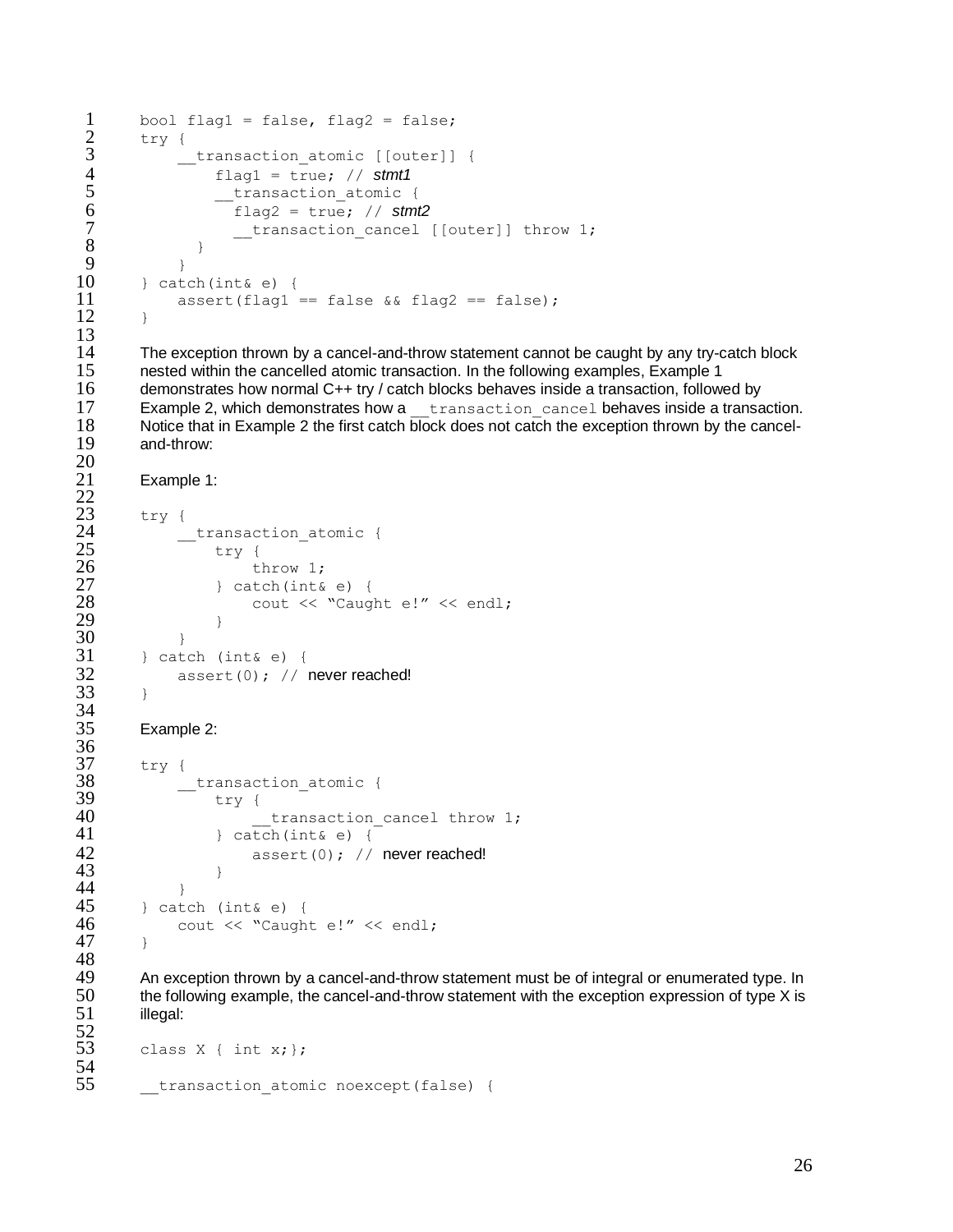1 **transaction** cancel throw X(); // Error: X() is of class type

4 A cancel-and-throw statement without an exception expression re-throws the current exception.<br>5 In the following example, any exception thrown by *stmt* cancels the atomic transaction and 5 In the following example, any exception thrown by *stmt* cancels the atomic transaction and propagates to a catch block higher up the stack: propagates to a catch block higher up the stack:

```
transaction atomic noexcept(false) {
\begin{array}{cc} 9 & -7 \ \end{array} try {
10 stmt
11 } catch (int&) {<br>12 } transactio
                transaction cancel throw;
13 }
14 }
```
 $2 \rightarrow$ 

 $\frac{3}{4}$ 

 $\frac{7}{8}$ 

 $\frac{15}{16}$ 

 $\frac{19}{20}$ 

44<br>45

16 A cancel-and-throw statement without an exception expression must occur within an exception<br>17 handler of integral or enumerated type. In the following example, the cancel-and-throw stateme handler of integral or enumerated type. In the following example, the cancel-and-throw statement 18 is illegal because it occurs within an exception handler that matches any exception:

```
20 __transaction_atomic noexcept(false) {<br>21 ____trv {
\begin{array}{ccc} 21 & & \text{try } \{ \\ 22 & & \text{sy} \end{array}22 stmt
              23 } catch (...) {
24 Example 1 transaction cancel throw; // Error: current exception may be of any type
25 }
26 }
```
## <span id="page-26-0"></span>27 **10. Inheritance and compatibility rules for attributes**

28 A member function declared with a transaction-related attribute (i.e., transaction\_safe,<br>29 transaction unsafe, transaction callable, or transaction may cancel our transaction unsafe, transaction callable, or transaction may cancel outer 30 attribute) in a base class preserves that attribute in the derived class unless it is redefined or<br>31 overridden by a function with a different attribute. Functions brought into the class via a usin  $31$  overridden by a function with a different attribute. Functions brought into the class via a using  $32$  declaration preserve the attributes that they had in their original scope. Transaction-related 32 declaration preserve the attributes that they had in their original scope. Transaction-related<br>33 detributes impose no restrictions on redefining a function in a derived class. Transaction-related 33 attributes impose no restrictions on redefining a function in a derived class. Transaction-related<br>34 attributes impose the following restrictions on overriding a virtual function in a derived class: 34 attributes impose the following restrictions on overriding a virtual function in a derived class:<br>35 • A virtual function of transaction-safe type may be overridden only by a virtual function

- A virtual function of transaction-safe type may be overridden only by a virtual function of 36 transaction-safe type.
- <sup>37</sup> A virtual function of may-cancel-outer type can be overridden only by a virtual function of 38 38 either may-cancel-outer or transaction-safe type.<br>39 • A virtual function of may-cancel-outer type may o
- 39 A virtual function of may-cancel-outer type may override only a virtual function of may-<br>40 cancel-outer type.
- 41 Any function pointer type appearing in a signature of an overriding function must have the 42 42 same transactional attributes as the corresponding function pointer type in the signature<br>43 of the overridden function. of the overridden function.
- 45 The following example illustrates the class inheritance rules for transaction-related function<br>46 tatributes: attributes:

```
47
48 class C {<br>49 public:
49 public:<br>50 [[t
50 [[transaction_safe]] void f();<br>51            [[transaction_safe]] virtual v
51 [[transaction_safe]] virtual void v();<br>52 [[transaction_unsafe]] virtual void w(
                 [[transaction unsafe]] virtual void w();
53 \, };
54
```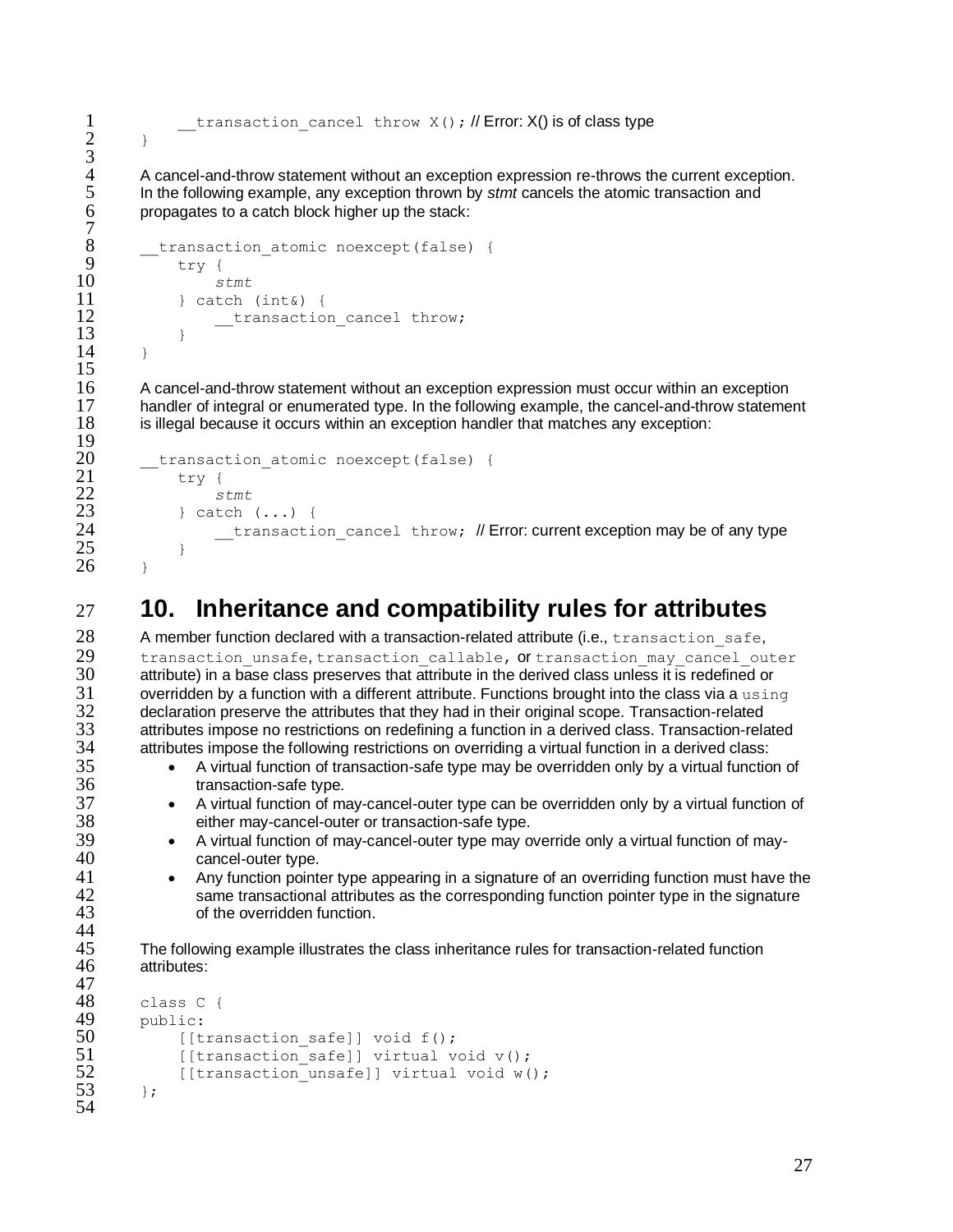```
1 class D : public C {<br>2 public:
\frac{2}{3} public:<br>\frac{2}{3} void:
\begin{array}{lll} 3 & \text{void f();} & // OK: \mathbb{D}: : f \text{ redefines C}: : f \\ 4 & \text{virtual void v();} & // Error: \mathbb{D}: : v \text{ overrides C}: : \end{array}virtual void v(); \frac{1}{2} // Error: D::v overrides C::v; needs transaction safe
5 virtual void w(); // OK: transaction_unsafe on D::w is optional<br>6 using C::v; // OK: C::v preserves the transaction safe attric
6 using C::v; \frac{1}{2} // OK: C::v preserves the transaction_safe attribute \frac{1}{2}};
8
9
```
### <span id="page-27-0"></span>10 **11. Class attributes**

11 The transaction\_safe, transaction\_unsafe, and transaction\_callable attributes<br>12 can be used on classes and template classes in this case they act as default attributes for the 12 can be used on classes and template classes. In this case they act as default attributes for the<br>13 member functions declared within the (template) class but not for member functions on any 13 member functions declared within the (template) class but not for member functions on any<br>14 inheriting class: that is, they are applied to only those member functions declared within the inheriting class; that is, they are applied to only those member functions declared within the 15 (template) class that do not have an explicit transaction safe, transaction unsafe, 16 transaction may cancel outer, or transaction callable attribute. The class attribute 17 does not apply to functions brought into the class via inheritance or via a using declaration; such 18 functions preserve the attributes that they had in their original scope.  $\frac{19}{20}$ 

20 The following example shows a definition of class C from Section [10](#page-26-0) written using class 21 attributes: attributes:

```
class C [[transaction safe]] {
24 void f();<br>25 virtual void v(); 25 // declared as transaction_safe
            virtual void v(); \frac{1}{2} // declared as transaction safe
26 [[transaction_unsafe]] virtual void w(); // declared as<br>27 // transaction_1/
                                                          // transaction unsafe
\overline{28} };
```
 $\frac{29}{30}$ 30 Class attributes reduce C++ programming overhead as they allow the programmer to specify an 31 attribute once at the class level rather than specifying it for each member function. We felt it was 31 attribute once at the class level rather than specifying it for each member function. We felt it was<br>32 important to ease the programmer's task of specifying attributes to make them usable. important to ease the programmer's task of specifying attributes to make them usable.

33

 $\frac{22}{23}$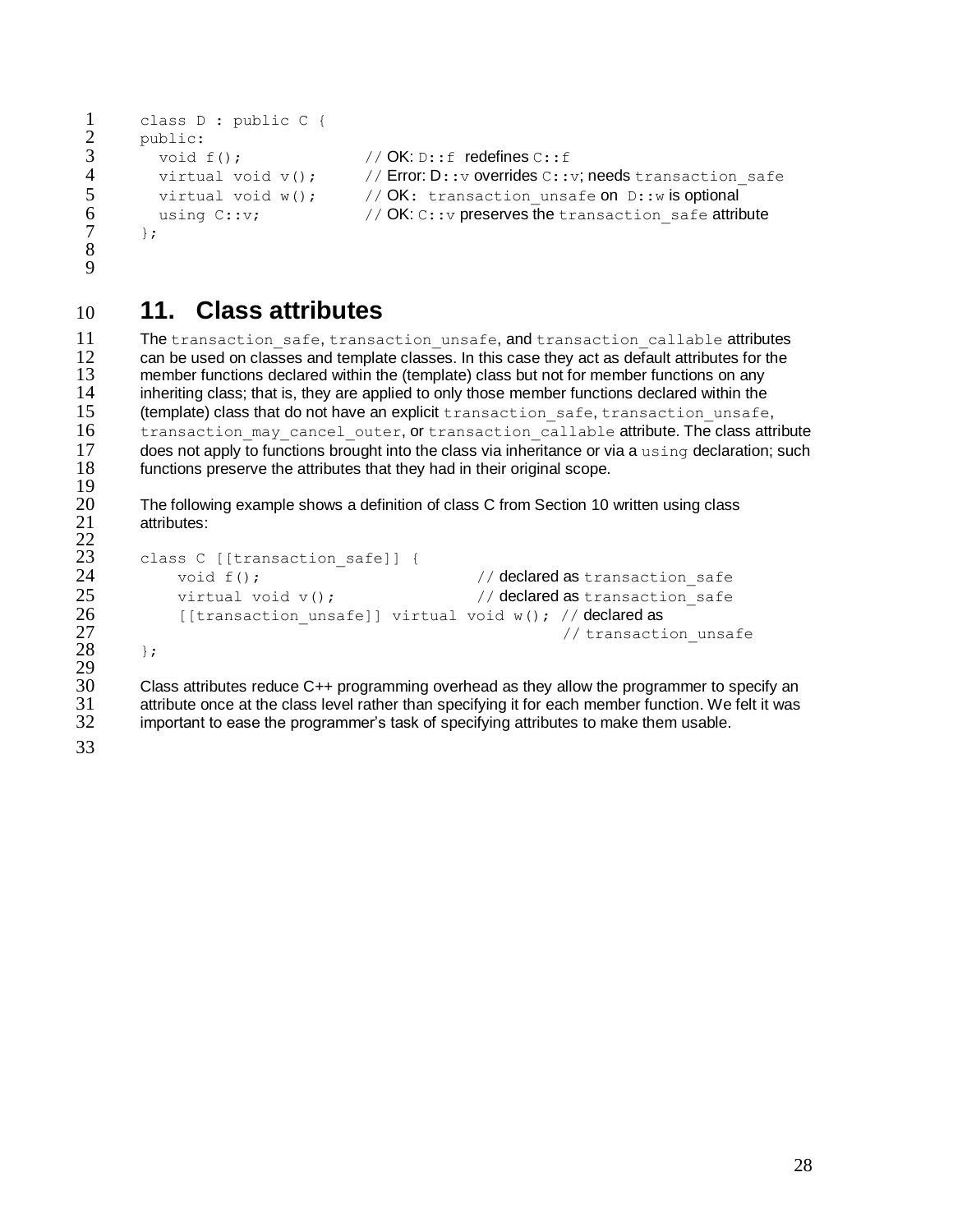### <span id="page-28-0"></span> **Appendix A. Grammar** *atomic transaction-statement:* \_\_transaction\_atomic *txn-outer-attributeopt txn-noexcept-specopt compound- statement relaxed transaction-statement:* \_\_transaction\_relaxed *txn-noexcept-specopt compound-statement atomic transaction-expression:* \_\_transaction\_atomic *txn-noexcept-specopt* ( *expression* ) *relaxed transaction-expression:* \_\_transaction\_relaxed *txn-noexcept-specopt* ( *expression* ) *atomic function-transaction-block: atomic-basic-function-transaction-block* \_\_transaction\_atomic *basic-function-try-block relaxed function-transaction-block: relaxed basic-function-transaction-block* \_\_transaction\_relaxed *basic-function-try-block atomic basic-function-transaction-block* \_\_transaction\_atomic *ctor-initializeropt compound-statement relaxed basic-function-transaction-block* \_\_transaction\_relaxed *ctor-initializeropt compound-statement cancel-statement:* \_\_transaction\_cancel *txn-outer-attributeopt* ; *cancel-and-throw-statement:* \_\_transaction\_cancel *txn-outer-attributeopt throw-expression* ; *txn-noexcept-spec: noexcept-specification txn-outer-attribute:* [[ outer ]] *postfix-expression: /\* … existing C++11 rules …\*/ transaction-expression*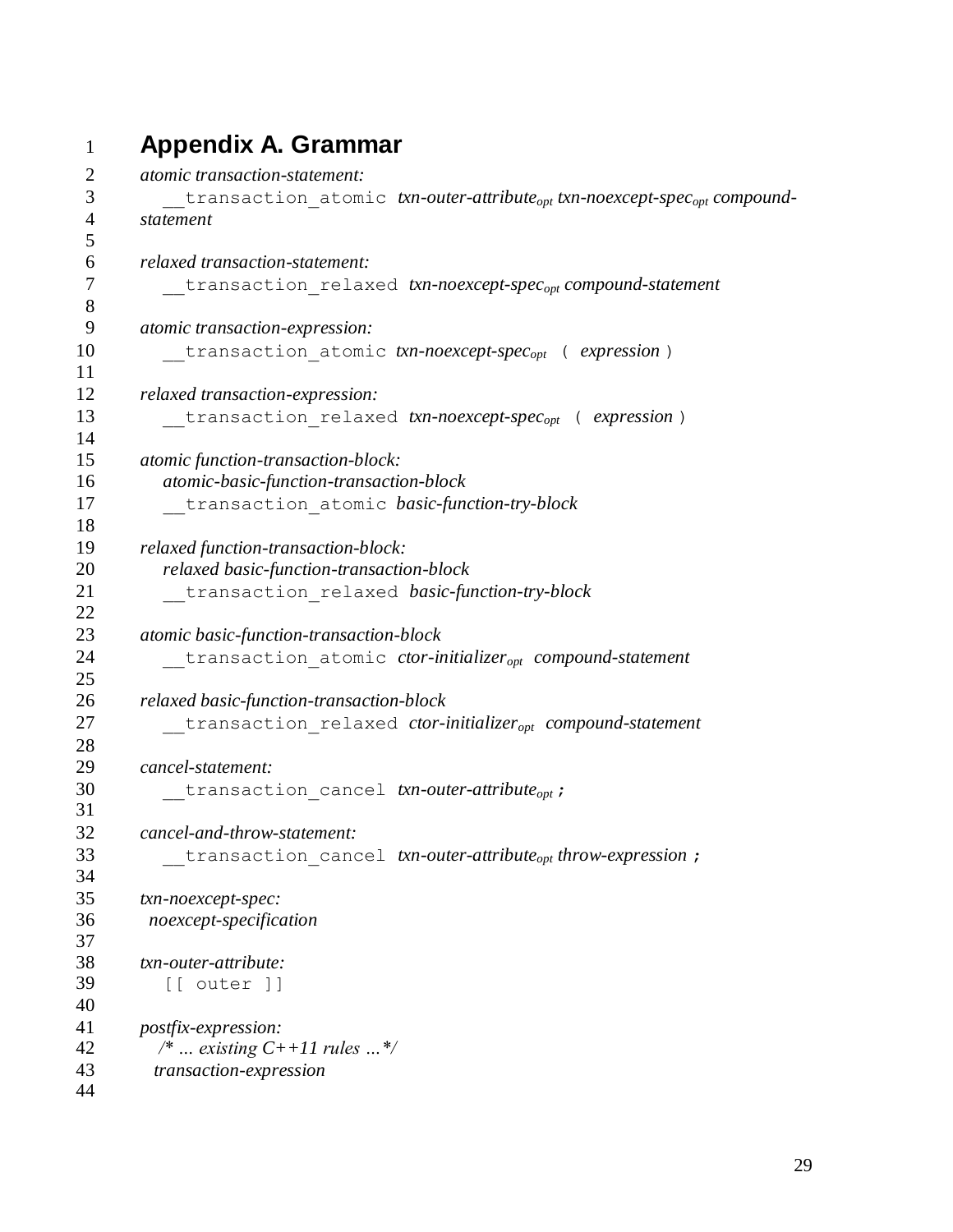| 1              | statement:                                               |
|----------------|----------------------------------------------------------|
| $\overline{2}$ | /*  existing $C+11$ rules */                             |
| 3              | $attribute\text{-}specificr_{opt}$ transaction-statement |
| $\overline{4}$ |                                                          |
| 5              | jump-statement:                                          |
| 6              | /*  existing $C+11$ rules */                             |
| 7              | cancel-statement                                         |
| 8              | cancel-and-throw-statement                               |
| 9              |                                                          |
| 10             | function-body:                                           |
| 11             | /*  existing $C+11$ rules */                             |
| 12             | function-transaction-block                               |
| 13             |                                                          |
| 14             | function-try-block:                                      |
| 15             | basic-function-try-block                                 |
| 16             | try basic-function-transaction-block handler-seq         |
| 17             |                                                          |
| 18             | basic-function-try-block:                                |
| 19             | /*  existing $C+11$ rules for function-try-block  */     |

# <span id="page-29-0"></span>20 **Appendix B. Feature dependences**

21 In this section, we identify the dependences between features, to assist implementers who might<br>22 be considering implementing subsets of the features described in this specification or enabling 22 be considering implementing subsets of the features described in this specification or enabling<br>23 features in different orders, dependent on implementation-specific tradeoffs. features in different orders, dependent on implementation-specific tradeoffs.

 $\frac{24}{25}$ 25 As general guidance, we recommend that an implementation that does not support a certain<br>26 feature accepts the syntax of that feature and issues an informative error message, preferably 26 feature accepts the syntax of that feature and issues an informative error message, preferably 27 indicating that the feature is not supported by the implementation but is a part of the specification.

28 29 The language features described in this specification are interdependent. Eliminating a certain<br>30 feature may make some other features unusable. For example, without the outer atomic 30 feature may make some other features unusable. For example, without the outer atomic 31 transactions, the cancel-outer statement is unusable; that is, it is not possible to write a legal<br>32 program that executes a cancel-outer statement and does not contain an outer atomic transa 32 program that executes a cancel-outer statement and does not contain an outer atomic transaction<br>33 statement (because the cancel-outer statement must execute within the dynamic extent of an 33 statement (because the cancel-outer statement must execute within the dynamic extent of an<br>34 outer atomic transaction). Some other features may remain usable but become irrelevant. For 34 outer atomic transaction). Some other features may remain usable but become irrelevant. For  $35$  example, without atomic transactions, the transaction safe attribute can occur in legal  $35$  example, without atomic transactions, the  $transaction\_safe$  attribute can occur in legal  $36$  programs but serves no purpose. We recommend that an implementation that chooses to su 36 programs but serves no purpose. We recommend that an implementation that chooses to support 37 a certain irrelevant feature issues an informative warning specifying that the feature is supported 37 a certain irrelevant feature issues an informative warning specifying that the feature is supported<br>38 for compatibility purposes but has no effect. In the rest of this section, we describe dependences 38 for compatibility purposes but has no effect. In the rest of this section, we describe dependences 39 between the features and identify the consequences of omitting a particular feature or <br>40 combination of features. combination of features.

 $\frac{41}{42}$ 42 **Transaction statements, transaction expressions and function transaction blocks.** This 43 specification provides three language constructs for specifying transactions: transaction<br>44 statements, transaction expressions and function transaction blocks. All other features d 44 statements, transaction expressions and function transaction blocks. All other features described<br>45 in this specification are dependent on the presence of at least one of these constructs. Therefore 45 in this specification are dependent on the presence of at least one of these constructs. Therefore 46 any implementation should include at least one of these constructs. The constructs themselves 46 any implementation should include at least one of these constructs. The constructs themselves<br>47 are independent of each other. An implementation may include one, two or all three of them. are independent of each other. An implementation may include one, two or all three of them.

48<br>49 49 All three constructs allow for specifying two forms of transactions – relaxed transactions and  $50$  atomic transactions. Furthermore, atomic statements may be annotated with the outter attritional atomic transactions. Furthermore, atomic statements may be annotated with the  $\text{outer}$  attribute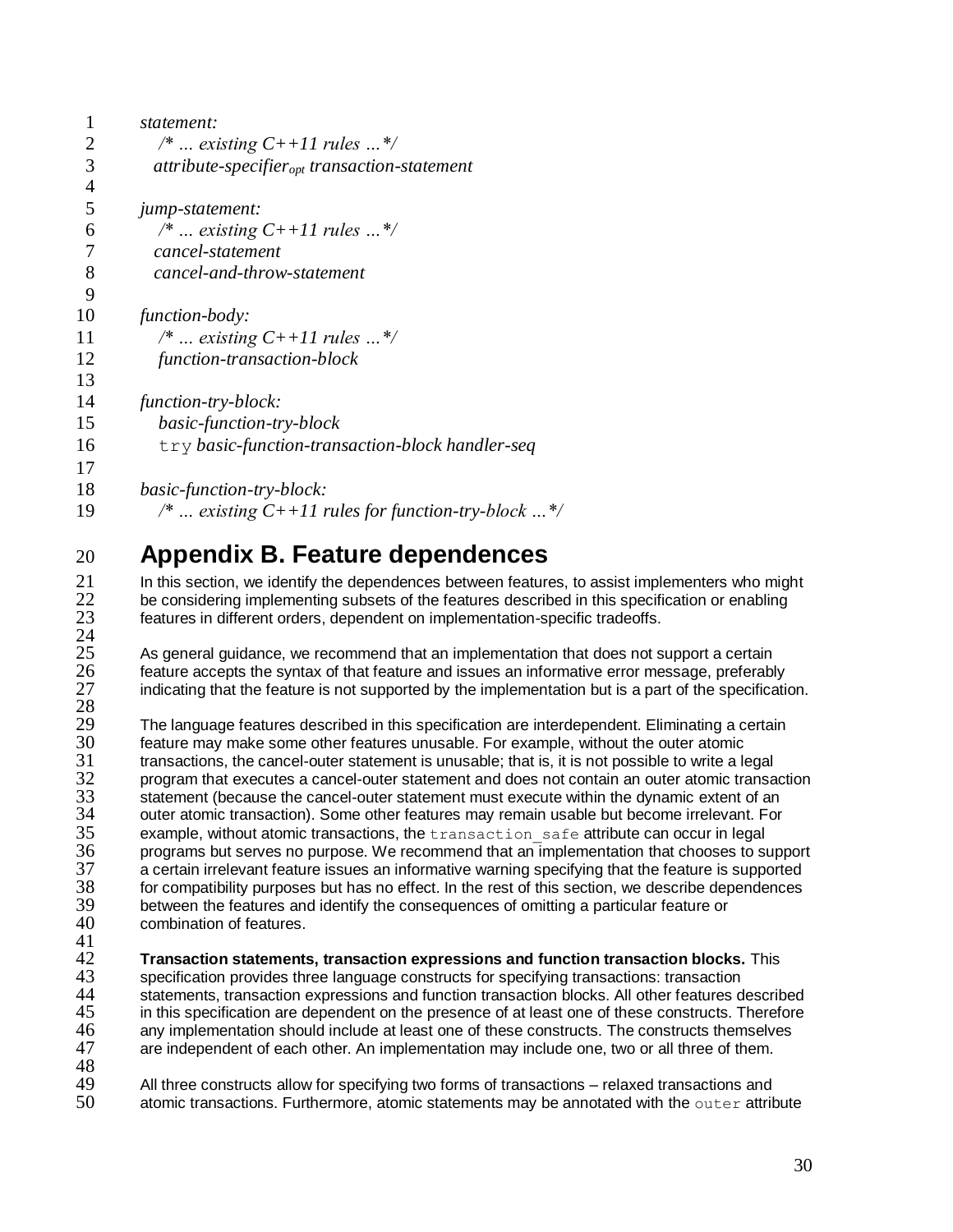- 1 to indicate that they execute as outer atomic transactions. These forms of transactions are<br>2 independent of each other. An implementation may include either relaxed transactions, or a 2 independent of each other. An implementation may include either relaxed transactions, or atomic 3 transactions, or both. It may also choose not to support outer atomic transactions, or to require all atomic transactions to be outer atomic transactions. atomic transactions to be outer atomic transactions.
- 5<br>6<br>7 6 A majority of the features described in this specification are used in conjunction with atomic 7 transactions. Eliminating or limiting support for atomic transactions makes many other features<br>8 either unusable or irrelevant: either unusable or irrelevant:
- 9 The concept of safe and unsafe statements and the transaction\_safe and<br>10 transaction unsafe function attributes are irrelevant without atomic transaction 10 transaction\_unsafe function attributes are irrelevant without atomic transactions<br>11 (because the safety concept and attributes are used to impose restrictions on stateme (because the safety concept and attributes are used to impose restrictions on statements that 12 can be executed within an atomic transaction).<br>13 • The cancel statement is unusable without atom
- 13 **The cancel statement is unusable without atomic transaction statements (because it applies** only to atomic transaction statements). 14 only to atomic transaction statements).<br>15 • The cancel-and-throw statement is unu
- 15 **The cancel-and-throw statement is unusable unless an implementation supports either**<br>16 **the atomic transaction statements or atomic function transaction blocks (because it applies** 16 atomic transaction statements or atomic function transaction blocks (because it applies only<br>17 both of the transaction statements or atomic function transaction blocks) to atomic transaction statements or atomic function transaction blocks).
- 18 The cancel-outer statement, the cancel-outer-and-throw statement, and the 19 transaction\_may\_cancel\_outer attribute are unusable without outer atomic<br>20 transactions (because the cancel-outer statements, cancel-outer-and-throw staten 20 transactions (because the cancel-outer statements, cancel-outer-and-throw statements and  $21$  calls to functions declared with the transaction may cancel outer attribute can 21 calls to functions declared with the transaction\_may\_cancel\_outer attribute can<br>22 execute only within the dynamic extent of an outer atomic transaction). execute only within the dynamic extent of an outer atomic transaction).  $\frac{23}{24}$
- 24 The only feature used solely in conjunction with relaxed transactions is the  $25$  transaction callable attribute. This attribute is irrelevant without rela  $25$  transaction\_callable attribute. This attribute is irrelevant without relaxed transactions  $26$  (because it indicates that a function might be called within a relaxed transaction). 26 (because it indicates that a function might be called within a relaxed transaction).

 $\frac{27}{28}$ 

 $\frac{30}{31}$ 

36

28 An implementation may impose additional restrictions on nesting of various forms of transactions<br>29 without affecting the rest of the specified features. without affecting the rest of the specified features.

**Function call safety.** This specification includes three features related to the safety of function<br>32 calls – the transaction safe and transaction unsafe attributes and the concept of 32 calls – the transaction\_safe and transaction\_unsafe attributes and the concept of<br>33 functions being implicitly declared safe. Eliminating one or more of the function call safety 33 functions being implicitly declared safe. Eliminating one or more of the function call safety<br>34 features does not affect the rest of the specification. However, different combinations of the 34 features does not affect the rest of the specification. However, different combinations of these<br>35 features offer different degrees of ability to call functions from within atomic transactions: features offer different degrees of ability to call functions from within atomic transactions:

- 37 An implementation that does not support either the transaction safe attribute or the 38 concept of functions being implicitly declared safe must disallow function calls inside atomic  $39$  transactions (because it has no ability to verify that such function calls are safe). In such an  $40$  implementation, the transaction unsafe attribute is irrelevant, as there is no way for a implementation, the transaction unsafe attribute is irrelevant, as there is no way for a 41 function to be declared safe.
- 42 An implementation that supports functions being implicitly declared safe but does not support<br>43 the transaction safe attribute limits function calls inside atomic transactions to calling  $43$  the transaction\_safe attribute limits function calls inside atomic transactions to calling  $44$  functions defined within the same translation unit before the transaction. 44 functions defined within the same translation unit before the transaction.<br>45 • An implementation that does not support functions being implicitly declared
- 45 An implementation that does not support functions being implicitly declared safe does not allow a function to be used in a transaction unless it is explicitly annotated with the 46 allow a function to be used in a transaction unless it is explicitly annotated with the<br>47 transaction safe attribute. For example, this prevents the use of a template lib transaction safe attribute. For example, this prevents the use of a template library 48 function that cannot be annotated with the  $transaction\_safe$  attribute because it can only the determined to be safe after instantiation. be determined to be safe after instantiation.
- 50 If an implementation does not support the transaction\_unsafe attribute, programmers 51 cannot override the transaction\_safe class attribute or prevent functions from being<br>52 implicitly declared safe when this is not desirable. The first limitation is relevant if class  $52$  implicitly declared safe when this is not desirable. The first limitation is relevant if class attributes and the transaction safe attribute are supported: the second limitation is 53 attributes and the transaction safe attribute are supported; the second limitation is  $54$  relevant if functions can be implicitly declared safe. relevant if functions can be implicitly declared safe.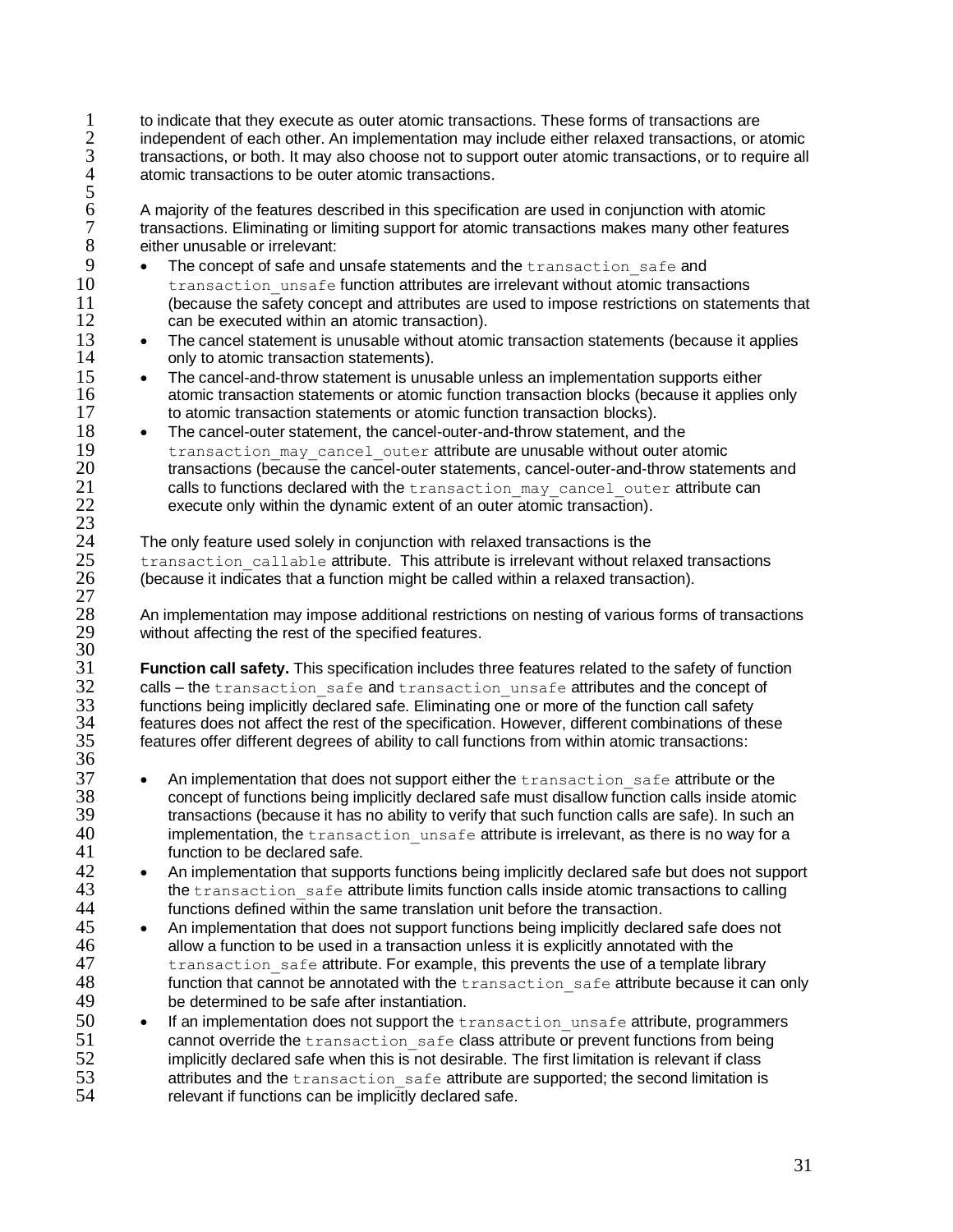$\frac{1}{2}$ 2 An implementation may include the  $transaction\_safe$  attribute for function declarations, or  $3$  function pointer declarations, or both. An implementation that does not support the 3 function pointer declarations, or both. An implementation that does not support the transaction safe attribute for function pointer declarations must disallow calls 4 transaction\_safe attribute for function pointer declarations must disallow calls via function<br>5 opinters inside atomic transactions. pointers inside atomic transactions.

6 7 **Cancel and cancel-and-throw statements.** This specification provides two forms of a cancel<br>8 statement – a basic cancel statement that cancels the immediately enclosing atomic transaction 8 statement – a basic cancel statement that cancels the immediately enclosing atomic transaction<br>9 and the cancel-outer statement that cancels the enclosing outer atomic transaction. This 9 and the cancel-outer statement that cancels the enclosing outer atomic transaction. This 10 specification also provides two similar forms of a cancel-and-throw statement – a basic c 10 specification also provides two similar forms of a cancel-and-throw statement – a basic cancel-<br>11 and-throw statement and the cancel-and-throw-outer statement. The cancel and cancel-and-11 and-throw statement and the cancel-and-throw-outer statement. The cancel and cancel-and-<br>12 throw statements and the two forms of each statement are independent of each other. An 12 throw statements and the two forms of each statement are independent of each other. An <br>13 implementation may include any combination of these statements and their forms. Flimina 13 implementation may include any combination of these statements and their forms. Eliminating 14 either the basic cancel statement or the basic cancel-and-throw statement does not affect the 14 either the basic cancel statement or the basic cancel-and-throw statement does not affect the rest<br>15 of the specification. Eliminating either the cancel-outer statement or the cancel-outer-and-throw of the specification. Eliminating either the cancel-outer statement or the cancel-outer-and-throw 16 statement, but not both of these statements, also does not affect the rest of the features.<br>17 Eliminating both the cancel-outer statement and the cancel-outer-and-throw statement m 17 Eliminating both the cancel-outer statement and the cancel-outer-and-throw statement makes the<br>18 transaction may cancel outer attribute irrelevant (because this attribute is used to specify 18 transaction\_may\_cancel\_outer attribute irrelevant (because this attribute is used to specify<br>19 that a function may contain either the cancel-outer or cancel-outer-and-throw statement in its that a function may contain either the cancel-outer or cancel-outer-and-throw statement in its 20 dynamic scope) and limits the usability of the  $\circ$ uter attribute on transaction statements (because 21 the main purpose of this attribute is to specify atomic transactions that can be cancelled by the the main purpose of this attribute is to specify atomic transactions that can be cancelled by the 22 cancel-outer or cancel-outer-and-throw statement). The  $\text{outer}$  attribute, however, still can be  $23$  used to specify that an atomic transaction statement cannot be nested within another atomic 23 used to specify that an atomic transaction statement cannot be nested within another atomic<br>24 transaction. transaction.  $\frac{25}{26}$ 

#### 26 **The transaction\_may\_cancel\_outer attribute.** Eliminating the

37

27 transaction\_may\_cancel\_outer attribute reduces the usability of the cancel-outer and<br>28 cancel-outer-and-throw statements. An implementation that does not support this attribute mu 28 cancel-outer-and-throw statements. An implementation that does not support this attribute must<br>29 on the cancel-outer and the cancel-outer-and-throw statements outside of the lexical scop 29 not allow the cancel-outer and the cancel-outer-and-throw statements outside of the lexical scope<br>30 of an outer atomic transaction statement (because the implementation has no ability to verify that 30 of an outer atomic transaction statement (because the implementation has no ability to verify that 31 a function containing a cancel-outer statement in its dynamic scope is not called outside of an 31 a function containing a cancel-outer statement in its dynamic scope is not called outside of an outer atomic transaction). outer atomic transaction). 33<br>34

34 **The transaction\_callable attribute.** This attribute has no semantic meaning: it is only a 35 hint to the compiler that certain optimizations might be worthwhile. Eliminating this attribute has no effect on other features.

**noexcept specification.** A noexcept specification facilitates development of more reliable<br>39 **become a not supporting poexcept specifications on transaction statements and/or expres** 39 programs. Not supporting noexcept specifications on transaction statements and/or expressions 40 has no effect on other features. has no effect on other features.

 $\frac{41}{42}$ **Exceptions.** An implementation that implements a subset of this specification may choose to 43 reprovide limited support for exceptions inside transactions (including the exceptions thrown by 43 provide limited support for exceptions inside transactions (including the exceptions thrown by the 44 throw statement and/or exceptions thrown by the cancel-and-throw statement). For example, an throw statement and/or exceptions thrown by the cancel-and-throw statement). For example, an  $45$  implementation might disallow throwing an exception from within code that could be executed implementation might disallow throwing an exception from within code that could be executed 46 within a transaction, or disallow exceptions from escaping the scope of a transaction. Such 47 restrictions might make noexcept specifications irrelevant. restrictions might make noexcept specifications irrelevant.

48<br>49 49 **Unsafe statements.** This specification defines certain statements as unsafe. An implementation <br>50 that implements a subset of this specification might choose to treat additional statements as 50 that implements a subset of this specification might choose to treat additional statements as<br>51 unsafe. For example, an implementation might choose to treat built-in new and delete oper  $51$  unsafe. For example, an implementation might choose to treat built-in new and delete operators  $52$  as unsafe and disallow them inside atomic transactions. We suggest that such an implementation 52 as unsafe and disallow them inside atomic transactions. We suggest that such an implementation<br>53 original provides a workaround to allow programmers to allocate and deallocate objects within atomic 53 provides a workaround to allow programmers to allocate and deallocate objects within atomic<br>54 transactions and indicate this in an error message produced when encountering a new or transactions, and indicate this in an error message produced when encountering a  $new$  or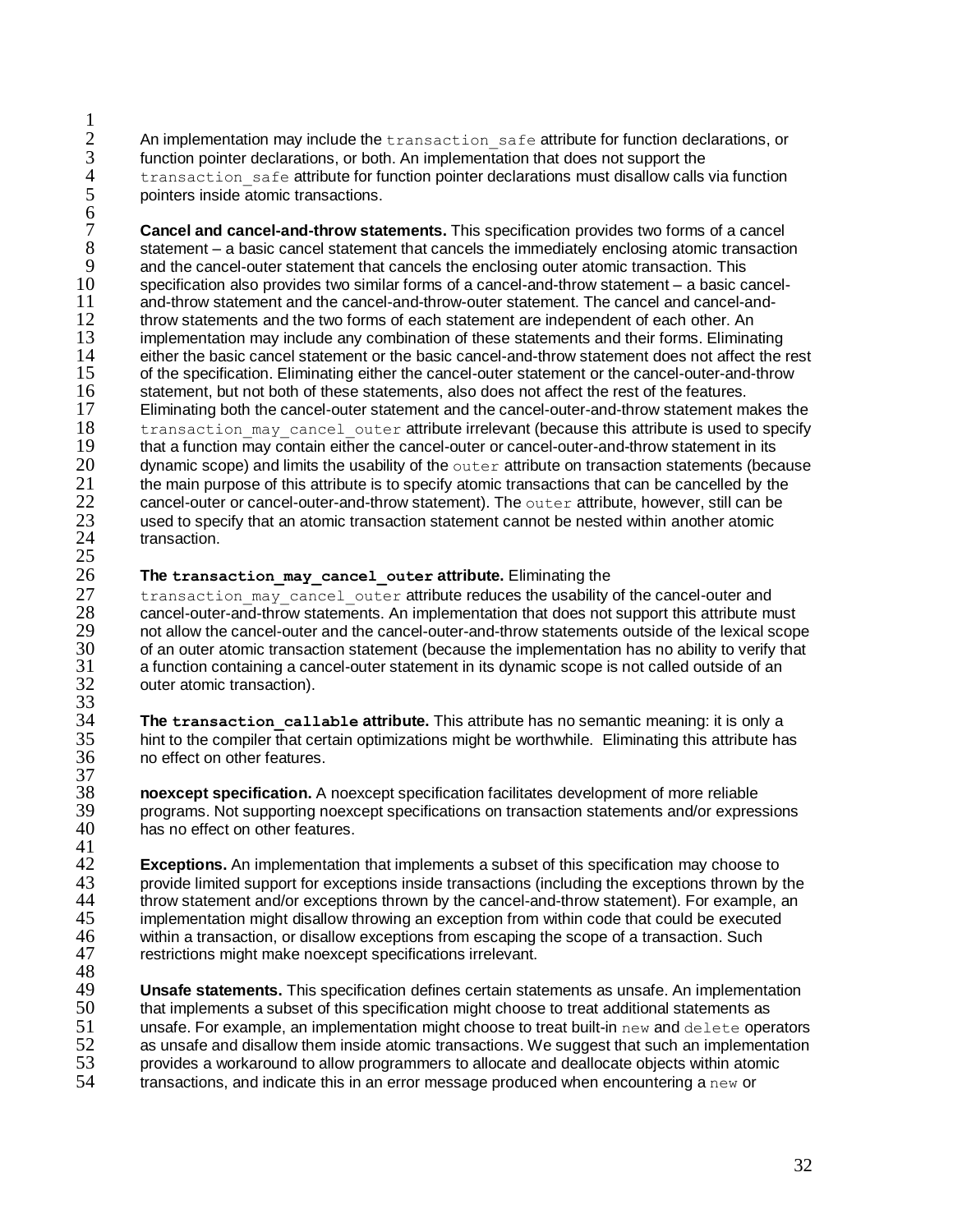$1$  delete built-in operator in an atomic transaction. In most cases, treating additional statements  $2$  as unsafe would not affect the rest of the specification. as unsafe would not affect the rest of the specification.  $\overline{3}$ <br>4

4 **Class attributes.** Class attributes have no semantic meaning: they are default attributes for 5 function members declared without a transaction-related attribute. Eliminating class attributes has no effect on the rest of the features.

# <span id="page-32-0"></span>7 **Appendix C. Extensions**

8 **Allowing unsafe statements inside atomic transactions.** To relax the restriction of statically<br>9 disallowing unsafe statements inside atomic transactions and functions declared with the 9 disallowing unsafe statements inside atomic transactions and functions declared with the<br>10 transaction safe of transaction may cancel outer attribute, we could make 10 transaction\_safe or transaction\_may\_cancel\_outer attribute, we could make<br>11 executing such statements a dynamic error that rolls back the atomic transaction and ther  $11$  executing such statements a dynamic error that rolls back the atomic transaction and then either  $12$  throws an exception or sets an error code. However, this approach would forgo the benefits of 12 throws an exception or sets an error code. However, this approach would forgo the benefits of<br>13 compile-time checking and instead shift the burden of detecting and handling atomic transaction 13 compile-time checking and instead shift the burden of detecting and handling atomic transactions 14 that executed unsafe operations to a programmer. that executed unsafe operations to a programmer.

 $\frac{15}{16}$ 16 **Transaction declaration statements.** The features described in this specification do not allow 17 executing an initialization statement inside a transaction without changing the scope of the 17 executing an initialization statement inside a transaction without changing the scope of the<br>18 initialized object (Section 5) We could introduce a transaction declaration statement that ca 18 initialized object (Section [5\)](#page-16-1). We could introduce a transaction declaration statement that causes<br>19 all the actions initiated by the initialization statement to be performed inside a transaction. A all the actions initiated by the initialization statement to be performed inside a transaction. A 20 transaction declaration statement would be specified by placing the <u>transaction</u> relaxed<br>21 or the transaction atomic keyword before the declaration as illustrated by the following 21 or the <u>transaction</u> atomic keyword before the declaration as illustrated by the following<br>22 example, where both the copy constructor and evaluation of its argument are executed within a example, where both the copy constructor and evaluation of its argument are executed within a<br>23 transaction: transaction:  $^{24}_{25}$ 

```
25 transaction_relaxed SomeObj myObj = expr;<br>26 transaction atomic SomeObj myObj = expr;
             transaction_atomic SomeObj myObj = expr;
```
 $\frac{27}{28}$ **Relaxing the lexical scope restriction.** We could remove the lexical scoping restriction on 29 cancel statements without out exact that such statements could appear anywhere i 29 cancel statements without  $\cot$  cuter attribute so that such statements could appear anywhere inside 30 the dynamic scope of an atomic transaction. Rollbacks don't make sense outside of the dynamic 30 the dynamic scope of an atomic transaction. Rollbacks don't make sense outside of the dynamic scope of an atomic transaction, however, so we could define such cancel statements such that 32 they are either a runtime or compile-time error. In the former case, we could define cancel 32 they are either a runtime or compile-time error. In the former case, we could define cancel<br>33 statements executed outside the dynamic scope of an atomic transaction as leading to a ru 33 statements executed outside the dynamic scope of an atomic transaction as leading to a runtime<br>34 failure that terminates the program (similar to a re-throw outside of the dynamic scope of a catch 34 failure that terminates the program (similar to a re-throw outside of the dynamic scope of a catch  $(35 - 1)$  block): for example, by providing a cance  $(1)$  API call that fails if called outside the dynamic block); for example, by providing a cancel () API call that fails if called outside the dynamic 36 scope of an atomic transaction. To support the latter case, we could introduce a new function 37 attribute (e.g., the transaction atomic only attribute) specifying that a function can only be 38 called within the dynamic extent of an atomic transaction because it may execute a cancel<br>39 statement outside the lexical scope of an atomic transaction: thus an unannotated 39 statement outside the lexical scope of an atomic transaction; thus an unannotated transaction cancel statement must appear within the lexical scope of either  $\frac{40}{41}$  transaction\_cancel statement must appear within the lexical scope of either an atomic<br>41 transaction or a properly-declared function (that is, a function declared with the  $\overline{\text{transaction}}$  or a properly-declared function (that is, a function declared with the 42 transaction atomic only or transaction may cancel outer attribute). Similar to 43 lexical scoping, this has the advantage that the implementation can distinguish atomic transactions that require rollback. Note, that although an unannotated cancel statement may<br>45 **hought a** function declared with the transaction may cancel outer attribute, using appear in a function declared with the transaction\_may\_cancel\_outer attribute, using a<br>46 approach attribute for functions that may contain an unannotated cancel statement and functions to 16 single attribute for functions that may contain an unannotated cancel statement and functions that<br>47 may contain a cancel-outer statement is not a good idea: such a design decision would artificially 47 may contain a cancel-outer statement is not a good idea; such a design decision would artificially restrict the usage of unannotated cancel statements to the dynamic scope of an outer atomic 48 restrict the usage of unannotated cancel statements to the dynamic scope of an outer atomic<br>49 rransaction. transaction.

 $\frac{50}{51}$ 51 **Supporting cancelling of relaxed transactions.** Allowing cancel statements only inside atomic<br>52 transactions limits combinations of irrevocable actions and cancel statements to well-structured 52 transactions limits combinations of irrevocable actions and cancel statements to well-structured<br>53 to programming patterns (such as an atomic-within-relaxed idiom in Section 8.3) Alternatively we 53 programming patterns (such as an atomic-within-relaxed idiom in Section [8.3\)](#page-22-0). Alternatively, we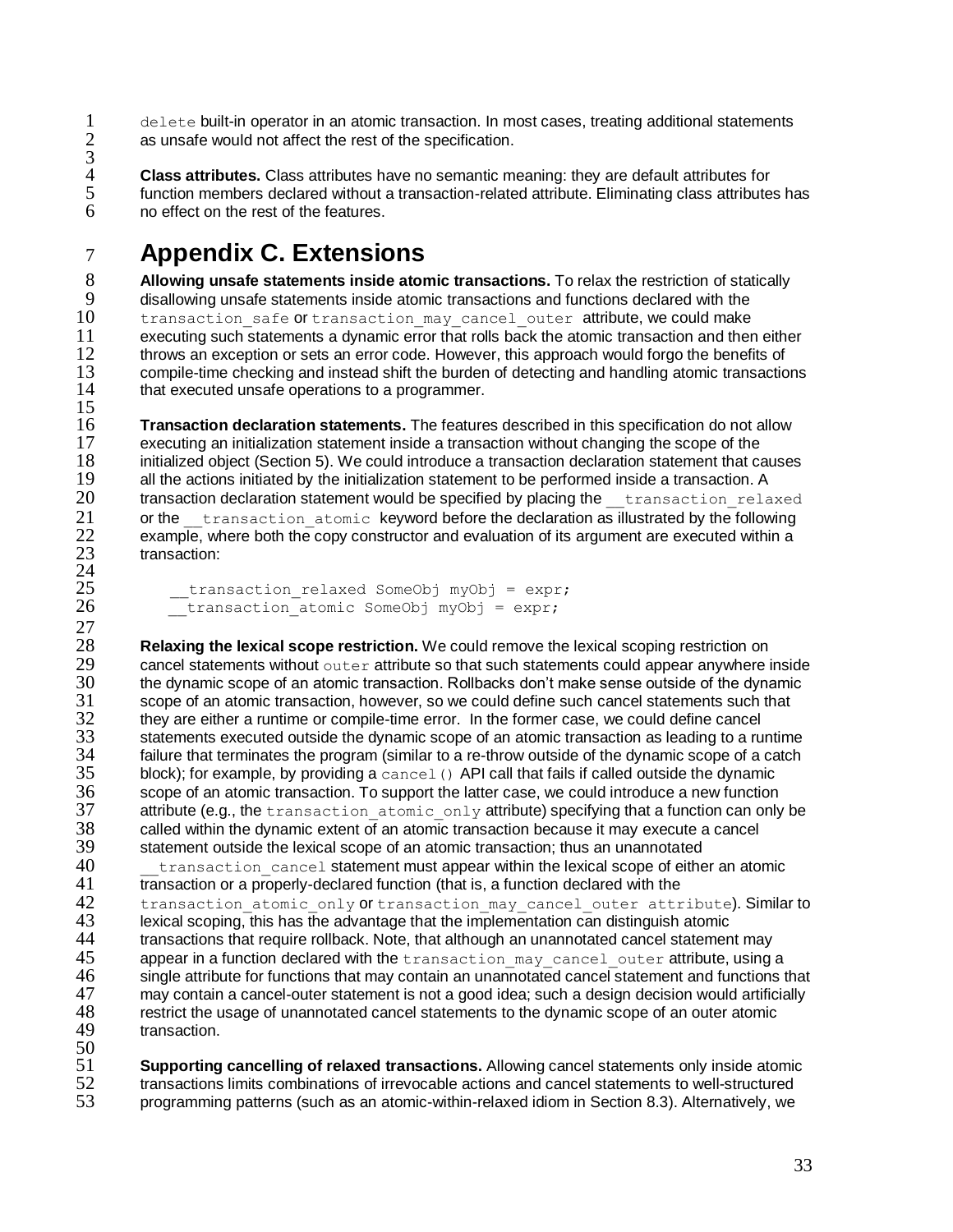1 could allow arbitrary syntactic combinations of cancel statements and irrevocable actions and<br>2 place the burden of preventing dynamically unsafe combinations on a programmer. That is, we place the burden of preventing dynamically unsafe combinations on a programmer. That is, we<br>3 could allow a cancel statement to appear anywhere within the scope of a relaxed transaction an  $3$  could allow a cancel statement to appear anywhere within the scope of a relaxed transaction and require that programmers not to use  $\frac{1}{2}$  transaction cancel after a call to an irrevocable  $4$  require that programmers not to use  $\_$  transaction cancel after a call to an irrevocable  $5$  action (i.e., any call to an unsafe statement). In this case, cancelling a relaxed transaction that 5 action (i.e., any call to an unsafe statement). In this case, cancelling a relaxed transaction that  $6$  executed an irrevocable action would be a run-time failure that exits the program with an error. 6 executed an irrevocable action would be a run-time failure that exits the program with an error.<br>
7 We could also devise static rules that avoid rollback after an irrevocable action at the expense of 7 We could also devise static rules that avoid rollback after an irrevocable action at the expense of prohibiting some dynamically safe combinations of cancel statements and irrevocable actions. prohibiting some dynamically safe combinations of cancel statements and irrevocable actions.

 $\frac{9}{10}$ 10 With this change, we could also forgo differentiating between relaxed and atomic transactions<br>11 and simply treat relaxed transactions that contain only safe statements as atomic transactions. 11 and simply treat relaxed transactions that contain only safe statements as atomic transactions.<br>12 However, we believe that supporting statically enforced atomic transactions encourages the 12 However, we believe that supporting statically enforced atomic transactions encourages the<br>13 development of more robust and reliable software by allowing the programmer to declare the 13 development of more robust and reliable software by allowing the programmer to declare the<br>14 intention that a block of code should appear atomic (with the corresponding restriction that it 14 intention that a block of code should appear atomic (with the corresponding restriction that it<br>15 should contain only safe operations). Effectively, atomic transactions act as a compile-time 15 should contain only safe operations). Effectively, atomic transactions act as a compile-time<br>16 sasertion that allows atomicity violations to be identified at compile time rather than run time assertion that allows atomicity violations to be identified at compile time rather than run time.  $\frac{17}{18}$ 

18 **Adding an else clause to atomic transaction statements.** We could add an else-clause to **19** the "catch" cancels. For example: "catch" cancels. For example:

```
21 __transaction_atomic {
22 stmt
23 } else {<br>24 //
               24 // control ends up here if stmt cancels the transaction
25 }
```
27 The else-clause allows the programmer to determine whether an atomic transaction cancelled<br>28 without resorting to explicit flags. We could also use the else-clause to provide alternate actions 28 without resorting to explicit flags. We could also use the else-clause to provide alternate actions<br>29 in case the atomic transaction attempts to execute an unsafe statement, relaxing the rule that 29 in case the atomic transaction attempts to execute an unsafe statement, relaxing the rule that <br>30 originity that function calls inside the dynamic scope of an atomic transaction. Thus, an 30 prohibits unsafe function calls inside the dynamic scope of an atomic transaction. Thus, an attempt to execute an unsafe statement inside an atomic transaction would rollback the sta 31 attempt to execute an unsafe statement inside an atomic transaction would rollback the statement<br>32 and transfer control to the else-clause. and transfer control to the else-clause.

# **14 Introducing a retry statement.** We could define a retry statement (e.g.,  $\frac{35}{25}$  transaction retry) that rolls back an outer atomic transaction and

 $transaction<sub>retry</sub>$ ) that rolls back an outer atomic transaction and then re-executes it. 36 Such a retry statement is useful for condition synchronization. Executing a retry statement when<br>37 the outer atomic transaction is within the dynamic extent of a relaxed transaction, however, will 37 the outer atomic transaction is within the dynamic extent of a relaxed transaction, however, will<br>38 second transactions are serializable with respect to atomic transactions 38 result in an infinite loop (relaxed transactions are serializable with respect to atomic transactions thus re-execution will follow the same path) and may prevent other transactions from making 39 thus re-execution will follow the same path) and may prevent other transactions from making<br>40 organization on implementation). It might be possible to statically disallow outer atom 40 progress (depending on implementation). It might be possible to statically disallow outer atomic<br>41 transactions from nesting inside a relaxed transaction using additional function attributes, but thi 41 transactions from nesting inside a relaxed transaction using additional function attributes, but this<br>42 might unnecessarily restrict use of code that might execute outer atomic transactions and it 42 might unnecessarily restrict use of code that might execute outer atomic transactions and it 43 introduces a function attribute that might propagate all over the program. introduces a function attribute that might propagate all over the program.

 $\frac{44}{45}$ 

 $^{20}_{21}$ 

 $\frac{26}{27}$ 

 $\frac{33}{34}$ 

45 **Removing restrictions on types of exceptions thrown by the cancel-and-throw statement.** 

46 This specification requires exceptions thrown by the cancel-and-throw statement to be of integral 47 or enumerated types. We could remove this restriction and allow the cancel-and-throw statement 47 or enumerated types. We could remove this restriction and allow the cancel-and-throw statement<br>48 to throw exceptions of arbitrary types. This, however, could lead to subtle hard-to-detect bugs 48 to throw exceptions of arbitrary types. This, however, could lead to subtle hard-to-detect bugs<br>49 when an exception object contains or refers to the state that is not meaningful after the 49 when an exception object contains or refers to the state that is not meaningful after the<br>50 transaction is cancelled. For example, if an exception object points to an object allocate 50 transaction is cancelled. For example, if an exception object points to an object allocated inside a<br>51 transaction, that object would be deallocated when the transaction is cancelled, resulting in a transaction, that object would be deallocated when the transaction is cancelled, resulting in a 52 dangling pointer. If an exception object contains a pointer to an object allocated outside of the<br>53 transaction, throwing this object can still lead to an inconsistent state if the pointer is implement 53 transaction, throwing this object can still lead to an inconsistent state if the pointer is implemented<br>54 as a shared pointer with reference count. When transaction is cancelled the increment of the 54 as a shared pointer with reference count. When transaction is cancelled the increment of the<br>55 reference count would be undone, possibly causing the thrown object to unexpectedly disapp reference count would be undone, possibly causing the thrown object to unexpectedly disappear